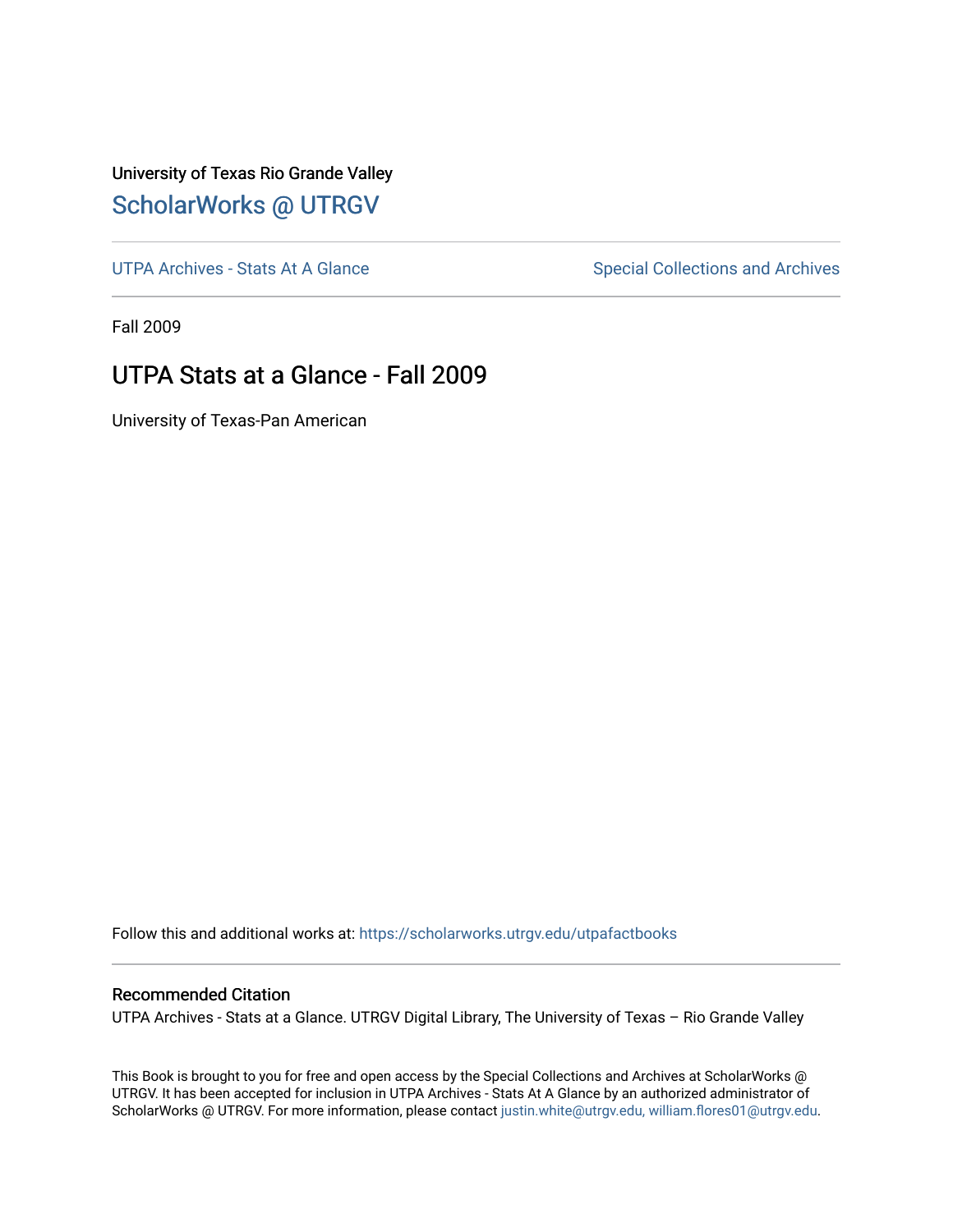

## $\mathbf{P} = \mathbf{P} \mathbf{P}$ at a G Web address: http://oire.utpa.edu **Fall 2009 Stats at a Glance**

**OFFICE OF INSTITUTIONAL RESEARCH AND EFFECTIVENESS (OIRE) 1201 W. University Drive, AB 140 • Edinburg, TX 78539-2999**

**utpa.edu/oire**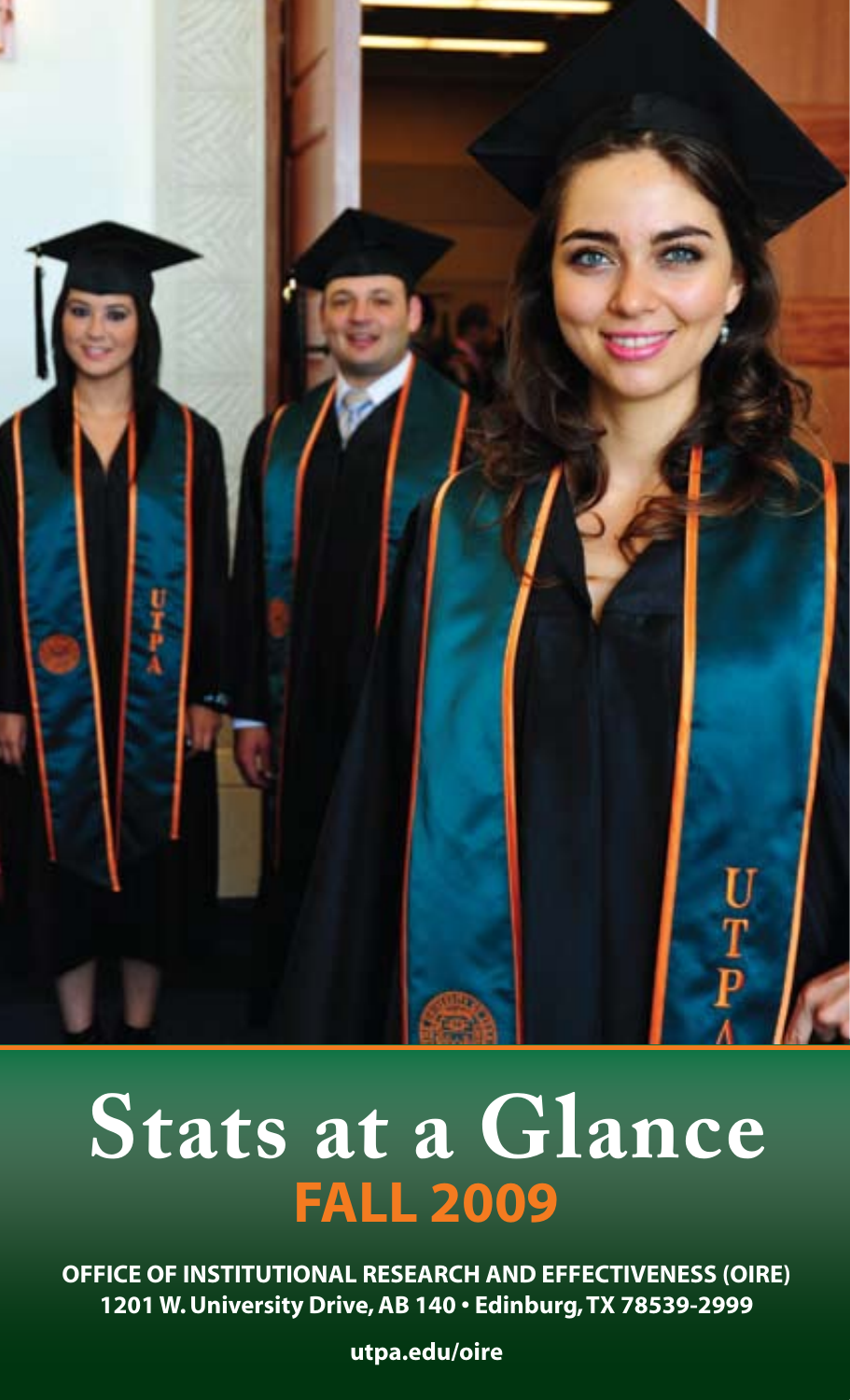### **Fall 2009 through Summer III 2010**

**Fall 2009**

August 31, Monday First day of classes November 26-27, inclusive Thanksgiving holiday December 10-11, inclusive Study days, no classes<br>December 12-18, inclusive Fall semester final exam December 19, Saturday Commencement exercises

January 19, Tuesday First day of classes March 15-19, inclusive Spring Break May 6-7, inclusive Study days, no classes

May 17, Monday First day of classes

June 7, Monday First day of classes<br>June 10, Thursday Fourth class day, ce

July 14, Wednesday First day of classes<br>July 19, Monday Fourth class day, ce

July 7, Wednesday<br>July 15, Thursday

September 7, Monday Labor Day - campus closed<br>September 16, Wednesday Twelfth class day, census da Twelfth class day, census date Fall semester final examinations

#### **Spring 2010**

January 18, Monday Martin Luther King Day - campus closed February 3, Wednesday Twelfth class day, census date April 2-3, inclusive Easter holiday, no classes May 8-14, inclusive Spring semester final examinations May 15, Saturday Commencement exercises

#### **Miniterm 2010**

May 18, Tuesday Second class day, census date May 31, Monday Memorial Day - campus closed June 2, Wednesday Last class day for miniterm Miniterm final examinations August 21, Saturday Commencement exercises

### **Summer I 2010**

Fourth class day, census date July 9, Friday Last class day for Summer I July 12, Monday Summer I final examinations August 21, Saturday Commencement exercises

#### **Summer II 2010**

July 19, Monday Fourth class day, census date Last class day for Summer II August 19, Thursday Summer II final examinations<br>August 21, Saturday Sommencement exercises Commencement exercises

## **Summer III 2010**<br>First day of classes

Seventh class day, census date August 16, Monday Last class day for Summer III August 18, Wednesday Summer III final examinations<br>August 21, Saturday Commencement exercises Commencement exercises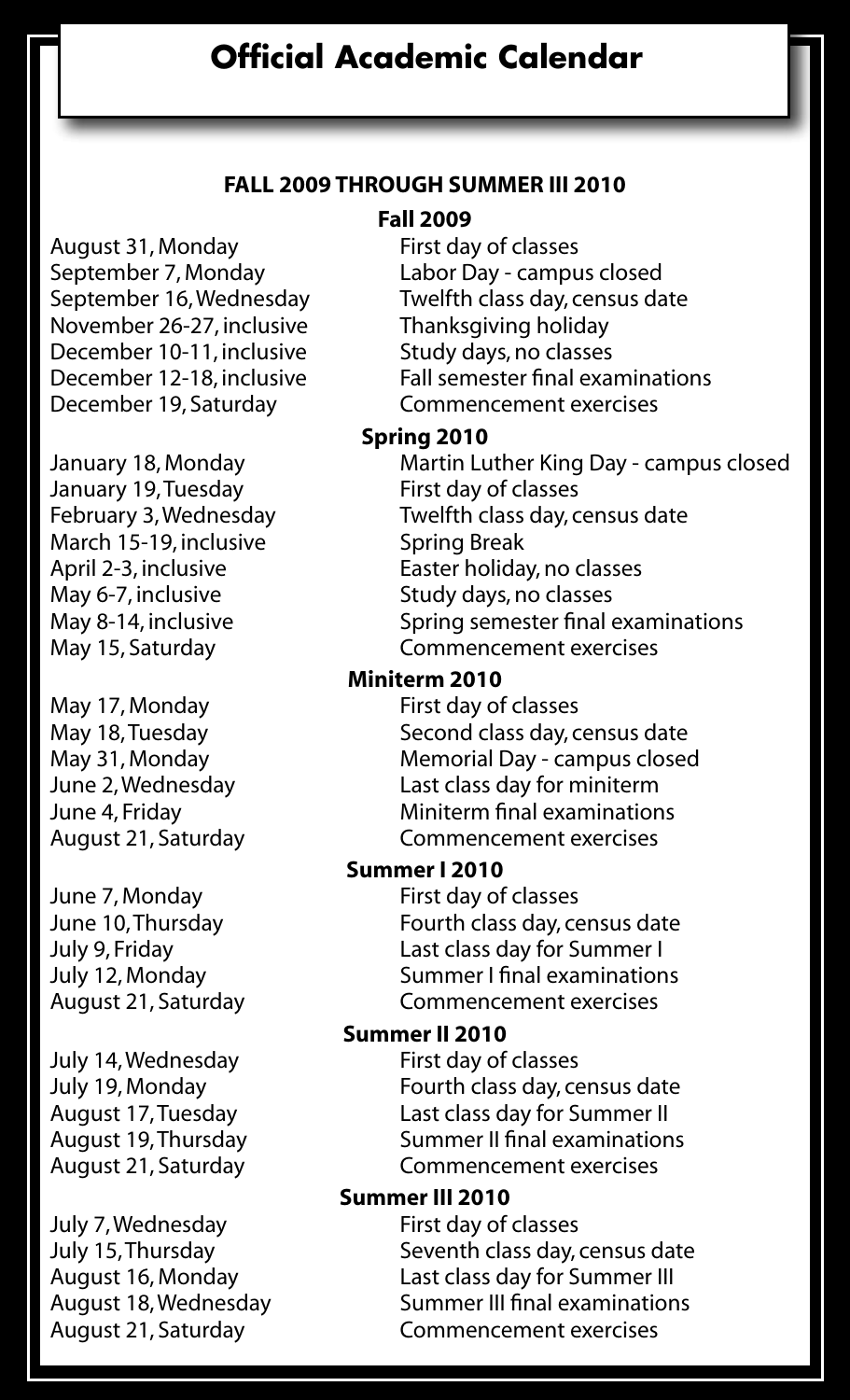

## **Stats at a Glance Fall 2009**

UTPA Stats at a Glance is published by: The Office of Institutional Research and Effectiveness (OIRE)

*Susan R. Griffith*, Ph.D., Executive Director *S. J. Sethi*, Ph.D., Assistant Director *Marcelo Paredes*, Research Associate *Cathy Vale*, Coordinator for Policy, Planning & Analysis *Xianmin Shi*, Research Associate *Leroy Philbrook*, Research Analyst *Lydia Flores*, Administrative Associate

Mailing Address: Office of Institutional Research and Effectiveness (OIRE) 1201 W. University Drive, AB 140 Edinburg, TX 78539-2999

Phone: 956/381-2383 Fax: 956/381-2437

E-mail: oire@utpa.edu Web address: utpa.edu/oire

Mini Factbook Designed by: UTPA Studio Twelve01 Creative and Marketing Services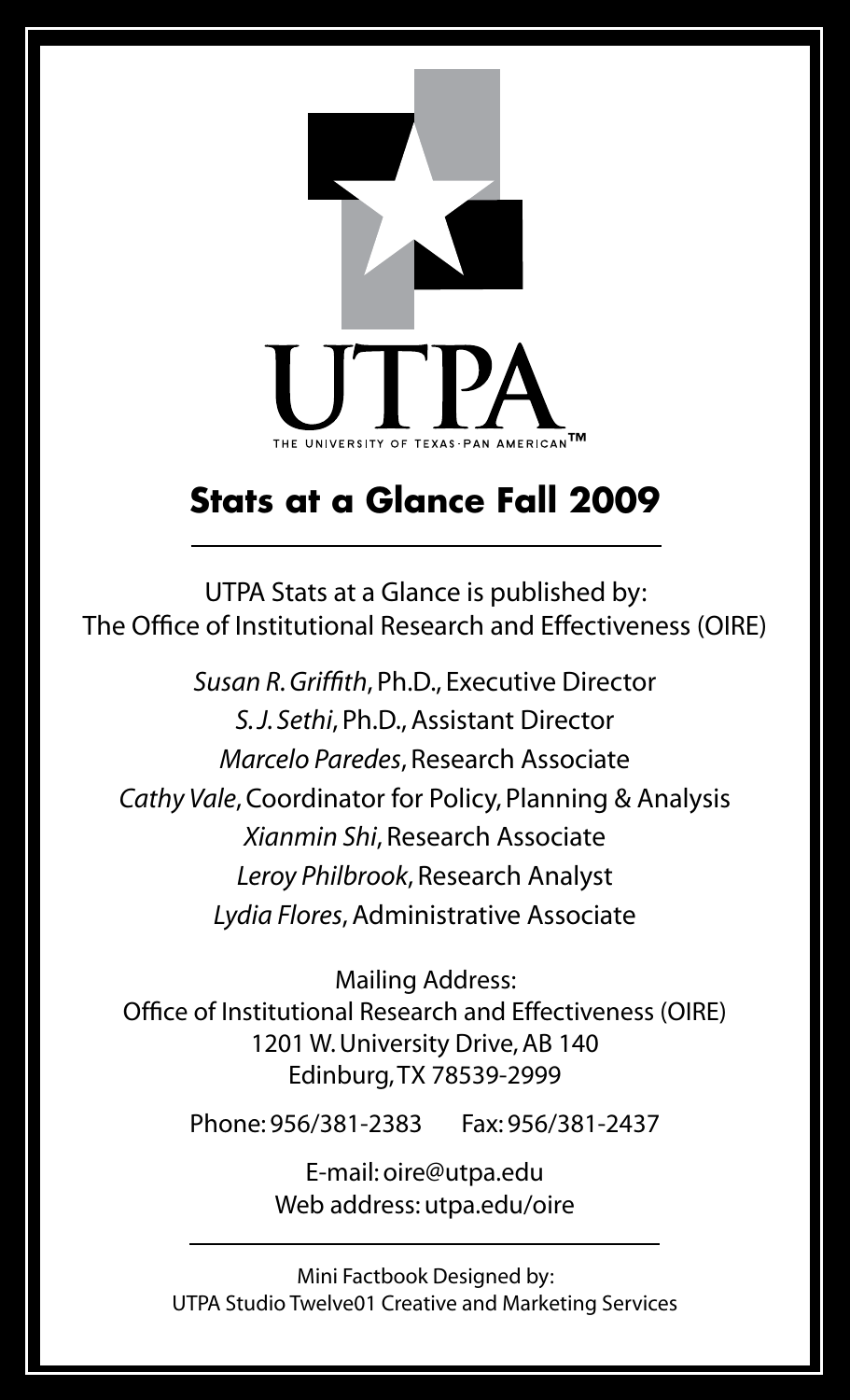## **Office of Institutional Research and Effectiveness**

The University of Texas-Pan American's Office of Institutional Research and Effectiveness (OIRE) is a component of the Office of the President, supporting and coordinating institutional planning, evaluation, policy analysis and institutional research. OIRE is the custodian of official institutional numbers.

We report to the Texas Higher Education Coordinating Board (THECB), the Legislative Budget Board (LBB), and to the U.S. Department of Education through the Integrated Postsecondary Education Data System (IPEDS). We also prepare the Common Data Set, and answer institutional surveys.

## **Mission Statement**

The mission of the Office of Institutional Research and Effectiveness (OIRE) at The University of Texas-Pan American has seven elements. OIRE:

- acts as a repository for official institutional data;
- extracts and transforms data into information for analysis and assessment;
- conducts policy analysis, institutional research and executive management studies to support informed decision making at the university;
- assures that institutional policies and procedures are in compliance with all appropriate rules and regulations;
- directs and coordinates institutional planning, assessment and evaluation;
- serves as a reporting official and liaison for mandated University of Texas System, state and federal reports and projects in the areas of institutional research, planning and accountability; and
- responds to internal and external surveys and requests for data.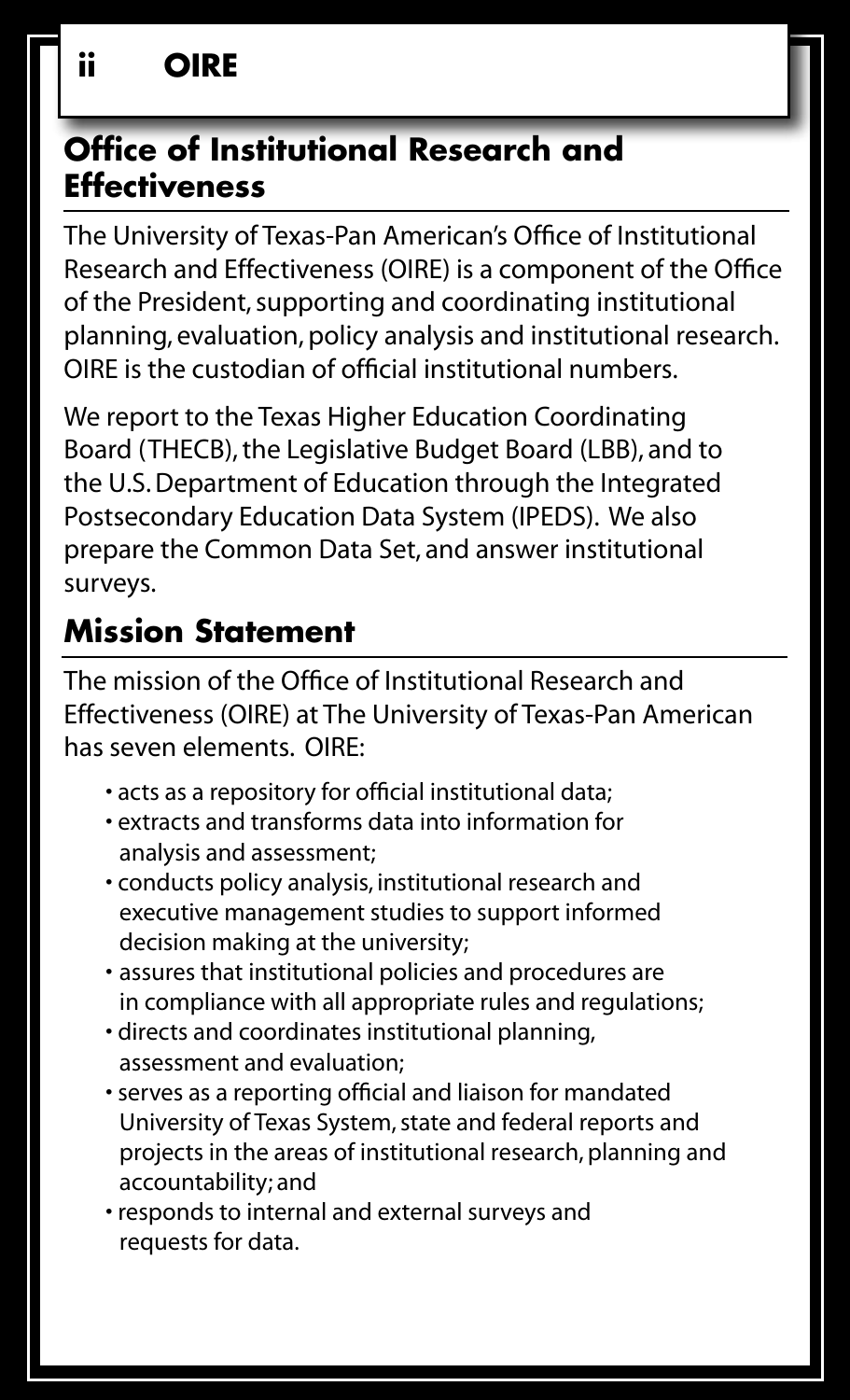## **Table of Contents iii**

| Office of Institutional Research & Effectiveness (OIRE) ii  |
|-------------------------------------------------------------|
|                                                             |
|                                                             |
| UTPA Board of Regents and Administrative Officers 3         |
|                                                             |
|                                                             |
|                                                             |
|                                                             |
|                                                             |
|                                                             |
|                                                             |
|                                                             |
| Total Student Enrollment: by Part-time & Full-time Status 9 |
| Total Student Enrollment: by Count & Semester               |
|                                                             |
| Student Enrollment: Entering Freshmen &                     |
| Entering Graduates by Part-time & Full-time Status10        |
| Student Enrollment: Entering Freshmen &                     |
|                                                             |
| Student Enrollment: by UTPA Entry Status 11                 |
| Student Enrollment: by Residency Distribution 11            |
|                                                             |
|                                                             |
| Semester Credit Hours: by College and Discipline 14         |
|                                                             |
|                                                             |
|                                                             |
| Entering Freshmen: by High School Rank  17                  |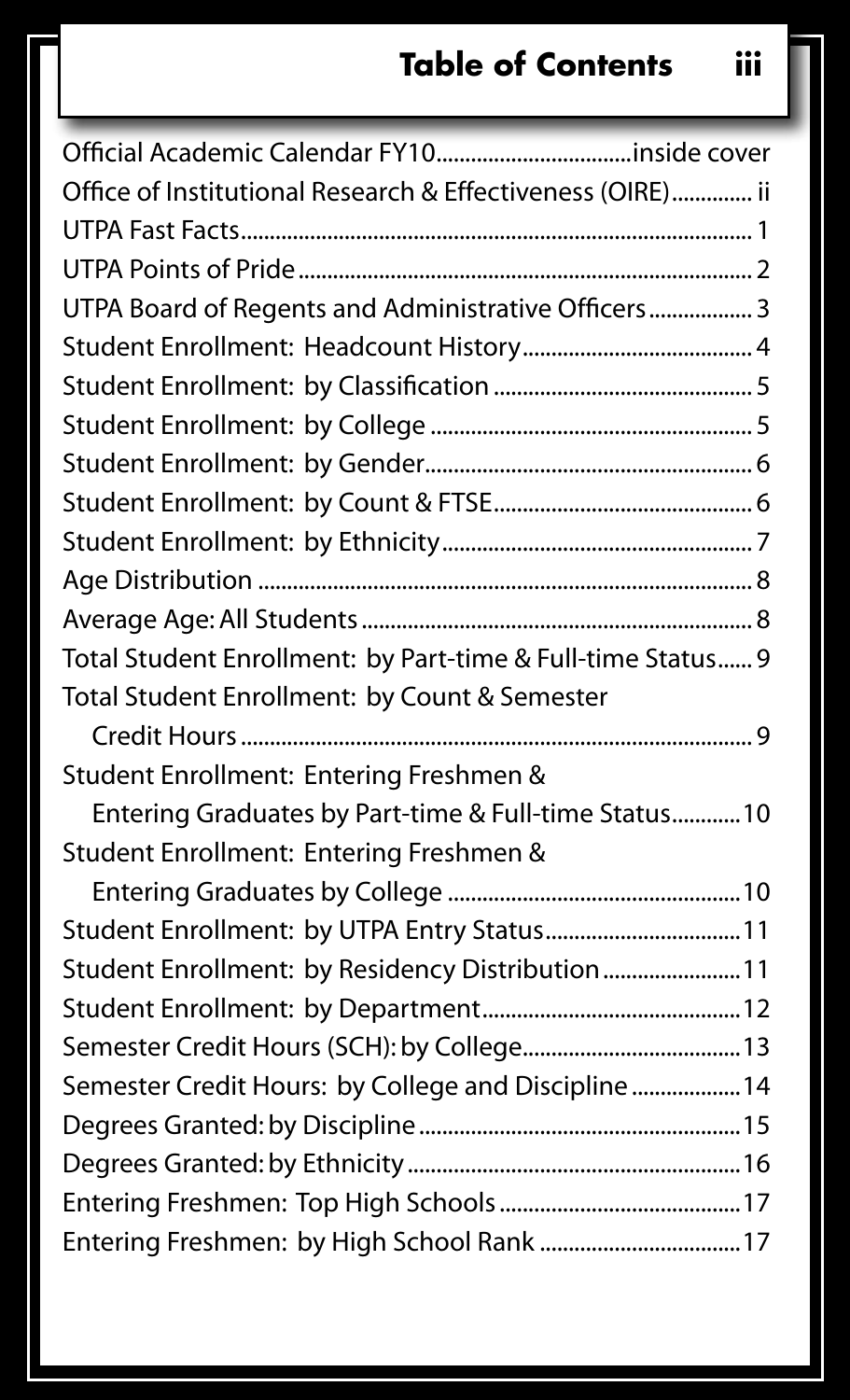## **iv Table of Contents**

| Entering Freshmen: by Average ACT Scores 17                 |  |
|-------------------------------------------------------------|--|
| First-time Transfer Students: by Type of Institution 17     |  |
| First-time Transfer Students: Top Transfer Institutions 18  |  |
|                                                             |  |
|                                                             |  |
|                                                             |  |
|                                                             |  |
| Retention & Graduation: Entering Class Full-time &          |  |
|                                                             |  |
| Retention & Graduation: Entering Transfers  20              |  |
|                                                             |  |
| Faculty Characteristics: by Full-time & Part-time Status 21 |  |
|                                                             |  |
| Lower Division Classes Taught by Tenured Faculty23          |  |
|                                                             |  |
|                                                             |  |
| Financial Aid: Number & Amount of Awards25                  |  |
| Financial Aid: Non-Duplicated Recipients & Awards 25        |  |
|                                                             |  |
|                                                             |  |
|                                                             |  |
|                                                             |  |
| Proposed Academic Calendar FY11 inside back cover           |  |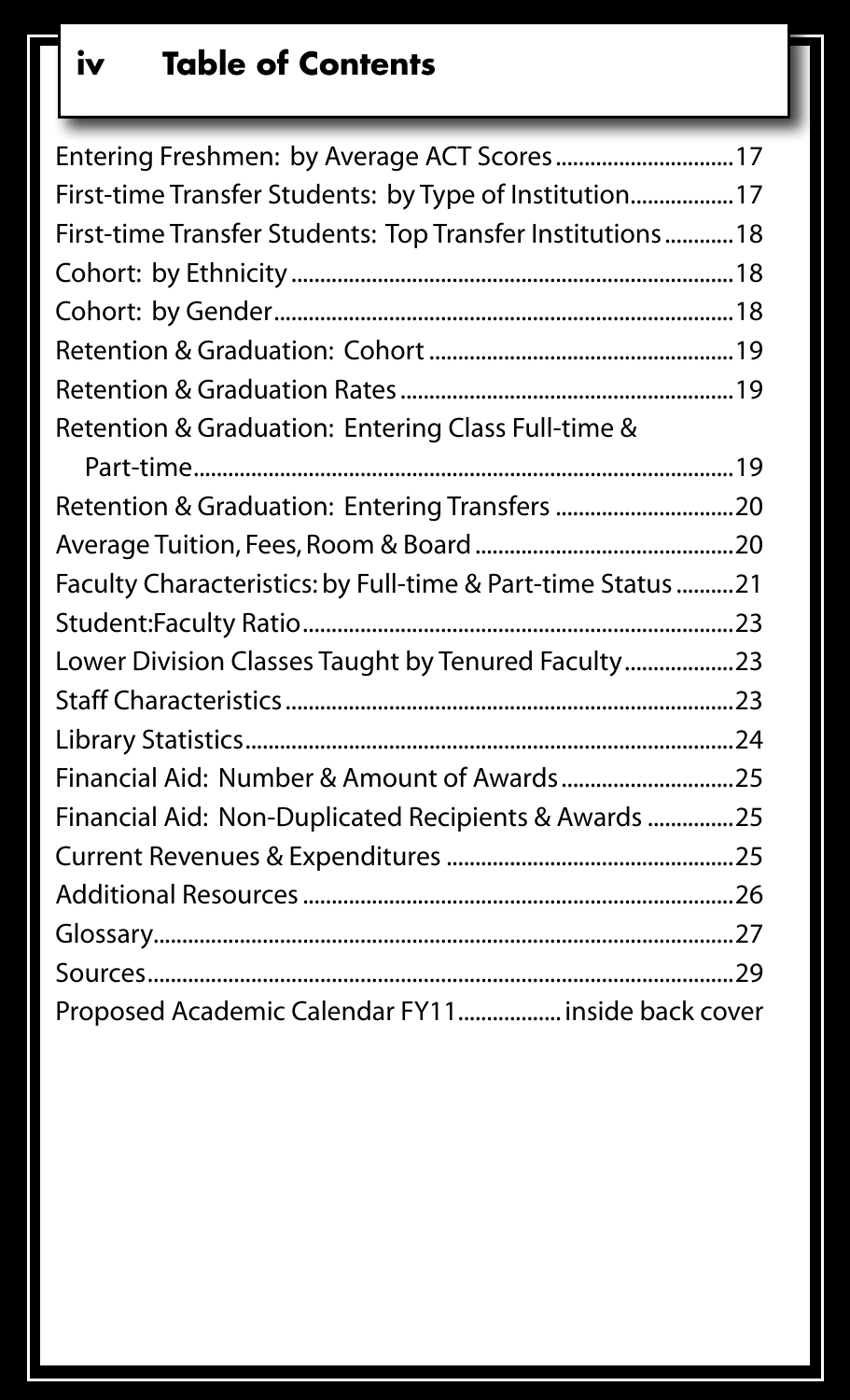**UTPA Fast Facts 1**

| • Total Student Enrollment (Fall 2009)<br>Undergraduate (Includes Post-Baccalaureate)<br>Graduate                                                                                     | 18,337<br>15,947<br>2,390                |
|---------------------------------------------------------------------------------------------------------------------------------------------------------------------------------------|------------------------------------------|
| • Total Faculty (Fall 2009)<br>Full-time<br>Part-time<br><b>Tenured/Tenure Track</b><br><b>Teaching Assistants</b>                                                                    | 856<br>665<br>191<br>494<br>30           |
| • Total Staff (Fall 2009)<br>Full-time<br>Part-time                                                                                                                                   | 1,238<br>1,223<br>15                     |
| • Programs<br>Bachelor's<br>Master's<br>Doctoral<br><b>Cooperative Doctoral</b>                                                                                                       | 57<br>57<br>3<br>$\overline{2}$          |
| • Degrees Granted (FY 2009)<br>Bachelor's<br>Master's<br>Doctoral                                                                                                                     | 3,468<br>2,705<br>742<br>21              |
| • Annual Budget (FY 2010)                                                                                                                                                             | \$243.8 million                          |
| • Research Expenditure (FY 2009)                                                                                                                                                      | \$8,970,501                              |
| • Endowments (FY 2009)                                                                                                                                                                | \$53,686,369                             |
| • Net Acres<br>Student Headcount per Acre                                                                                                                                             | 331<br>55                                |
| • Mandatory Tuition & Fees (Fall 2009)<br>Undergraduate 12 hours Resident<br>Undergraduate 12 hours Non-Resident<br><b>Graduate 9 hours Resident</b><br>Graduate 9 hours Non-Resident | \$2,280<br>\$5,604<br>\$2,176<br>\$4,669 |
| $C_{2}$ and a set of $C_{3}$ and $C_{4}$ and $C_{5}$ is the set of $C_{6}$ is the set of $C_{6}$ is the set of $C_{6}$                                                                |                                          |

• Carnegie Classification-Master's Colleges and Universities (Larger Programs)

The University of Texas-Pan American is accredited by the Commission on Colleges of the Southern Association of Colleges and Schools (1866 Southern Lane, Decatur, Georgia 30033, phone: 404/679-4500) to award bachelor's, master's, and doctoral degrees.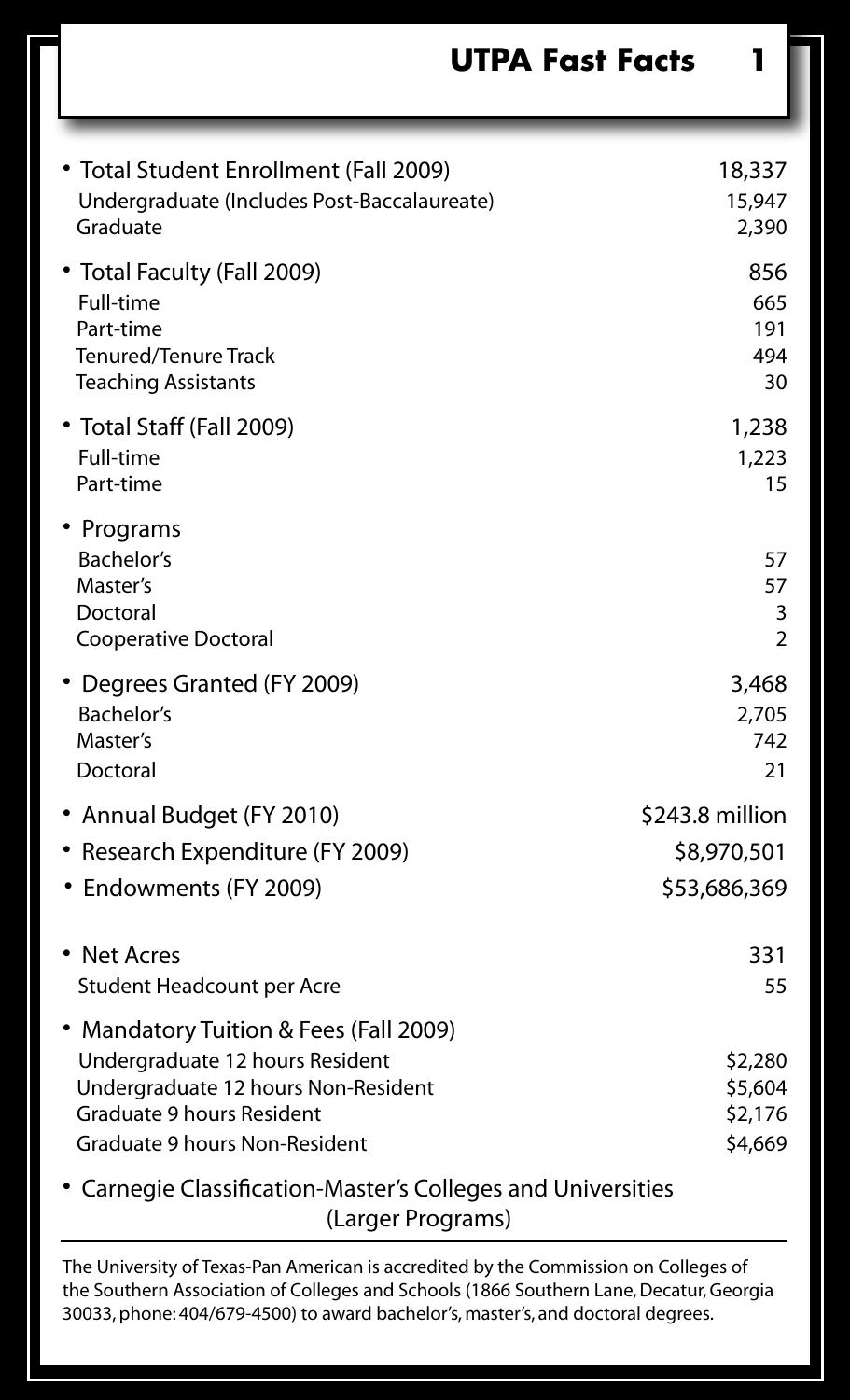## **Points of Pride**

- •UTPA ranked 32nd in the top 100 list for America's Best Public Colleges. This list included only 6 public universities from Texas (Forbes, August 2009).
- •UTPA is the 10th largest university in the state and the fifth largest in the University of Texas System.
- •UTPA is nationally ranked for degrees awarded to Hispanics: Second for bachelor's degrees; and third for master's degrees. (Hispanic Outlook 2009).
- The national rankings for the number of bachelor's degrees awarded to Hispanics at UTPA by academic program are as follows (Hispanic Outlook 2009):

| 1st in English Literature              | 1st in Foreign Language           |
|----------------------------------------|-----------------------------------|
| 2nd in Visual and Performing Arts      | 2nd in Biological and             |
| 2nd in Health Sciences                 | <b>Biomedical Sciences</b>        |
| 2nd in Multi-interdisciplinary Studies | 3rd in Parks, Recreation, Leisure |
| 4th in Business and Marketing          | and Fitness Studies               |
| 5th in Communications                  | 4th in Protective Services        |
| 8th in Mathematics                     | 7th in Engineering                |
|                                        | 10th in Public Administration     |

- According to the *Hispanic Outlook in Higher Education,* UTPA is among the top 100 best U.S. colleges for Hispanics.
- •UTPA is third in total number of Allied Health and Nursing degrees awarded at all senior academic institutions in Texas, third in the number of bachelor's degrees awarded and seventh in the number of master's degrees awarded (Texas Higher Education Coordinating Board, FY 2008).
- •UTPA has the third highest Hispanic enrollment in the United States behind Florida International University and UT El Paso (IPEDS Fall 2008).
- •UTPA has a diverse faculty with the second highest number of Hispanic faculty among the state's universities behind UT El Paso (THECB Fall 2008). Thirty-five percent of the faculty is Hispanic and 53 percent are minority (including international).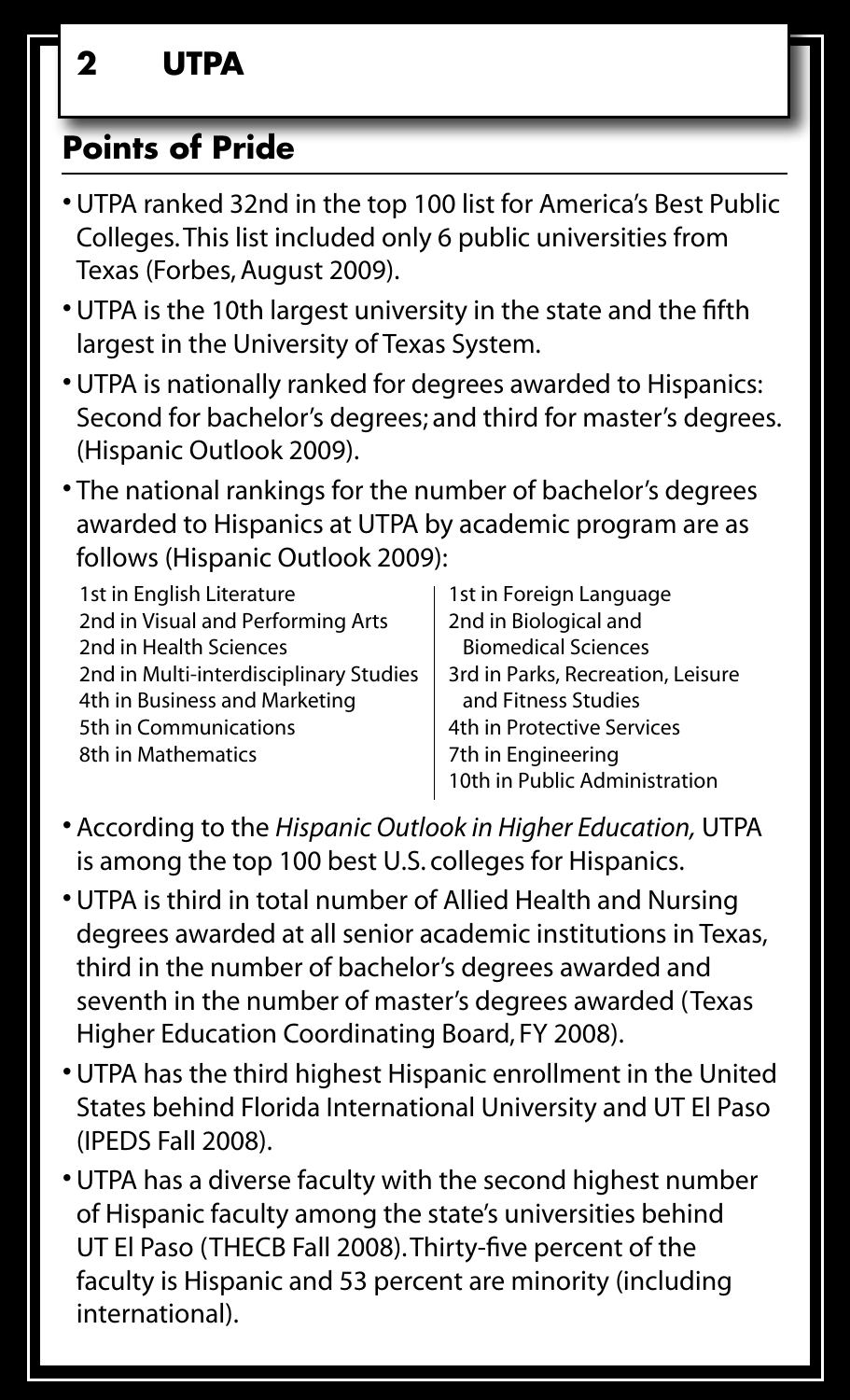## **UT System Board of Regents\***

R. Steven "Steve" Hicks Member Janiece Longoria and a member of Member James D. Dannenbaum Member Printice L. Gary **Member** Member Wm. Eugene "Gene" Powell Member Robert L. Stillwell Member Karim A. Meijer Member *\*As of November 17, 2009*

## **Administrative Officers**

**President** Robert S. Nelsen **Provost & VP for Academic Affairs** Paul Sale

### **Vice Presidents**

 Business Affairs James Langabeer Enrollment and Student Services John Edwards Community Engagement James Langabeer Information Technology **Bob Lim** University Advancement **Janice Odom** 

## **Deans of Academic Colleges**

College of Arts & Humanities Dahlia Guerra College of Business Administration Teofilo Ozuna College of Education Salvador Ochoa College of Health Sciences & Human Services Bruce Reed College of Science & Engineering Edwin LeMaster College of Social & Behavioral Sciences Van Reidhead

James R. Huffines Chairman Colleen McHugh Vice Chairman Paul Foster **Vice Chairman** Francie A. Frederick General Counsel to the Board of Regents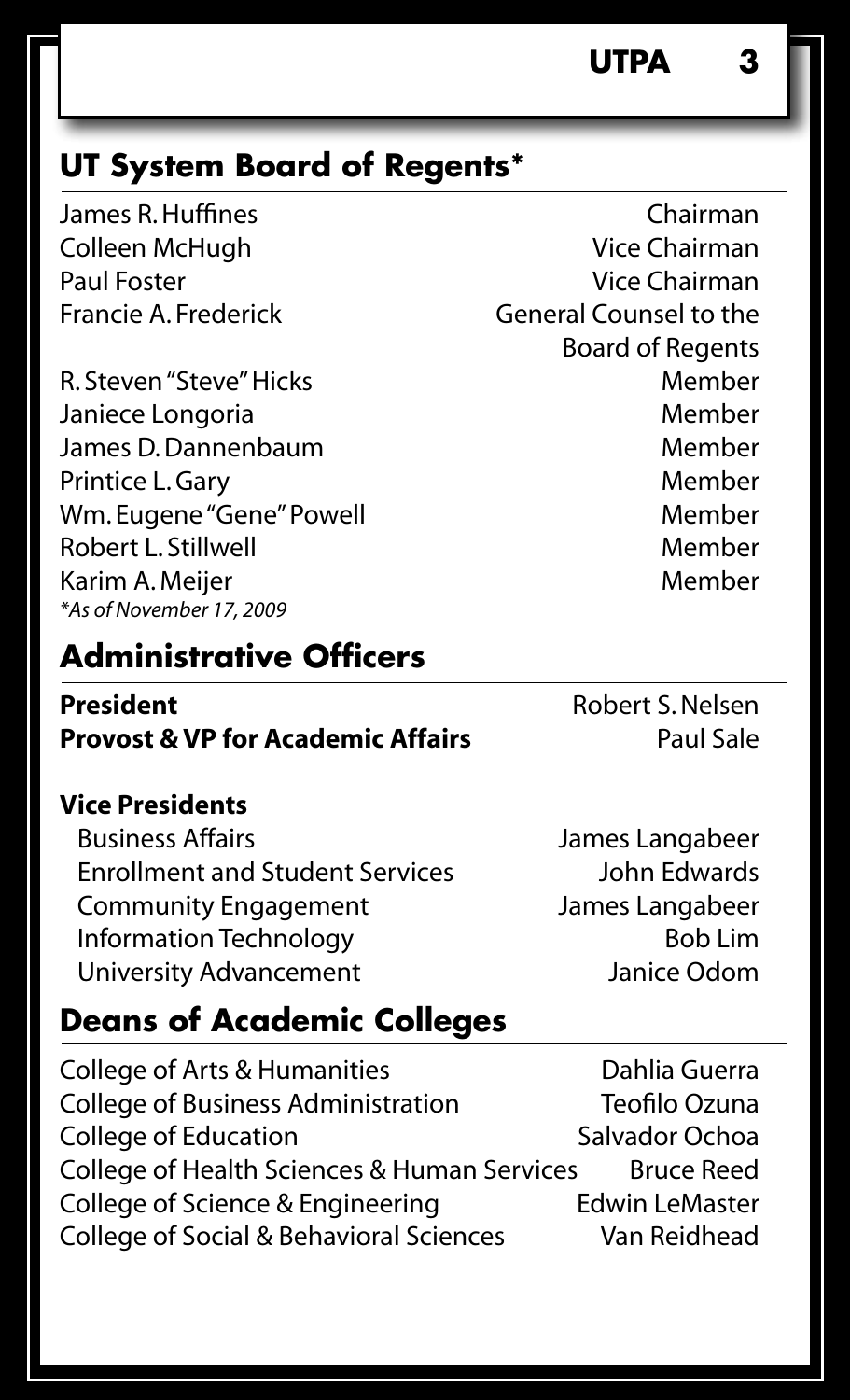| <b>HEADCOUNT HISTORY</b>                                |        |               |             |           |  |  |  |  |  |  |  |
|---------------------------------------------------------|--------|---------------|-------------|-----------|--|--|--|--|--|--|--|
| <b>Academic Year</b>                                    | Fall   | <b>Spring</b> | Summer I    | Summer II |  |  |  |  |  |  |  |
| 1927-1928                                               | 196    |               |             |           |  |  |  |  |  |  |  |
| 1932-1933                                               | 202    |               |             |           |  |  |  |  |  |  |  |
| 1937-1938                                               | 216    |               |             |           |  |  |  |  |  |  |  |
| 1942-1943                                               | 219    |               |             |           |  |  |  |  |  |  |  |
| 1947-1948                                               | 650    |               |             |           |  |  |  |  |  |  |  |
| 1952-1953                                               | 1,537  |               |             |           |  |  |  |  |  |  |  |
| <b>Began Separating Enrollment by Semesters in 1957</b> |        |               |             |           |  |  |  |  |  |  |  |
| 1957-1958                                               | 1,660  | 1,651         | 871         | 695       |  |  |  |  |  |  |  |
| 1962-1963                                               | 2,117  | 2,126         | 1,183       | 838       |  |  |  |  |  |  |  |
| 1967-1968                                               | 3,821  | 3,716         | 2,123       | 1,502     |  |  |  |  |  |  |  |
| 1972-1973                                               | 6,896  | 6,724         | 4,127       | 3,429     |  |  |  |  |  |  |  |
| 1977-1978                                               | 8,102  | 7,862         | 4,676       | 3,659     |  |  |  |  |  |  |  |
| 1982-1983                                               | 7,952  | 8,254         | 4,998       | 3,743     |  |  |  |  |  |  |  |
|                                                         |        |               | All Summer* |           |  |  |  |  |  |  |  |
| 1987-1988                                               | 9,632  | 9,941         | 7,102       |           |  |  |  |  |  |  |  |
| 1992-1993                                               | 13,299 | 13,528        | 8,262       |           |  |  |  |  |  |  |  |
| 1993-1994                                               | 13,702 | 13,434        | 8,776       |           |  |  |  |  |  |  |  |
| 1994-1995                                               | 13,750 | 13,030        | 8,686       |           |  |  |  |  |  |  |  |
| 1995-1996                                               | 13,373 | 12,569        | 7,497       |           |  |  |  |  |  |  |  |
| 1996-1997                                               | 12,692 | 11,500        | 7,744       |           |  |  |  |  |  |  |  |
| 1997-1998                                               | 12,520 | 11,533        | 6,835       |           |  |  |  |  |  |  |  |
| 1998-1999                                               | 12,372 | 11,750        | 7,927       |           |  |  |  |  |  |  |  |
| 1999-2000                                               | 12,570 | 11,964        | 7,892       |           |  |  |  |  |  |  |  |
| 2000-2001                                               | 12,760 | 12,210        | 7,907       |           |  |  |  |  |  |  |  |
| 2001-2002                                               | 13,640 | 12,884        | 9,243       |           |  |  |  |  |  |  |  |
| 2002-2003                                               | 14,392 | 14,174        | 9,503       |           |  |  |  |  |  |  |  |
| 2003-2004                                               | 15,915 | 15,157        | 10,353      |           |  |  |  |  |  |  |  |
| 2004-2005                                               | 17,030 | 16,154        | 10,877      |           |  |  |  |  |  |  |  |
| 2005-2006                                               | 17,048 | 16,058        | 10,487      |           |  |  |  |  |  |  |  |
| 2006-2007                                               | 17,337 | 16,274        | 10,798      |           |  |  |  |  |  |  |  |
| 2007-2008                                               | 17,435 | 16,303        | 10,319      |           |  |  |  |  |  |  |  |
| 2008-2009                                               | 17,534 | 16,512        | 10,428      |           |  |  |  |  |  |  |  |
| 2009-2010                                               | 18,337 |               |             |           |  |  |  |  |  |  |  |
|                                                         |        |               |             |           |  |  |  |  |  |  |  |

*TABLE 1 \* All Summer is an unduplicated headcount that combines Summer I and Summer II starting 1987. Includes Minimesters as of 2004. Source: CB Certified Data*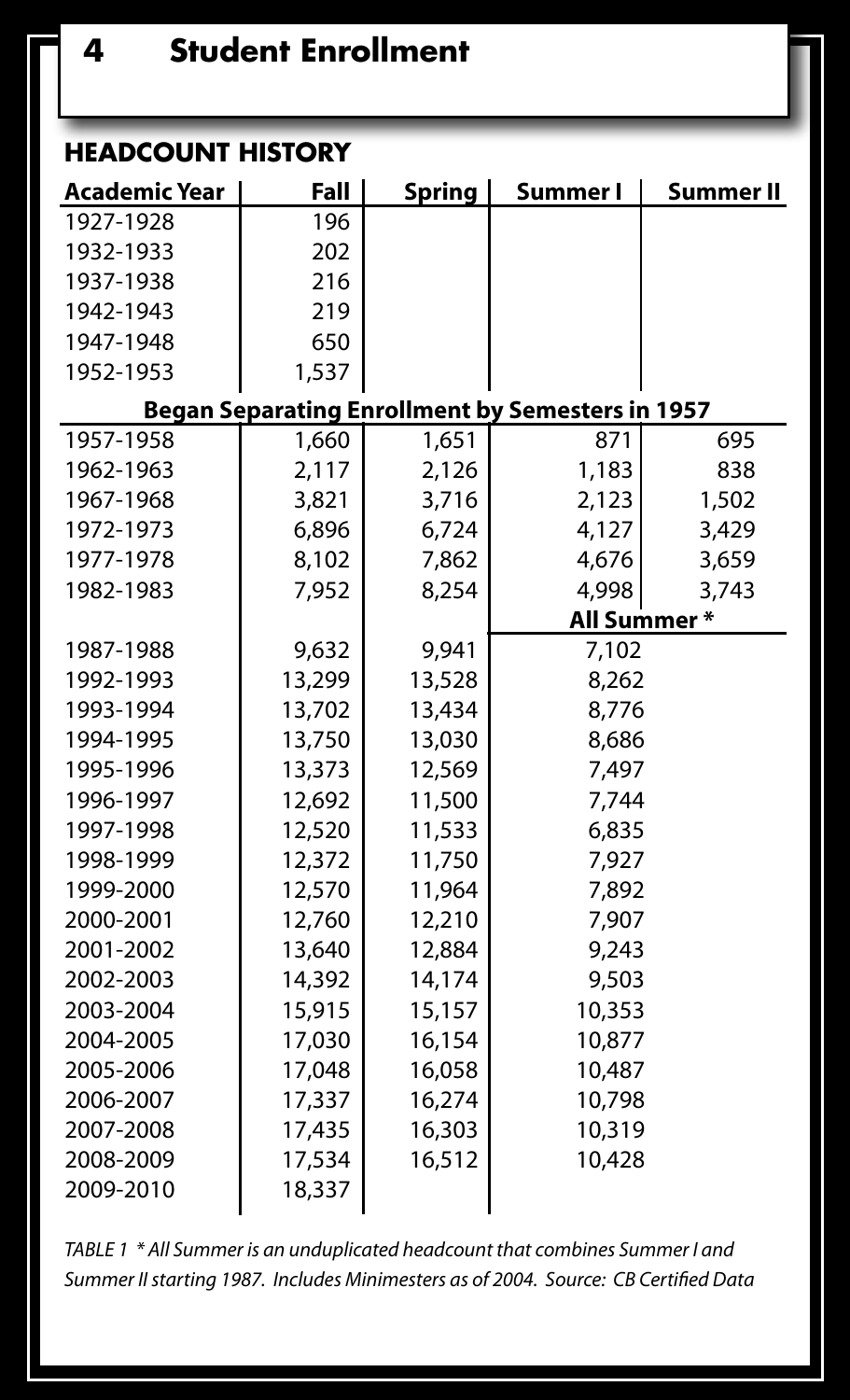## **Student Enrollment 5**

## **Total by Classification**

|                    |        | <b>Fall 2005</b> |        | Change |        | <b>Fall 2009</b> |  |  |
|--------------------|--------|------------------|--------|--------|--------|------------------|--|--|
| Class              | N      | %                | N      | %      | N      | $\%$             |  |  |
| Freshman           | 4,476  | 26.3%            | 4,637  | 25.3%  | 161    | 3.6%             |  |  |
| Sophomore          | 2,766  | 16.2%            | 3,021  | 16.5%  | 255    | 9.2%             |  |  |
| Junior             | 2.972  | 17.4%            | 3,332  | 18.2%  | 360    | 12.1%            |  |  |
| Senior             | 4,041  | 23.7%            | 4,584  | 25.0%  | 543    | 13.4%            |  |  |
| Post-Bac           | 688    | 4.0%             | 373    | 2.0%   | $-315$ | $-45.8%$         |  |  |
| Master's           | 2.002  | 11.7%            | 2.272  | 12.4%  | 270    | 13.5%            |  |  |
| Doctoral           | 103    | 0.6%             | 118    | 0.6%   | 15     | 14.6%            |  |  |
| Total              | 17,048 | 100%             | 18,337 | 100%   | 1,289  | 7.6%             |  |  |
| TABLE <sub>2</sub> |        |                  |        |        |        |                  |  |  |

### **Total by College**

| Undergraduate                |        | <b>Fall 2005</b> |        | <b>Fall 2009</b> | Change |             |  |
|------------------------------|--------|------------------|--------|------------------|--------|-------------|--|
| /Post-Bacs                   | N      | %                | N      | %                | N      | %           |  |
| <b>Arts &amp; Humanities</b> | 2,545  | 17.0%            | 2,565  | 16.1%            | 20     | 0.8%        |  |
| <b>Business</b>              | 2,662  | 17.8%            | 2,587  | 16.2%            | $-75$  | $-2.8%$     |  |
| Education                    | 2,731  | 18.3%            | 2,045  | 12.8%            | $-686$ | $-25.1%$    |  |
| Health Scs. & Human Svs.     | 2,156  | 14.4%            | 2,863  | 18.0%            | 707    | 32.8%       |  |
| Science & Engineering        | 2,922  | 19.6%            | 3,570  | 22.4%            | 648    | 22.2%       |  |
| Social & Behavioral Scs.     | 1,927  | 12.9%            | 2,317  | 14.5%            | 390    | 20.2%       |  |
| Total                        | 14,943 | 100%             | 15,947 | 100%             | 1,004  | 6.7%        |  |
| Graduate                     |        |                  |        |                  |        |             |  |
| Arts & Humanities            | 193    | 9.2%             | 344    | 14.4%            | 151    | 78.2%       |  |
| <b>Business</b>              |        |                  |        |                  |        |             |  |
| - Master's                   | 180    | 8.6%             | 245    | 10.3%            | 65     | 36.1%       |  |
| - Doctoral                   | 47     | 2.2%             | 56     | 2.3%             | 9      | 19.1%       |  |
| Education                    |        |                  |        |                  |        |             |  |
| - Master's                   | 979    | 46.5%            | 698    | 29.2%            |        | -281 -28.7% |  |
| - Doctoral                   | 56     | 2.7%             | 53     | 2.2%             | -3     | $-5.4%$     |  |
| Health Scs. & Human Svs.     |        |                  |        |                  |        |             |  |
| - Master's                   | 305    | 14.5%            | 429    | 17.9%            | 124    | 40.7%       |  |
| - Doctoral                   | 0      | 0.0%             | 9      | 0.4%             | 9      |             |  |
| Science & Engineering        | 210    | 10.0%            | 344    | 14.4%            | 134    | 63.8%       |  |
| Social & Behavioral Scs.     | 135    | 6.4%             | 212    | 8.9%             | 77     | 57.0%       |  |
| Total                        | 2,105  | 100%             | 2,390  | 100%             | 285    | 13.5%       |  |
| <b>TABLE 3</b>               |        |                  |        |                  |        |             |  |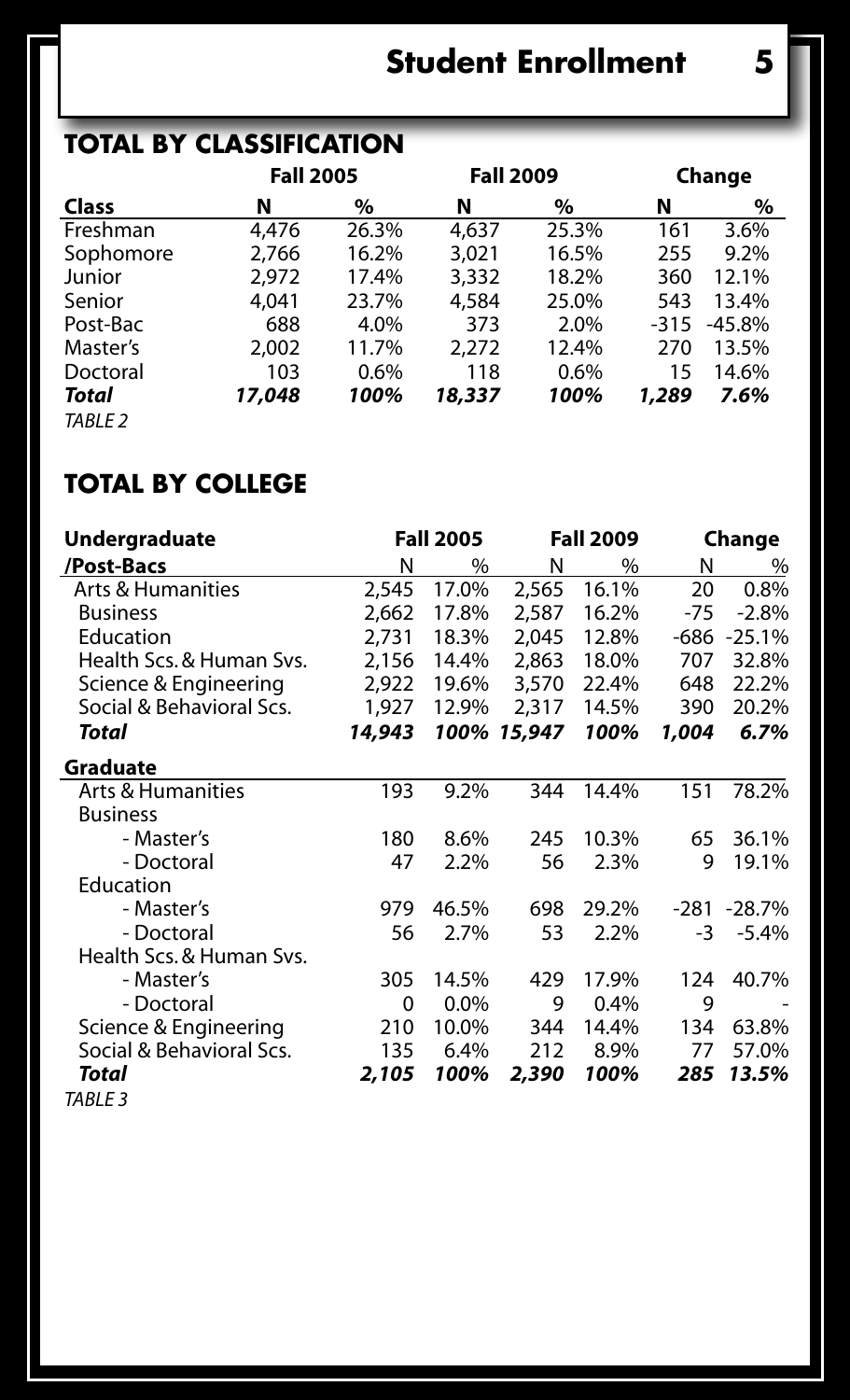| <b>TOTAL BY GENDER</b> |                  |               |             |                  |        |       |
|------------------------|------------------|---------------|-------------|------------------|--------|-------|
|                        | <b>Fall 2005</b> |               |             | <b>Fall 2009</b> | Change |       |
| Undergraduate          | N                | $\frac{0}{0}$ | N           | $\%$             | N      | %     |
| Male                   | 6,243            | 41.8%         | 6,933       | 43.5%            | 690    | 11.1% |
| Female                 | 8,700            | 58.2%         | 9,014       | 56.5%            | 314    | 3.6%  |
| Total                  | 14,943           |               | 100% 15,947 | 100%             | 1,004  | 6.7%  |
| Graduate               |                  |               |             |                  |        |       |
| Male                   | 710              | 33.7%         | 933         | 39.0%            | 223    | 31.4% |
| Female                 | 1,395            | 66.3%         | 1,457       | 61.0%            | 62     | 4.4%  |
| Total                  | 2,105            | 100%          | 2,390       | 100%             | 285    | 13.5% |
| <b>All Students</b>    |                  |               |             |                  |        |       |
| Male                   | 6,953            | 40.8%         | 7.866       | 42.9%            | 913    | 13.1% |
| Female                 | 10,095           | 59.2%         | 10,471      | 57.1%            | 376    | 3.7%  |
| Total                  | 17,048           |               | 100% 18,337 | 100%             | 1,289  | 7.6%  |
| TABLE 4                |                  |               |             |                  |        |       |

**Total by Count and Full-time Student Equivalent (FTSE\*) for FY05 & FY09**

|           | Spring 2005 Summer 2005** Total FY05<br><b>Fall 2004</b> |  |        |                                                        |        |        |
|-----------|----------------------------------------------------------|--|--------|--------------------------------------------------------|--------|--------|
| Level     | N FTSF                                                   |  | N FTSF |                                                        | N FTSE | N FTSE |
| Underarad |                                                          |  |        | 14,788 11,578 14,173 10,892 9,734 4,847 38,695 27,317  |        |        |
| Graduate  |                                                          |  |        | 2.242 1.123 1.981 1.011 1.143 601 5.366 2.735          |        |        |
| Total     |                                                          |  |        | 17,030 12,701 16,154 11,903 10,877 5,448 44,061 30,052 |        |        |

|           | <b>Fall 2008</b> |  |        | Spring 2009 Summer 2009** Total FY09                   |        |        |  |
|-----------|------------------|--|--------|--------------------------------------------------------|--------|--------|--|
| Level     | N FTSF           |  | N FTSF |                                                        | N FTSF | N FTSF |  |
| Undergrad |                  |  |        | 15,336 12,285 14,348 11,333 9,163 4,233 38,847 27,851  |        |        |  |
| Graduate  |                  |  |        | 2.198 1.222 2.164 1.237 1.265 693 5.627 3.152          |        |        |  |
| Total     |                  |  |        | 17,534 13,507 16,512 12,570 10,428 4,926 44,474 31,003 |        |        |  |

| Change (2005-2009) |         |             |      |             |          |                  |      |             |  |
|--------------------|---------|-------------|------|-------------|----------|------------------|------|-------------|--|
| Level              | N       | <b>FTSE</b> | N    | <b>FTSE</b> | N        | <b>FTSE</b>      | N    | <b>FTSE</b> |  |
| Undergrad          | 548     | 707         | 175  | 441         | $-571$   | $-614$           | 152  | 534         |  |
| % Change           | 3.7%    | 6.1%        | 1.2% | 4.0%        |          | $-5.9\% -12.7\%$ | 0.4% | 2.0%        |  |
| Graduate           | -44     | 99          | 183  | 226         | 122      | 92               | 261  | 417         |  |
| % Change           | $-2.0%$ | 8.8%        | 9.2% | 22.4%       | 10.7%    | 15.3%            | 4.9% | 15.2%       |  |
| Total              | 504     | 806         | 358  | 667         | -449     | -522             | 413  | 951         |  |
| % Change           | $3.0\%$ | 6.3%        | 2.2% | 5.6%        | $-4.1\%$ | $-9.6%$          | 0.9% | 3.2%        |  |
| <b>TABLE 5</b>     |         |             |      |             |          |                  |      |             |  |

*\* FTSE for fall and spring is calculated according to the CB definition. Total undergraduate SCH is divided by 15, total graduate SCH is divided by 12, and total doctoral SCH is divided by 9 (graduate and doctoral are combined under 'Graduate' category).* 

*\*\* Headcount for summer is unduplicated and FTSE for summer is computed by dividing SCH production of both the entire undergraduate and graduate population by 6.*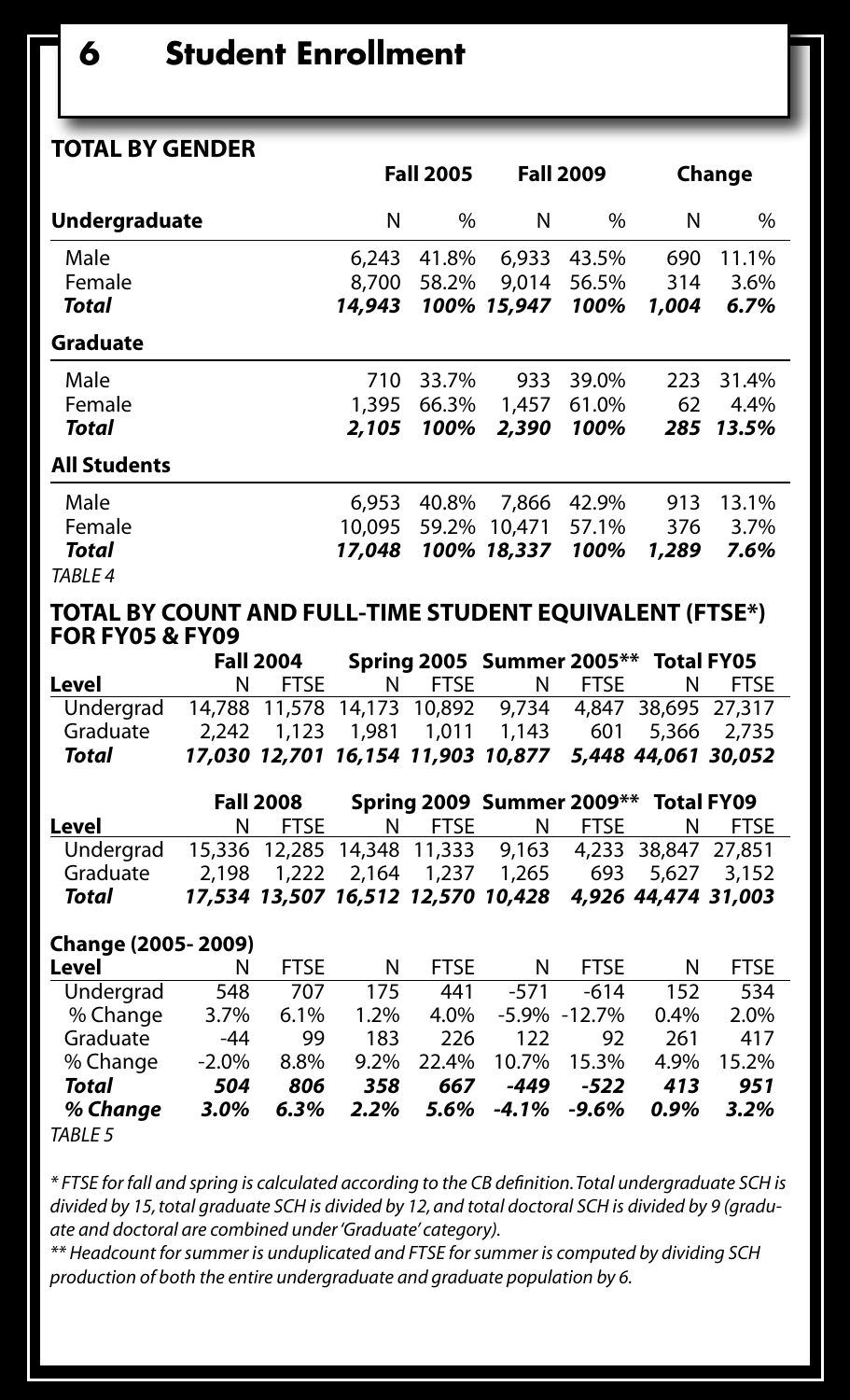## **Total by Ethnicity**

|                           |        | <b>Fall 2005</b> |             | <b>Fall 2009</b> | Change |                |
|---------------------------|--------|------------------|-------------|------------------|--------|----------------|
| Undergraduate             | N      | $\%$             | N           | %                | N      | $\%$           |
| White Non-Hispanic        | 789    | 5.3%             | 658         | 4.1%             |        | $-131 - 16.6%$ |
| <b>Black Non-Hispanic</b> | 50     | 0.3%             | 111         | 0.7%             |        | 61 122.0%      |
| American Indian           | 7      | $0.0\%$          | 19          | 0.1%             |        | 12 171.4%      |
| Hispanic                  | 13,102 | 87.7%            | 14,242      | 89.3%            | 1,140  | 8.7%           |
| Asian                     | 153    | 1.0%             | 201         | 1.3%             | 48     | 31.4%          |
| Non-Resident Alien        | 603    | 4.0%             | 540         | 3.4%             |        | $-63 - 10.4%$  |
| Other                     | 239    | 1.6%             | 176         | 1.1%             |        | $-63 - 26.4%$  |
| Total                     | 14,943 |                  | 100% 15,947 | 100%             | 1,004  | 6.7%           |
| Graduate                  |        |                  |             |                  |        |                |
| White Non-Hispanic        | 203    | 9.6%             | 216         | 9.0%             | 13     | 6.4%           |
| <b>Black Non-Hispanic</b> | 23     | 1.1%             | 21          | 0.9%             | $-2$   | $-8.7%$        |
| American Indian           | 6      | 0.3%             | 4           | 0.2%             |        | $-2 - 33.3%$   |
| Hispanic                  | 1,669  | 79.3%            | 1,839       | 76.9%            | 170    | 10.2%          |
| Asian                     | 16     | 0.8%             | 61          | 2.6%             |        | 45 281.3%      |
| Non-Resident Alien        | 140    | 6.7%             | 142         | 5.9%             | 2      | 1.4%           |
| Other                     | 48     | 2.3%             | 107         | 4.5%             |        | 59 122.9%      |
| Total                     | 2,105  | 100%             | 2,390       | 100%             | 285    | 13.5%          |
| <b>All Students</b>       |        |                  |             |                  |        |                |
| White Non-Hispanic        | 992    | 5.8%             | 874         | 4.8%             | $-118$ | $-11.9%$       |
| <b>Black Non-Hispanic</b> | 73     | 0.4%             | 132         | 0.7%             | 59     | 80.8%          |
| American Indian           | 13     | 0.1%             | 23          | 0.1%             | 10     | 76.9%          |
| Hispanic                  | 14,771 | 86.6%            | 16,081      | 87.7%            | 1,310  | 8.9%           |
| Asian                     | 169    | 1.0%             | 262         | 1.4%             | 93     | 55.0%          |
| Non-Resident Alien        | 743    | 4.4%             | 682         | 3.7%             | -61    | $-8.2\%$       |
| Other                     | 287    | 1.7%             | 283         | 1.5%             | -4     | $-1.4%$        |
| Total                     | 17,048 |                  | 100% 18,337 | 100%             | 1,289  | 7.6%           |
| TABLE 6                   |        |                  |             |                  |        |                |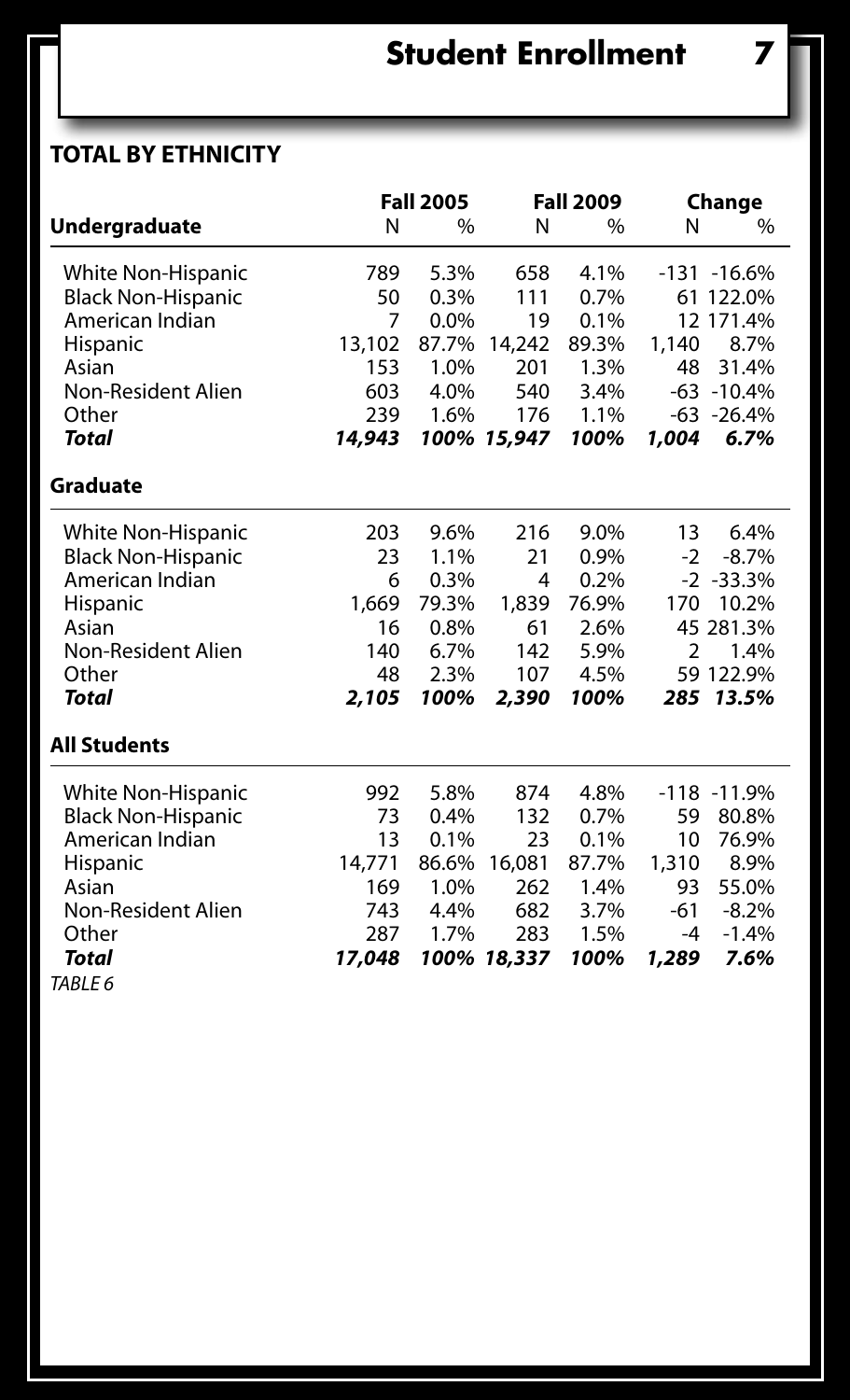### **Age Distribution**

|                    |        | <b>Fall 2005</b> |             |         | Change |               |
|--------------------|--------|------------------|-------------|---------|--------|---------------|
| Undergraduate      | N      | $\%$             | N           | $\%$    | N      | $\%$          |
| Under 18           | 535    | 3.6%             | 600         | 3.8%    | 65     | 12.1%         |
| 18-19              | 4,291  | 28.7%            | 4,791       | 30.0%   | 500    | 11.7%         |
| $20 - 21$          | 3,407  | 22.8%            | 3,924       | 24.6%   | 517    | 15.2%         |
| $22 - 24$          | 2,964  | 19.8%            | 3,169       | 19.9%   | 205    | 6.9%          |
| $25 - 29$          | 1,843  | 12.3%            | 1,812       | 11.4%   | $-31$  | $-1.7%$       |
| 30-34              | 953    | 6.4%             | 762         | 4.8%    | -191   | $-20.0\%$     |
| 35-39              | 461    | 3.1%             | 444         | 2.8%    | $-17$  | $-3.7%$       |
| 40-49              | 382    | 2.6%             | 354         | 2.2%    | -28    | $-7.3%$       |
| 50-64              | 105    | 0.7%             | 86          | 0.5%    |        | $-19 - 18.1%$ |
| 65 & over          | 2      | $0.0\%$          | 5           | $0.0\%$ |        | 3 150.0%      |
| Total              | 14,943 |                  | 100% 15,947 | 100%    | 1,004  | 6.7%          |
| Graduate           |        |                  |             |         |        |               |
| 18-19              | 1      | 0.0%             | 1           | 0.0%    | 0      | 0.0%          |
| $20 - 21$          | 21     | 1.0%             | 32          | 1.3%    | 11     | 52.4%         |
| $22 - 24$          | 305    | 14.5%            | 451         | 18.9%   | 146    | 47.9%         |
| $25 - 29$          | 608    | 28.9%            | 713         | 29.8%   | 105    | 17.3%         |
| $30 - 34$          | 462    | 21.9%            | 438         | 18.3%   | $-24$  | $-5.2%$       |
| 35-39              | 284    | 13.5%            | 324         | 13.6%   | 40     | 14.1%         |
| 40-49              | 315    | 15.0%            | 286         | 12.0%   | -29    | $-9.2%$       |
| 50-64              | 103    | 4.9%             | 140         | 5.9%    | 37     | 35.9%         |
| 65 & over          | 6      | 0.3%             | 5           | 0.2%    | -1     | $-16.7%$      |
| Total              | 2,105  | 100%             | 2,390       | 100%    | 285    | 13.5%         |
| TABLE <sub>7</sub> |        |                  |             |         |        |               |

### **Average Age - All Students**

| <b>Students</b>     |    | Fall 2005 Fall 2009 Change |    |  |
|---------------------|----|----------------------------|----|--|
| Undergraduate       | 23 | 23                         |    |  |
| Graduate            | 33 | 32                         | -1 |  |
| <b>All Students</b> | 24 | 24                         |    |  |
| TABLE 8             |    |                            |    |  |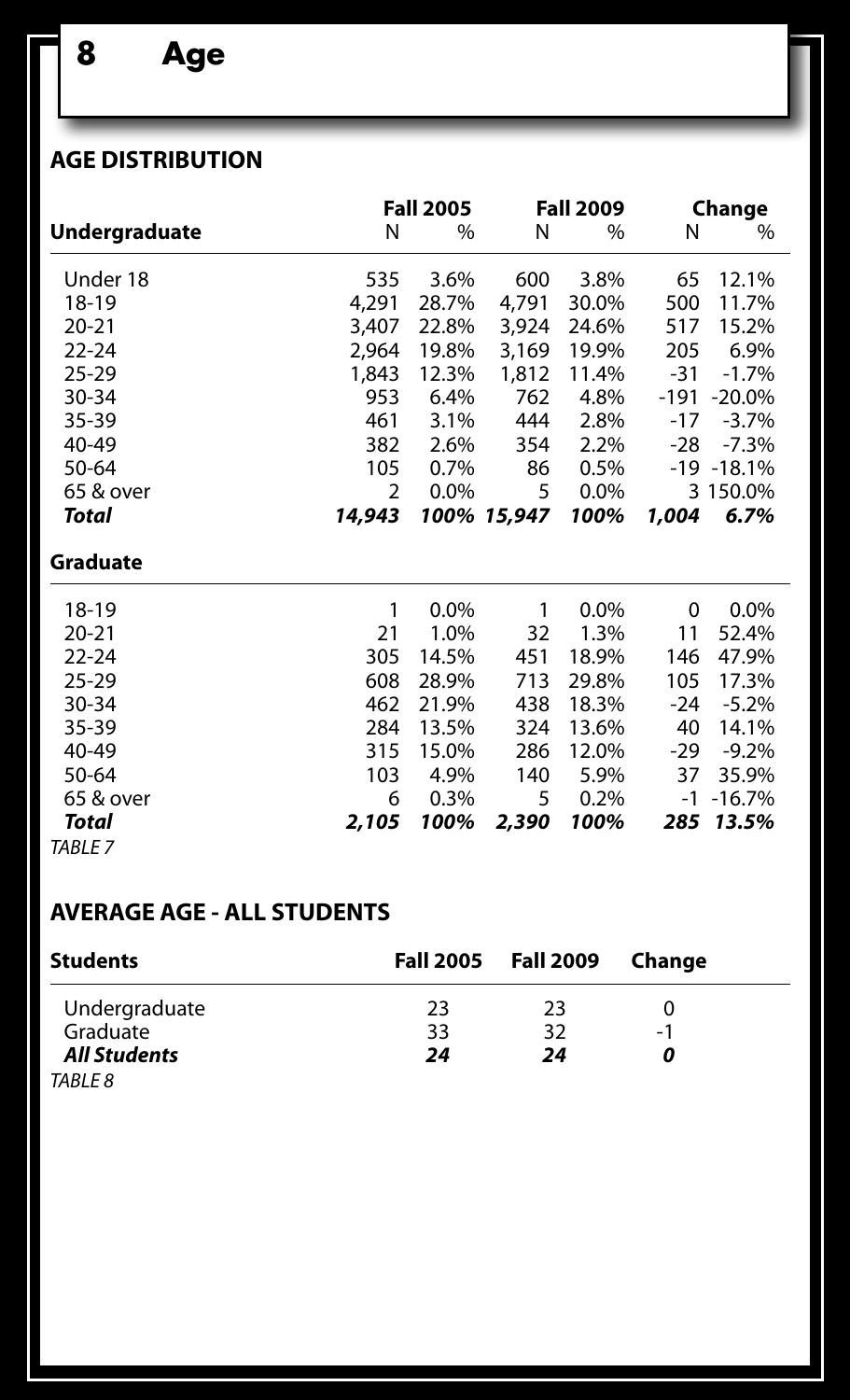## **Total by Part-time & Full-time Status**

|                       |        | <b>Fall 2005</b> |             | <b>Fall 2009</b> | Change |           |
|-----------------------|--------|------------------|-------------|------------------|--------|-----------|
| <b>Undergraduate</b>  | N      | $\%$             | N           | $\%$             | N      | $\%$      |
| Part-time (1-11 SCH)  | 4,326  | 29.0%            | 4.161       | 26.1%            | $-165$ | $-3.8%$   |
| Full-time (12+ SCH)   | 10.617 | 71.0%            | 11,786      | 73.9%            | 1,169  | 11.0%     |
| Total                 | 14,943 |                  | 100% 15,947 | 100%             | 1,004  | 6.7%      |
| Graduate              |        |                  |             |                  |        |           |
| Part-time (1-5 SCH)   | 638    | 30.3%            | 601         | 25.1%            | -37    | $-5.8\%$  |
| Part-time (6-8 SCH)   | 930    | 44.2%            | 1,016       | 42.5%            | 86     | 9.2%      |
| Full-time (9+ SCH)    | 537    | 25.5%            | 773         | 32.3%            | 236    | 43.9%     |
| Total                 | 2.105  | 100%             | 2,390       | 100%             |        | 285 13.5% |
| <b>Total Students</b> |        |                  |             |                  |        |           |
| Part-time             | 5,894  | 34.6%            | 5.778       | 31.5%            | $-116$ | $-2.0\%$  |
| Full-time             | 11,154 | 65.4%            | 12,559      | 68.5%            | 1,405  | 12.6%     |
| <b>Grand Total</b>    | 17.048 |                  | 100% 18,337 | 100%             | 1,289  | 7.6%      |
| TABLE 9               |        |                  |             |                  |        |           |

#### **Total by Count and Semester Credit Hours for FY05 & FY09**

|           | <b>Fall 2004</b> |              |   |                                                            |   | Spring 2005 Summer 2005* |   | <b>Total FY05</b> |  |
|-----------|------------------|--------------|---|------------------------------------------------------------|---|--------------------------|---|-------------------|--|
| Level     | N.               | <b>SCH</b>   | N | SCH.                                                       | N | SCH.                     | N | <b>SCH</b>        |  |
| Undergrad |                  |              |   | 14.788 174.073 14.173 162.609 9.734 72.612 38.695 409.294  |   |                          |   |                   |  |
| Graduate  |                  | 2.242 12.867 |   | 1.981 12.713 1.143 7.166 5.366 32.746                      |   |                          |   |                   |  |
| Total     |                  |              |   | 17,030 186,940 16,154 175,322 10,877 79,778 44,061 442,040 |   |                          |   |                   |  |

|           | <b>Fall 2008</b> |              |    |                                                            |   | Spring 2009 Summer 2009*    |   | <b>Total FY09</b> |  |
|-----------|------------------|--------------|----|------------------------------------------------------------|---|-----------------------------|---|-------------------|--|
| Level     | N                | <b>SCH</b>   | N. | <b>SCH</b>                                                 | N | SCH.                        | N | <b>SCH</b>        |  |
| Undergrad |                  |              |    | 15,336 183,874 14,348 169,774                              |   | 9.163 63.327 38.847 416.975 |   |                   |  |
| Graduate  |                  | 2.198 14.875 |    | 2.164 14.904                                               |   | 1.265 8.403                 |   | 5.627 38.182      |  |
| Total     |                  |              |    | 17,534 198,749 16,512 184,678 10,428 71,730 44,474 455,157 |   |                             |   |                   |  |

#### **Change (2005 - 2009)**

| Level     | N       | SCH    | N    | SCH   | N        | SCH      | N    | SCH    |
|-----------|---------|--------|------|-------|----------|----------|------|--------|
| Undergrad | 548     | 9,801  | 175  | 7.165 | $-571$   | $-9.285$ | 152  | 7.681  |
| % Change  | 3.7%    | 5.6%   | 1.2% | 4.4%  | $-5.9%$  | $-12.8%$ | 0.4% | 1.9%   |
| Graduate  | $-44$   | 2.008  | 183  | 2.191 | 122      | 1.237    | 261  | 5.436  |
| % Change  | $-2.0%$ | 15.6%  | 9.2% | 17.2% | 10.7%    | 17.3%    | 4.9% | 16.6%  |
| Total     | 504     | 11,809 | 358  | 9,356 | $-449$   | $-8.048$ | 413  | 13,117 |
| % Change  | 3.0%    | 6.3%   | 2.2% | 5.3%  | $-4.1\%$ | $-10.1%$ | 0.9% | 3.0%   |
|           |         |        |      |       |          |          |      |        |

*TABLE 10 \* Headcount for Summer is unduplicated.*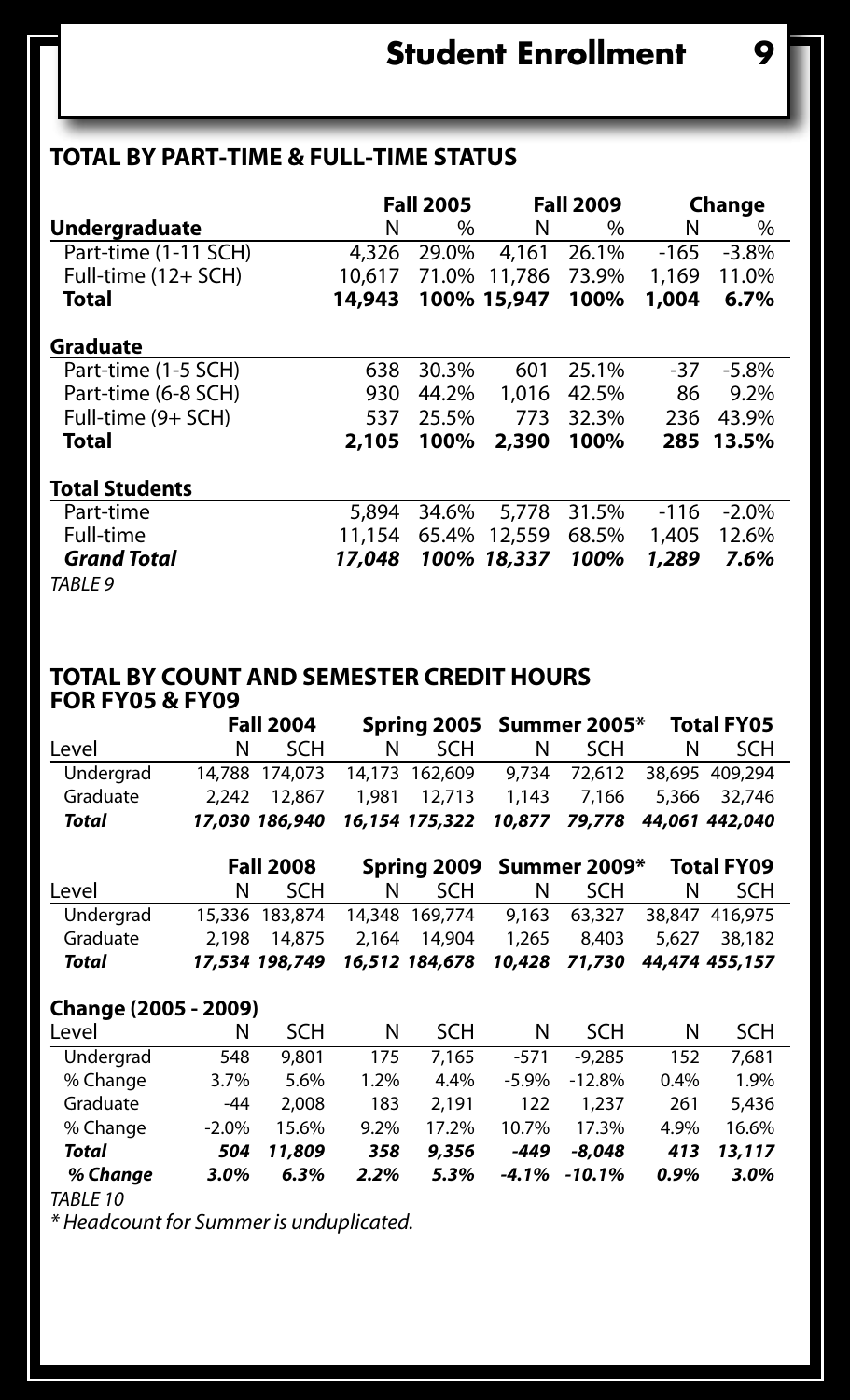## **10 Entering Freshmen and Entering Graduates**

### **By Part-time/Full-time Status**

|                             | <b>Fall 2005</b> |               | <b>Fall 2009</b> |               | Change |               |
|-----------------------------|------------------|---------------|------------------|---------------|--------|---------------|
| <b>Entering Freshmen</b>    | N                | $\frac{0}{0}$ | N                | $\frac{0}{0}$ | N      | $\frac{0}{0}$ |
| Part-time (1-11 SCH)        | 145              | 6.0%          | 190              | 6.6%          | 45     | 31.0%         |
| Full-time $(12 + SCH)^*$    | 2,289            | 94.0%         | 2.692            | 93.4%         | 403    | 17.6%         |
| Total                       | 2,434            | 100%          | 2,882            | 100%          | 448    | 18.4%         |
|                             | <b>Fall 2005</b> |               | <b>Fall 2009</b> |               | Change |               |
| <b>Entering Graduates**</b> | Ν                | $\frac{0}{0}$ | N                | $\%$          | N      | $\%$          |
| Part-time (1-5 SCH)         | 194              | 36.1%         | 63               | 11.3%         | -131   | $-67.5%$      |
| Part-time (6-8 SCH)         | 212              | 39.4%         | 237              | 42.5%         | 25     | 11.8%         |
| Full-time (9+ SCH)          | 132              | 24.5%         | 257              | 46.1%         | 125    | 94.7%         |
| Total                       | 538              | 100%          | 557              | 100%          | 19     | 3.5%          |
| _ _                         |                  |               |                  |               |        |               |

#### *TABLE 11*

*Note: Entering Freshmen include full-time, part-time freshmen and those who started in the summer.* 

*\* Same as Cohort*

*\*\* Prior to Fall 2006, entering graduates included first-time graduates and those reapplying after missing a major semester. Starting Fall 2007, entering graduates include only first-time graduates.*

#### **By College**

|                            | <b>Fall 2005</b> |       |                  | <b>Fall 2009</b> | Change |            |  |
|----------------------------|------------------|-------|------------------|------------------|--------|------------|--|
| <b>Entering Freshmen</b>   | N                | $\%$  | N                | $\%$             | N      | $\%$       |  |
| Arts & Humanities          | 254              | 10.4% | 395              | 13.7%            | 141    | 55.5%      |  |
| <b>Business</b>            | 388              | 15.9% | 357              | 12.4%            | -31    | $-8.0\%$   |  |
| Education                  | 271              | 11.1% | 218              | 7.6%             | -53    | $-19.6%$   |  |
| Hlth. Scs. & Hum. Servs.   | 443              | 18.2% | 651              | 22.6%            | 208    | 47.0%      |  |
| Science & Engineering      | 731              | 30.0% | 839              | 29.1%            | 108    | 14.8%      |  |
| Social & Behavioral Scs.   | 347              | 14.3% | 422              | 14.6%            | 75     | 21.6%      |  |
| Total                      | 2,434            | 100%  | 2,882            | 100%             | 448    | 18.4%      |  |
|                            | <b>Fall 2005</b> |       | <b>Fall 2009</b> |                  | Change |            |  |
| <b>Entering Graduates*</b> | N                | $\%$  | N                | $\%$             | N      | $\%$       |  |
| Arts & Humanities          | 67               | 12.5% | 71               | 12.7%            | 4      | 6.0%       |  |
| <b>Business</b>            | 58               | 10.8% | 58               | 10.4%            | 0      | $0.0\%$    |  |
|                            |                  |       |                  |                  |        |            |  |
| Education                  | 253              | 47.0% | 159              | 28.5%            |        | -94 -37.2% |  |
| Hlth. Scs. & Hum. Svs.     | 73               | 13.6% | 142              | 25.5%            | 69     | 94.5%      |  |
| Science & Engineering      | 54               | 10.0% | 78               | 14.0%            | 24     | 44.4%      |  |
| Social & Behavioral Scs.   | 33               | 6.1%  | 49               | 8.8%             | 16     | 48.5%      |  |
| Total                      | 538              | 100%  | 557              | 100%             | 19     | 3.5%       |  |

*\* Prior to Fall 2006, entering graduates included first-time graduates and those reapplying after missing a major semester. Starting Fall 2007, entering graduates include only first-time graduates.*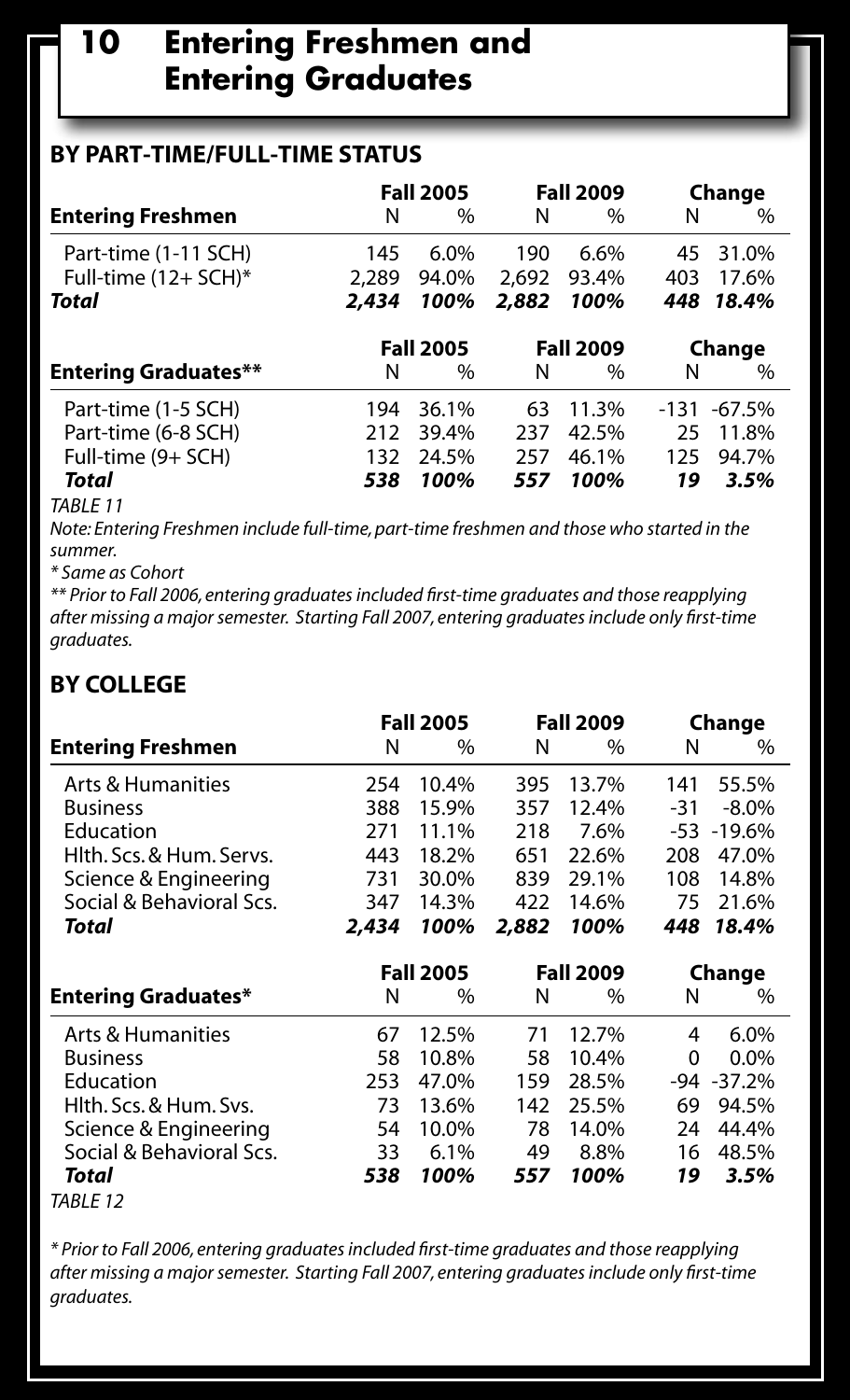### **By UTPA Entry Status**

|                             |        | <b>Fall 2005</b> |             | <b>Fall 2009</b> |       | Change         |
|-----------------------------|--------|------------------|-------------|------------------|-------|----------------|
| Undergraduate **            | Ν      | $\frac{0}{0}$    | Ν           | $\frac{0}{0}$    | N     | $\frac{0}{0}$  |
| Special Admit *             | 58     | $0.4\%$          | 233         | 1.5%             |       | 175 301.7%     |
| Transfer Admit *            | 415    | 2.8%             | 320         | 2.0%             |       | $-95 - 22.9%$  |
| Continuing Registration *   | 11.057 | 74.0%            | 11,083      | 69.5%            | 26    | $0.2\%$        |
| Freshman Admit *            | 2.111  | 14.1%            | 2,882       | 18.1%            | 771   | 36.5%          |
| First-Time Transfer Admit*  | 817    | 5.5%             | 923         | 5.8%             | 106   | 13.0%          |
| Non-Degree*                 | 83     | $0.6\%$          | 242         | 1.5%             |       | 159 191.6%     |
| Readmit * (Stopout)         | 402    | 2.7%             | 264         | 1.7%             |       | $-138 - 34.3%$ |
| <b>Total Undergraduates</b> | 14,943 |                  | 100% 15,947 | 100%             | 1.004 | 6.7%           |

| Graduate |  |
|----------|--|
|----------|--|

| Continuing Registration * | 1,563 74.3% 1,754 73.4%    |    |         |    | 191 12.2% |
|---------------------------|----------------------------|----|---------|----|-----------|
| Graduate Admit *          | 538 25.6% 557 23.3%        |    |         | 19 | $3.5\%$   |
| Non-Degree *              | and the state of the state | 74 | $3.1\%$ | 74 |           |
| Transfer Admit*           | 4 0.2%                     |    | 5 3.1%  |    | 1 25.0%   |
| <b>Total Graduates</b>    | 2,105 100% 2,390 100%      |    |         |    | 285 13.5% |
| TABLE 13                  |                            |    |         |    |           |

*\* Refer to Glossary for definitions.* 

*\*\* Post-Baccalaureates included with Undergraduates.*

#### **By Residency Distribution**

|                                | <b>Fall 2005</b> |         |              | <b>Fall 2009</b> | Change |                |
|--------------------------------|------------------|---------|--------------|------------------|--------|----------------|
| <b>Rio Grande Valley</b>       | Ν                | %       | N            | $\frac{0}{0}$    | N      | $\frac{0}{0}$  |
| Hidalgo County                 | 13,876           | 81.4%   | 14,986       | 81.7%            | 1,110  | 8.0%           |
| <b>Cameron County</b>          | 1,170            | 6.9%    | 1,218        | 6.6%             | 48     | 4.1%           |
| <b>Starr County</b>            | 720              | 4.2%    | 730          | 4.0%             | 10     | 1.4%           |
| <b>Willacy County</b>          | 167              | 1.0%    | 157          | 0.9%             | $-10$  | $-6.0%$        |
| Total Rio Grande Valley        | 15,933           |         | 93.5% 17,091 | 93.2%            | 1,158  | 7.3%           |
| Out-of-Valley                  |                  |         |              |                  |        |                |
| <b>Other Texas Residents</b>   | 536              | 3.1%    | 615          | 3.4%             | 79     | 14.7%          |
| Other U.S. Residents           | 92               | $0.5\%$ | 97           | $0.5\%$          | 5      | 5.4%           |
| <b>Mexican Nationals</b>       | 331              | 1.9%    | 366          | 2.0%             | 35     | 10.6%          |
| <b>Other Foreign Nationals</b> | 101              | $0.6\%$ | 168          | $0.9\%$          | 67     | 66.3%          |
| Not Reported                   | 55               | 0.3%    | 0            | 0.0%             |        | $-55 - 100.0%$ |
| Total Out-of-Valley            | 1,115            | 6.5%    | 1,246        | 6.8%             | 131    | 11.7%          |
| Total All Students             | 17,048           | 100%    | 18,337       | 100%             | 1,289  | 7.6%           |
| TABLE 14                       |                  |         |              |                  |        |                |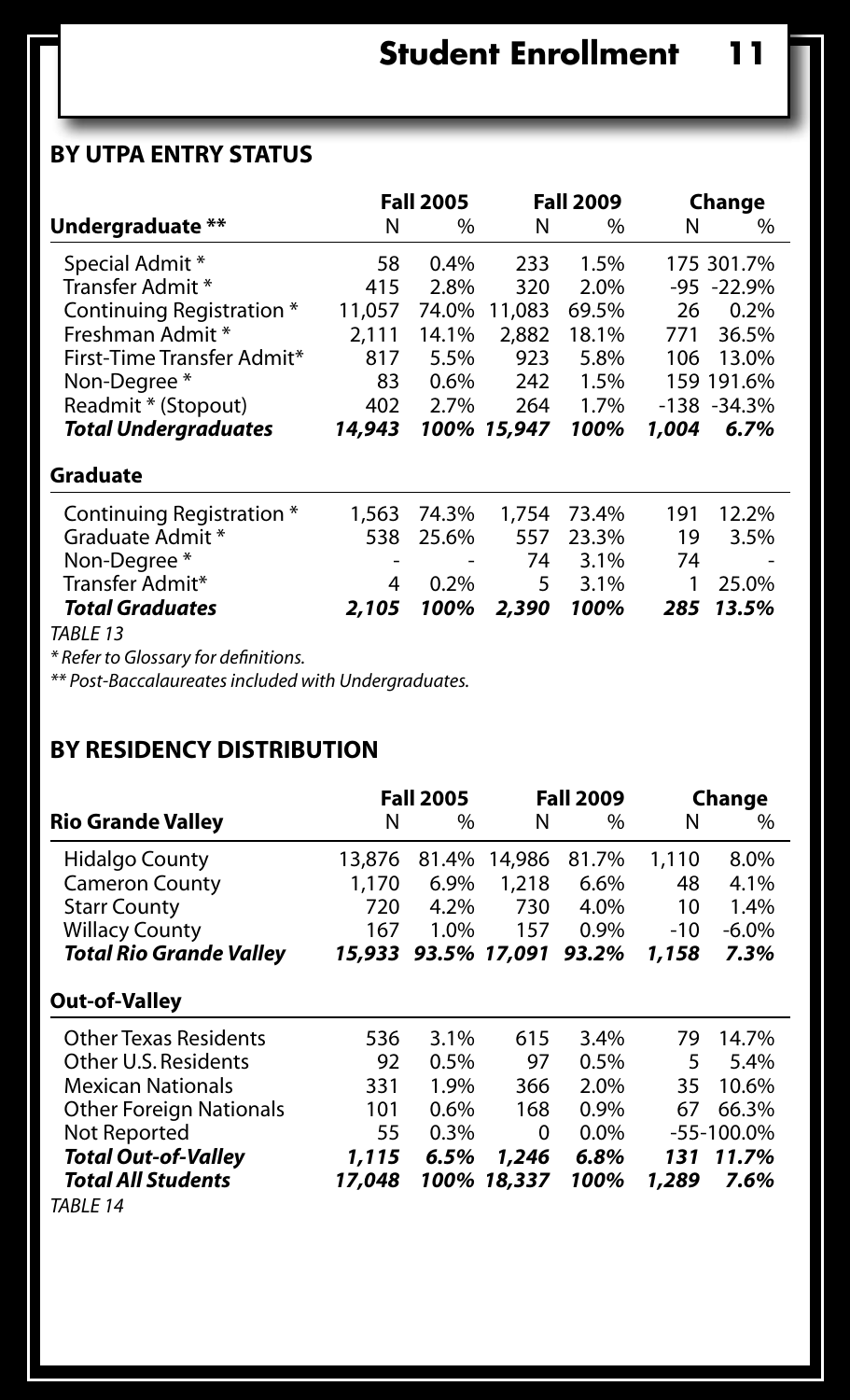### **By Department**

| College / Discipline                        |         | <b>Bachelor's</b>            |                | Master's      |    | <b>Doctoral</b> |                           | Total   |
|---------------------------------------------|---------|------------------------------|----------------|---------------|----|-----------------|---------------------------|---------|
| <b>Arts &amp; Humanities</b>                | Fall 05 | Fall 09                      | Fall 05        | Fall 09       |    |                 | Fall 05  Fall 09  Fall 05 | Fall 09 |
|                                             |         |                              |                |               |    |                 |                           |         |
| Art                                         | 291     | 441                          | 15             | 21            | L, | ÷,              | 306                       | 462     |
| Communication                               | 548     | 622                          | 40             | 57            | L, | ä,              | 588                       | 679     |
| English                                     | 417     | 455                          | 54             | 125           | ä, | ÷,              | 471                       | 580     |
| History & Philosophy                        | 319     | 394                          | 29             | 54            | ä, | ÷,              | 348                       | 448     |
| <b>Interdisciplinary Studies</b>            | 7       | ÷,                           | ÷,             | 19            | ä, | ä,              | 7                         | 19      |
| Modern Language & Lit.                      | 237     | 208                          | 45             | 49            | ä, | ä,              | 282                       | 257     |
| Music & Dance *                             | 207     | 308                          | 10             | 19            |    | ÷,              | 217                       | 327     |
| Undeclared/Prof. Improv.                    | 519     | 137                          | ÷              |               |    | ÷,              | 519                       | 137     |
| <b>Total</b>                                | 2,545   | 2,565                        | 193            | 344           |    |                 | 2,738                     | 2,909   |
| <b>Business Administration</b>              |         |                              |                |               |    |                 |                           |         |
| <b>Accounting/Business Law</b>              | 464     | 545                          | 37             | 52            | ÷, | ÷,              | 501                       | 597     |
| Eco./Finance                                | 329     | 304                          |                |               | ٠  | ÷,              | 329                       | 304     |
| Mgmt./Mktg./Int. Business                   | 1,419   | 1,448                        | 143            | 193           | 47 | 56              | 1,609                     | 1,697   |
| Quant. Methods/IS                           | 223     | 160                          | ÷              | $\frac{1}{2}$ | ÷  | $\frac{1}{2}$   | 223                       | 160     |
| Undeclared/Prof. Improv.                    | 227     | 130                          |                |               |    | ÷,              | 227                       | 130     |
| <b>Total</b>                                | 2,662   | 2,587                        | 180            | 245           | 47 | 56              | 2,889                     | 2,888   |
|                                             |         |                              |                |               |    |                 |                           |         |
| <b>Education</b>                            |         |                              |                |               |    |                 |                           |         |
| Curriculum & Instruction                    | 1,700   | 1,328                        | 213            | 130           | ÷, | $\frac{1}{2}$   | 1,913                     | 1,458   |
| <b>Educational Leadership</b>               |         |                              | 323            | 307           | 56 | 53              | 379                       | 360     |
| <b>Educational Psychology</b>               | ä,      | ÷,                           | 421            | 242           | ä, | ÷,              | 421                       | 242     |
| Health & Kinesiology                        | 652     | 577                          | 22             | 19            | ä, | ÷,              | 674                       | 596     |
| Undeclared/Prof. Improv.                    | 379     | 140                          |                |               |    | ä,              | 379                       | 140     |
| Total                                       | 2,731   | 2,045                        | 979            | 698           | 56 | 53              | 3,766                     | 2,796   |
| <b>Health Sciences &amp; Human Services</b> |         |                              |                |               |    |                 |                           |         |
| <b>Clinical Lab Sciences</b>                | 73      | 117                          | ٠              | ä,            | ÷, | ä,              | 73                        | 117     |
| <b>Communication Disorders</b>              | 392     | 416                          | 84             | 36            | L  | ä,              | 476                       | 452     |
| <b>Dietetics</b>                            | 140     | 139                          | ÷,             |               | ä, | ÷,              | 140                       | 139     |
| Nursing                                     | 870     | 1,158                        | 70             | 77            | L, | ÷               | 940                       | 1.235   |
| <b>Occupational Therapy</b>                 | 50      | 0                            | 34             | 69            | L, | ×,              | 84                        | 69      |
| <b>Physician Assistant Studies</b>          | 149     | 101                          | $\overline{a}$ | 94            | L, | ×,              | 149                       | 195     |
| Rehabilitative Svs./Counseling              | 196     | 485                          | 49             | 74            | L, | 9               | 245                       | 568     |
| <b>Social Work</b>                          | 211     | 246                          | 68             | 79            | ä, | ÷,              | 279                       | 325     |
| Undeclared/Prof. Improv.                    | 75      | 201                          | ä,             |               | ä, |                 | 75                        | 201     |
| Total                                       | 2,156   | 2,863                        | 305            | 429           | L, | 9               | 2,461                     | 3,301   |
|                                             |         |                              |                |               |    |                 |                           |         |
| <b>Science &amp; Engineering</b><br>Biology | 1,179   | 1,502                        | 38             | 28            | ä, | ÷               | 1,217                     | 1,530   |
|                                             | 312     | 312                          | ×,             | 30            | L, | ÷,              | 312                       | 342     |
| Chemistry                                   | 315     | 226                          | 61             | 78            | L  | ä,              | 376                       | 304     |
| <b>Computer Science</b>                     |         |                              |                |               |    |                 |                           |         |
| <b>Mathematics</b>                          | 217     | 257                          | 40             | 64            |    | ä,              | 257                       | 321     |
| Physics & Geology                           | 21      | 32                           | ä,             |               | ä, | ä,              | 21                        | 32      |
| <b>Electrical Engineering</b>               | 237     | 239                          | 23             | 39            |    | ä,              | 260                       | 278     |
| Pre-Eng.                                    | 3       | $\qquad \qquad \blacksquare$ | ٠              |               | L, | ÷               | 3                         |         |
| <b>Engineering Management</b>               | ÷,      |                              | Ĭ.             | 16            | ä, | ÷,              | ÷,                        | 16      |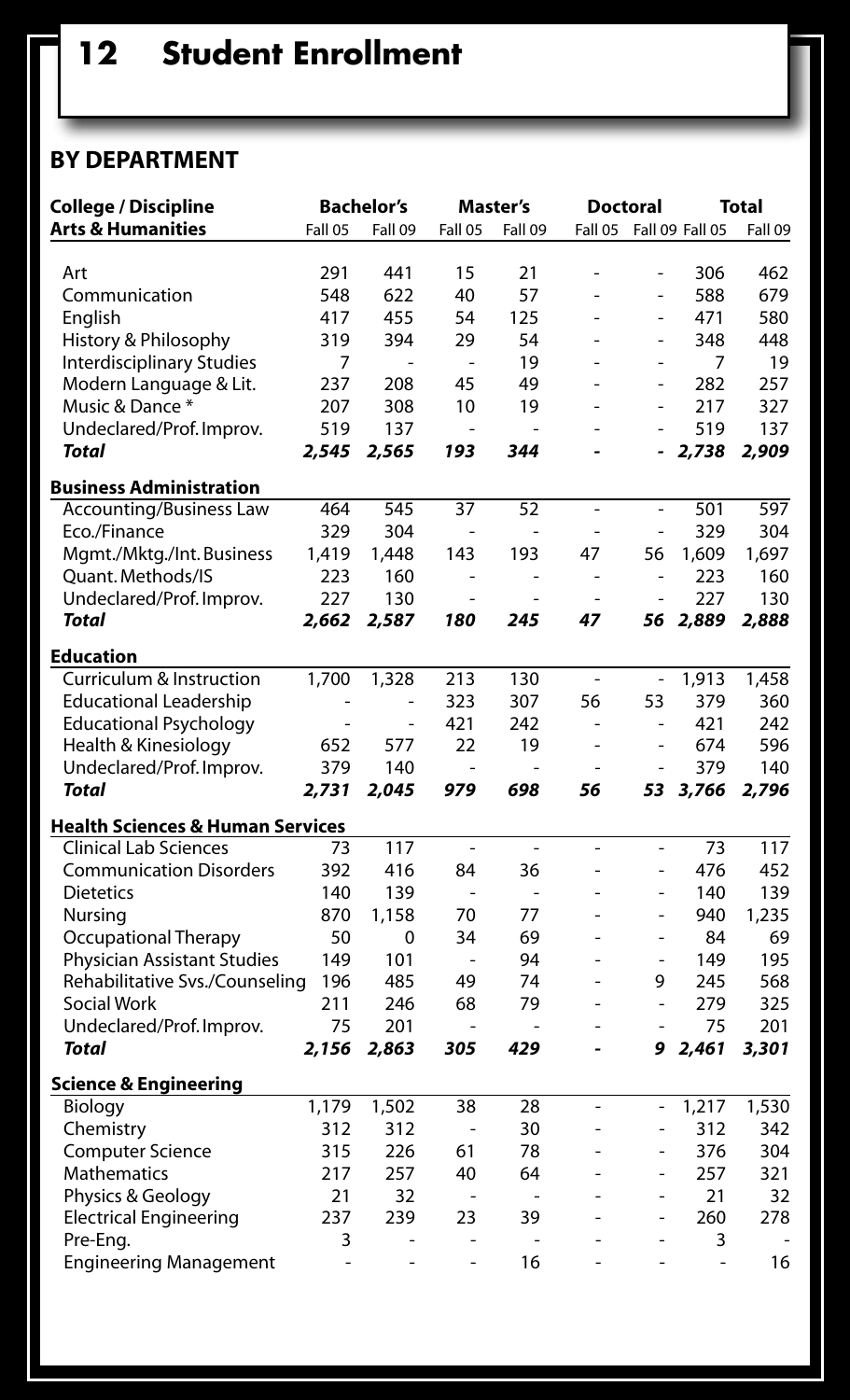### **By Department**

| <b>College / Discipline</b>             |         | <b>Bachelor's</b> |         | Master's |                          | <b>Doctoral</b> |                           | Total       |
|-----------------------------------------|---------|-------------------|---------|----------|--------------------------|-----------------|---------------------------|-------------|
| <b>Science &amp; Engineering</b>        | Fall 05 | Fall 09           | Fall 05 | Fall 09  |                          |                 | Fall 05  Fall 09  Fall 05 | Fall 09     |
|                                         |         |                   |         |          |                          |                 |                           |             |
| <b>Computer Engineering</b>             |         | 217               | ٠       | ٠        | ۰                        |                 |                           | 217         |
| <b>Interdiciplinary Studies</b>         | ٠       | ۰                 | ۰       | 20       | ۰                        |                 | ۰                         | 20          |
| Manufacturing Engineering               | 125     | 118               | 28      | 24       | ٠                        | ٠               | 153                       | 142         |
| Mechanical Engineering                  | 393     | 567               | 20      | 45       | $\overline{\phantom{a}}$ | ۰               | 413                       | 612         |
| Undeclared/Prof. Improv.                | 120     | 100               | ٠       | ۰        | ۰                        | ۰               | 120                       | 100         |
| Total                                   | 2.922   | 3,570             | 210     | 344      |                          |                 |                           | 3,132 3,914 |
| <b>Social &amp; Behavioral Sciences</b> |         |                   |         |          |                          |                 |                           |             |
| Criminal Justice                        | 763     | 915               | 28      | 35       | ٠                        |                 | 791                       | 950         |
| Political Science/MPA                   | 333     | 292               | 37      | 54       | -                        |                 | 370                       | 346         |
| Psychology & Anthropology               | 587     | 851               | 43      | 70       | ٠                        | ۰               | 630                       | 921         |
| SOSB (Interdisciplinary)                | 59      | 126               |         | 33       | ۰                        | ٠               | 59                        | 159         |
| Sociology                               | 110     | 100               | 27      | 20       | ۰                        | ٠               | 137                       | 120         |
| Undeclared/Prof. Improv.                | 75      | 33                | ٠       | ٠        | ۰                        |                 | 75                        | 33          |
| Total                                   | 1.927   | 2,317             | 135     | 212      |                          |                 | $-2.062$ 2.529            |             |
| <b>Total Enrollment</b>                 |         | 14,943 15,947     | 2,002   | 2.272    | 103                      |                 | 118 17.048 18.337         |             |

*TABLE 15 \* Before Fall 2008 Dance was included in the Dept. of Health & Kinesiology*

**Semester Credit Hours (SCH) by College**

| <b>Fall 2005</b><br><b>Fall 2009</b><br>Change |         |               |              |       |          |          |  |  |  |  |  |  |
|------------------------------------------------|---------|---------------|--------------|-------|----------|----------|--|--|--|--|--|--|
| Undergraduate SCH                              | N       | $\frac{0}{0}$ | N            | $\%$  | N        | %        |  |  |  |  |  |  |
| <b>Arts &amp; Humanities</b>                   | 56,710  | 32.4%         | 61,019       | 32.0% | 4,309    | 7.6%     |  |  |  |  |  |  |
| <b>Business Administration</b>                 | 21.095  | 12.1%         | 21,556       | 11.3% | 461      | 2.2%     |  |  |  |  |  |  |
| Education                                      | 15,538  | 8.9%          | 11,574       | 6.1%  | $-3.964$ | $-25.5%$ |  |  |  |  |  |  |
| Health Sciences & Human Sys.                   | 10,835  | 6.2%          | 13,151       | 6.9%  | 2,316    | 21.4%    |  |  |  |  |  |  |
| Science & Engineering                          | 42,718  | 24.4%         | 49.433       | 25.9% | 6,715    | 15.7%    |  |  |  |  |  |  |
| Social & Behavioral Sciences                   | 23.954  | 13.7%         | 29,222       | 15.3% | 5,268    | 22.0%    |  |  |  |  |  |  |
| Learning Framework *                           | 4.032   | 2.3%          | 4.704        | 2.5%  | 672      | 16.7%    |  |  |  |  |  |  |
| Total                                          | 174,882 |               | 100% 190.659 | 100%  | 15,777   | 9.0%     |  |  |  |  |  |  |
| Graduate SCH                                   |         |               |              |       |          |          |  |  |  |  |  |  |
| <b>Arts &amp; Humanities</b>                   | 1,025   | 7.7%          | 2,088        | 12.6% | 1.063    | 103.7%   |  |  |  |  |  |  |
| <b>Business Administration</b>                 | 1.644   | 12.3%         | 2.145        | 13.0% | 501      | 30.5%    |  |  |  |  |  |  |
| Education                                      | 5,671   | 42.4%         | 4,193        | 25.4% | $-1.478$ | $-26.1%$ |  |  |  |  |  |  |
| Health Sciences & Human Sys.                   | 2,723   | 20.4%         | 4,334        | 26.2% | 1,611    | 59.2%    |  |  |  |  |  |  |
| Science & Engineering                          | 1,403   | 10.5%         | 2,158        | 13.1% | 755      | 53.8%    |  |  |  |  |  |  |
| Social & Behavioral Sciences                   | 912     | 6.8%          | 1,617        | 9.8%  | 705      | 77.3%    |  |  |  |  |  |  |
| Total                                          | 13,378  | 100%          | 16,535       | 100%  | 3,157    | 23.6%    |  |  |  |  |  |  |
| Total SCH                                      |         |               |              |       |          |          |  |  |  |  |  |  |
| Arts & Humanities                              | 57,735  | 30.7%         | 63,107       | 30.5% | 5,372    | 9.3%     |  |  |  |  |  |  |
| <b>Business Administration</b>                 | 22.739  | 12.1%         | 23,701       | 11.4% | 962      | 4.2%     |  |  |  |  |  |  |
| Education                                      | 21,209  | 11.3%         | 15.767       | 7.6%  | $-5.442$ | $-25.7%$ |  |  |  |  |  |  |
| Health Sciences & Human Sys.                   | 13,558  | 7.2%          | 17,485       | 8.4%  | 3.927    | 29.0%    |  |  |  |  |  |  |
| Science & Engineering                          | 44.121  | 23.4%         | 51,591       | 24.9% | 7.470    | 16.9%    |  |  |  |  |  |  |
| Social & Behavioral Sciences                   | 24,866  | 13.2%         | 30.839       | 14.9% | 5.973    | 24.0%    |  |  |  |  |  |  |
| Learning Framework *                           | 4.032   | 2.1%          | 4.704        | 2.3%  | 672      | 16.7%    |  |  |  |  |  |  |
| <b>Total</b>                                   | 188,260 |               | 100% 207.194 | 100%  | 18,934   | 10.1%    |  |  |  |  |  |  |

TABLE 16<br>\* UTPA implemented a Learning Framework course (similar to a first-year seminar) required of<br>entering freshmen beginning Fall 2004. This course is taught in all 6 colleges, hence it is being<br>presented by itself in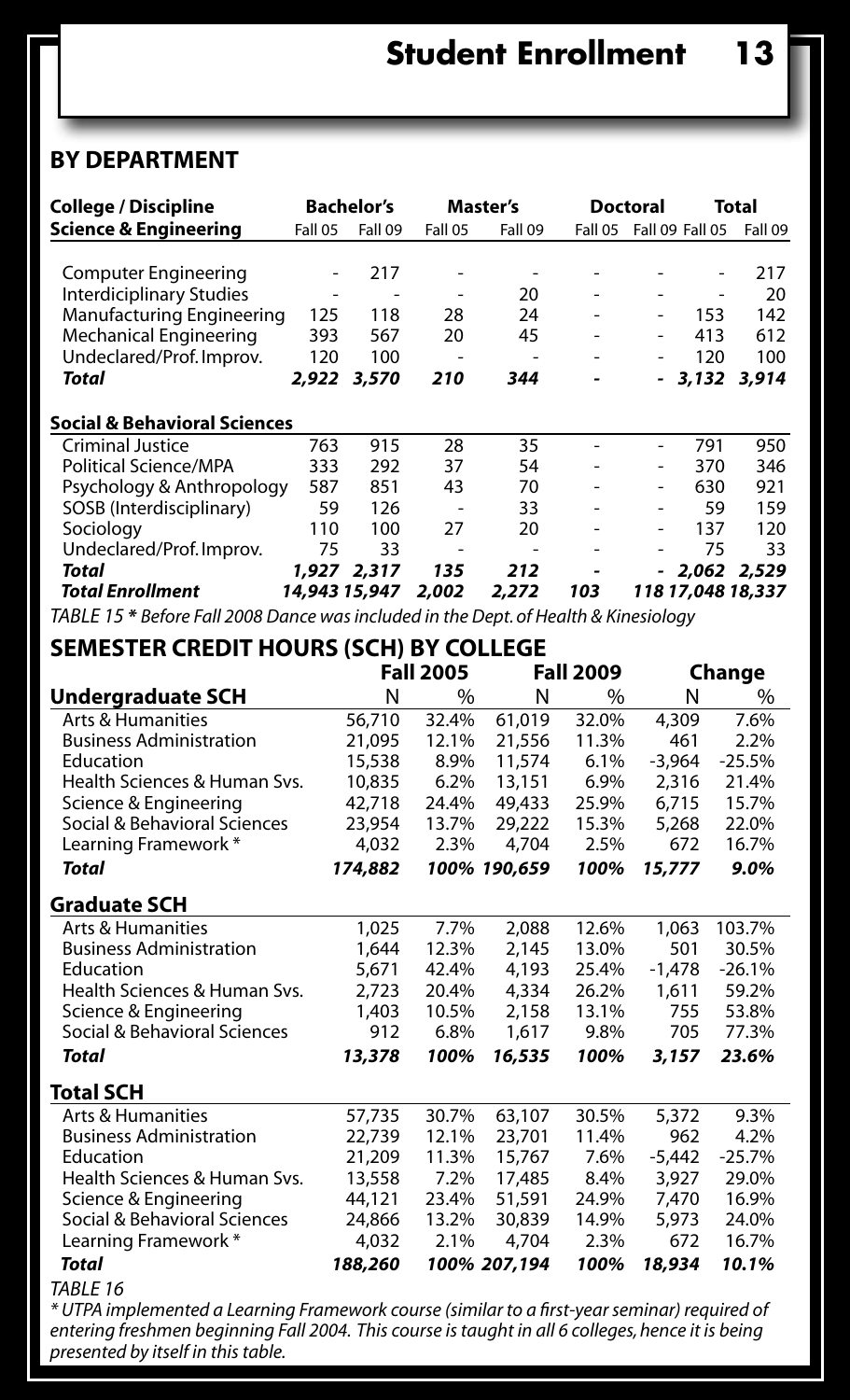### **By College & Discipline**

| <b>College / Discipline</b>                 |               | Undergraduate                |                              | Graduate                 | Total               |         |  |
|---------------------------------------------|---------------|------------------------------|------------------------------|--------------------------|---------------------|---------|--|
| <b>Arts &amp; Humanities</b>                |               | Fall 05 Fall 09              | Fall 05 Fall 09              |                          | Fall 05             | Fall 09 |  |
|                                             |               |                              |                              |                          |                     |         |  |
| Art                                         | 4,812         | 6,459                        | 84                           | 174                      | 4,896               | 6,633   |  |
| Communication                               | 6,105         | 6,898                        | 210                          | 353                      | 6,315               | 7,251   |  |
| English                                     | 18,681        | 19,038                       | 315                          | 762                      | 18,996              | 19,800  |  |
| History & Philosophy                        | 14,403        | 16,413                       | 129                          | 300                      | 14,532              | 16,713  |  |
| <b>Interdisciplinary Studies</b>            | 162           | 96                           | $\overline{a}$               | $\overline{a}$           | 162                 | 96      |  |
| Modern Language and Lit.                    | 7.470         | 5,817                        | 237                          | 381                      | 7,707               | 6,198   |  |
| Music & Dance **                            | 5,077         | 6,298                        | 50                           | 118                      | 5,127               | 6,416   |  |
| <b>Total</b>                                |               | 56,710 61,019                | 1,025                        |                          | 2,088 57,735 63,107 |         |  |
| <b>Business Administration</b>              |               |                              |                              |                          |                     |         |  |
| Accounting/Business Law                     | 4,220         | 4,713                        | 369                          | 561                      | 4,589               | 5,274   |  |
| Bus. Admin./Dissertation                    |               |                              | 36                           | 93                       | 36                  | 93      |  |
| Eco./Finance                                | 4,911         | 5,829                        | 264                          | 372                      | 5,175               | 6,201   |  |
| Mgmt./Mktg./Int. Business                   | 6,828         | 7,113                        | 819                          | 840                      | 7,647               | 7,953   |  |
| Quant. Methods/IS                           | 5,136         | 3,901                        | 156                          | 279                      | 5,292               | 4,180   |  |
| <b>Total</b>                                |               | 21,095 21,556                | 1,644                        |                          | 2,145 22,739 23,701 |         |  |
| <b>Education</b>                            |               |                              |                              |                          |                     |         |  |
|                                             |               |                              |                              |                          |                     |         |  |
| Cur. & Inst. Elem. & Sec.                   | 9,579         | 5,868                        | 789                          | 732                      | 10,368              | 6,600   |  |
| <b>Educational Leadership</b>               |               | $\overline{\phantom{0}}$     | 2,339                        | 1,988                    | 2,339               | 1,988   |  |
| <b>Educational Psychology</b>               | 450           | 354                          | 2,441                        | 1,383                    | 2,891               | 1,737   |  |
| Health & Kinesiology                        | 5,509         | 5,352                        | 102                          | 90                       | 5,611               | 5,442   |  |
| Total                                       |               | 15,538 11,574                | 5,671                        |                          | 4,193 21,209 15,767 |         |  |
| <b>Health Sciences &amp; Human Services</b> |               |                              |                              |                          |                     |         |  |
| <b>Clinical Lab. Sciences</b>               | 848           | 1,163                        | $\overline{a}$               | $\frac{1}{2}$            | 848                 | 1,163   |  |
| <b>Communication Disorders</b>              | 3,183         | 2,037                        | 719                          | 418                      | 3,902               | 2,455   |  |
| <b>Dietetics</b>                            | 840           | 998                          | $\overline{a}$               | $\overline{a}$           | 840                 | 998     |  |
| Health Related Prof.                        | 264           | 294                          | $\overline{a}$               | $\overline{\phantom{0}}$ | 264                 | 294     |  |
| Nursing                                     | 2,000         | 2,904                        | 453                          | 525                      | 2,453               | 3,429   |  |
| Occupational Therapy                        | 180           | $\qquad \qquad \blacksquare$ | 396                          | 640                      | 576                 | 640     |  |
| Physician Assistant Studies                 | 850           | 64                           | $\overline{\phantom{a}}$     | 1,437                    | 850                 | 1,501   |  |
| <b>Rehabilitative Services</b>              | 1,479         | 4,077                        | 471                          | 606                      | 1,950               | 4,683   |  |
| Social Work                                 | 1,191         | 1,614                        | 684                          | 708                      | 1,875               | 2,322   |  |
| Total                                       |               | 10,835 13,151                | 2,723                        |                          | 4,334 13,558 17,485 |         |  |
| Science & Engineering                       |               |                              |                              |                          |                     |         |  |
| Biology                                     | 10,788        | 12,416                       | 246                          | 195                      | 11,034              | 12,611  |  |
| Chemistry                                   | 5,386         | 6,066                        | $\qquad \qquad \blacksquare$ | 189                      | 5,386               | 6,255   |  |
| <b>Computer Science</b>                     | 2,166         | 2,537                        | 395                          | 577                      | 2,561               | 3,114   |  |
| <b>Electrical Engineering</b>               | 1,500         | 1,619                        | 144                          | 270                      | 1,644               | 1,889   |  |
| Engineering                                 | 951           | 794                          | 33                           | $\overline{\phantom{a}}$ | 984                 | 794     |  |
| <b>Manufacturing Engineering</b>            | 600           | 552                          | 159                          | 222                      | 759                 | 774     |  |
| <b>Mechanical Engineering</b>               | 1,999         | 3,318                        | 126                          | 279                      | 2,125               | 3,597   |  |
| Mathematics                                 | 14,345        | 15,306                       | 276                          | 390                      | 14,621              | 15,696  |  |
| Physics & Geology                           | 4,983         | 6,825                        | 24                           | 36                       | 5,007               | 6,861   |  |
| Total                                       | 42,718 49,433 |                              | 1,403                        |                          | 2,158 44,121 51,591 |         |  |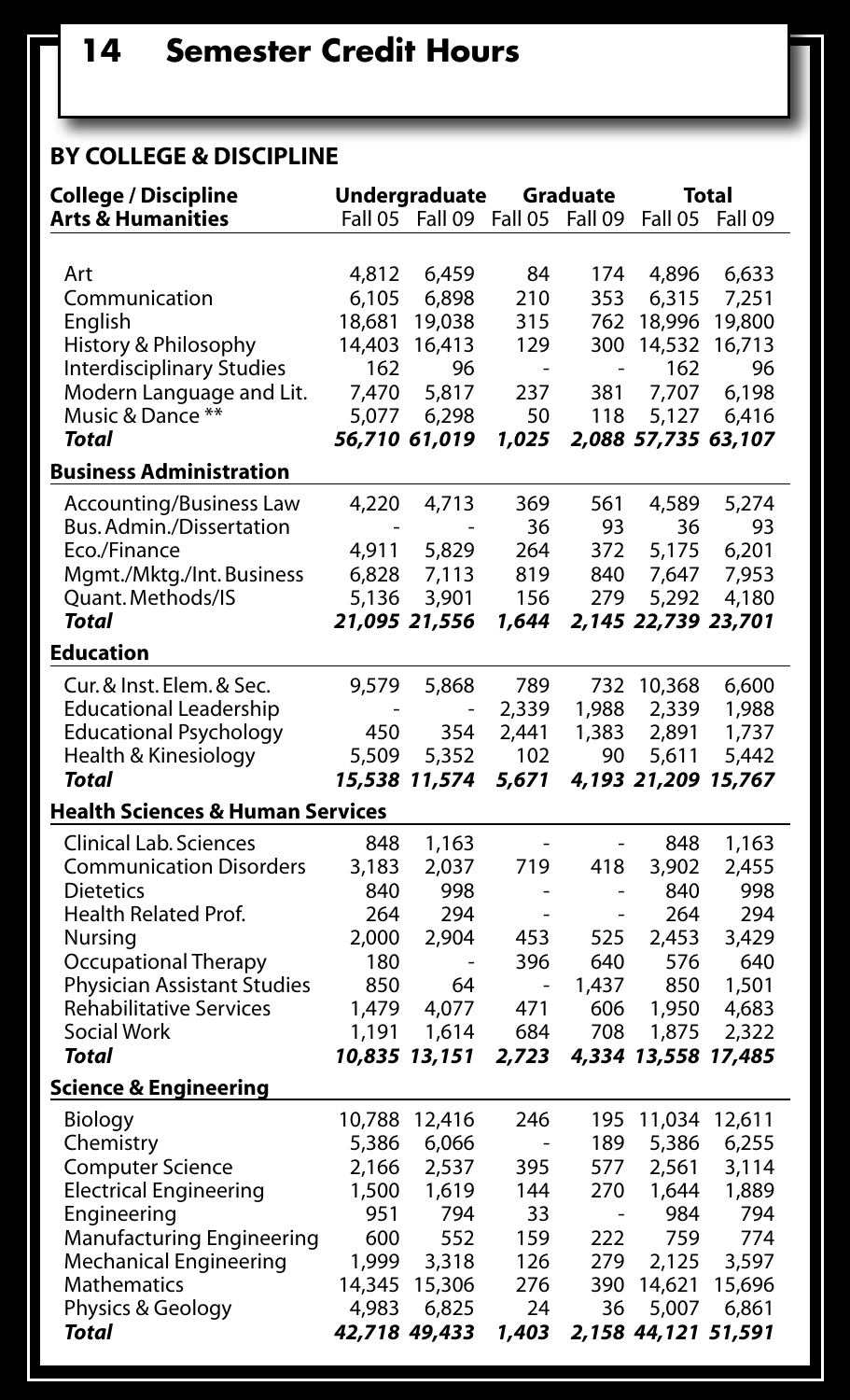| College / Discipline                                         |         | Undergraduate |                          | Graduate                 | Total           |                 |
|--------------------------------------------------------------|---------|---------------|--------------------------|--------------------------|-----------------|-----------------|
| Social & Behavioral Sciences Fall 05 Fall 09 Fall 05 Fall 09 |         |               |                          |                          |                 | Fall 05 Fall 09 |
|                                                              |         |               |                          |                          |                 |                 |
| Criminal Justice                                             | 3,633   | 5.043         | 159                      | 225                      | 3,792           | 5,268           |
| Social and Behavioral Sciences                               |         | 27            | $\overline{a}$           | 60                       | -               | 87              |
| Political Science/MPA                                        | 8.097   | 8,843         | 273                      | 324                      | 8,370           | 9.167           |
| Psychology & Anthropology                                    | 8,795   | 11,407        | 303                      | 819                      | 9,098           | 12,226          |
| <b>ROTC</b>                                                  | 204     | 158           | $\overline{\phantom{0}}$ | -                        | 204             | 158             |
| Sociology                                                    | 3,225   | 3,744         | 177                      | 189                      | 3,402           | 3,933           |
| Total                                                        | 23,954  | 29,222        | 912                      | 1,617                    | 24,866          | 30,839          |
| Learning Framework *                                         |         |               |                          |                          |                 |                 |
| Learning Framework *                                         | 4.032   | 4,704         | $\qquad \qquad -$        | $\overline{\phantom{0}}$ | 4.032           | 4,704           |
| Total                                                        | 4,032   | 4,704         | $\overline{\phantom{a}}$ |                          | 4,032           | 4,704           |
| <b>Total SCH</b>                                             | 174,882 | 190,659       | 13,378                   | 16,535                   | 188,260 207,194 |                 |
| TADIF17                                                      |         |               |                          |                          |                 |                 |

*TABLE 17*

*\* UTPA implemented a Learning Framework course (similar to a first-year seminar) required of entering freshmen beginning Fall 2004. This course is taught in all 6 colleges, hence it is being presented by itself in this table.* 

*\*\* Before Fall 2008 Dance was included in the Dept. of Health & Kinesiology.*

#### **Degrees Granted by Discipline**

| <b>College / Discipline</b>           |     | <b>Bachelor's</b> | Master's       |                |                | Doctoral       | Total      |             |
|---------------------------------------|-----|-------------------|----------------|----------------|----------------|----------------|------------|-------------|
| Arts & Humanities                     |     | FY 05 FY 09       | FY 05          | FY 09          |                | FY 05 FY 09    |            | FY 05 FY 09 |
| Art                                   | 33  | 38                | 3              | 6              | $\overline{a}$ | $\overline{a}$ | 36         | 44          |
| Communication                         | 102 | 132               | 4              | 5              |                | $\overline{a}$ | 106        | 137         |
| English                               | 108 | 171               | 12             | 19             |                | $\overline{a}$ | 120        | 190         |
| History & Philosophy                  | 49  | 84                | 2              | 12             |                | $\overline{a}$ | 51         | 96          |
| <b>Latin American Studies</b>         | 1   |                   | $\overline{a}$ |                |                |                | 1          | $\Omega$    |
| Modern Language & Literature          | 71  | 103               | 6              | 21             |                |                | 77         | 124         |
| Music & Dance                         | 18  | 27                | 1              | 6              |                |                | 19         | 33          |
| Total                                 |     | 382 555           | 28             | 69             |                |                | 410        | 624         |
| <b>Business Administration</b>        |     |                   |                |                |                |                |            |             |
| <b>Accounting &amp; Business Law</b>  | 60  | 77                | $\overline{a}$ | 25             | $\overline{a}$ | $\overline{a}$ | 60         | 102         |
| Economics & Finance                   | 76  | 119               |                | ۰              | $\overline{a}$ | $\overline{a}$ | 76         | 119         |
| Management, Marketing & Int. Bus. 184 |     | 283               | 53             | 48             | 5              | 8              | 242        | 339         |
| Quant. Methods & Info. Systems        | 24  | 20                |                |                |                | $\overline{a}$ | 24         | 20          |
| Total                                 | 344 | 499               | 53             | 73             | 5              | 8              | 402        | 580         |
| Education                             |     |                   |                |                |                |                |            |             |
| Curriculum & Instruction              | 380 | 369               | 60             | 85             | $\overline{a}$ | $\overline{a}$ | 440        | 454         |
| <b>Educational Leadership</b>         |     |                   | 75             | 97             | 7              | 13             | 82         | 110         |
| <b>Educational Psychology</b>         |     |                   | 113            | 113            |                | $\overline{a}$ | 113        | 113         |
| Health & Kinesiology                  | 88  | 88                | 16             | 15             |                | $\overline{a}$ | 104        | 103         |
| Total                                 | 468 |                   | 457 264 310    |                | 7              |                | 13 739 780 |             |
| Health Sciences & Human Services      |     |                   |                |                |                |                |            |             |
| <b>Clinical Lab Sciences</b>          | 13  | 12                |                | $\overline{a}$ | $\overline{a}$ | $\overline{a}$ | 13         | 12          |
| <b>Communication Disorders</b>        | 50  | 57                | 51             | 18             |                |                | 101        | 75          |
| <b>Dietetics</b>                      | 15  | 16                |                |                |                |                | 15         | 16          |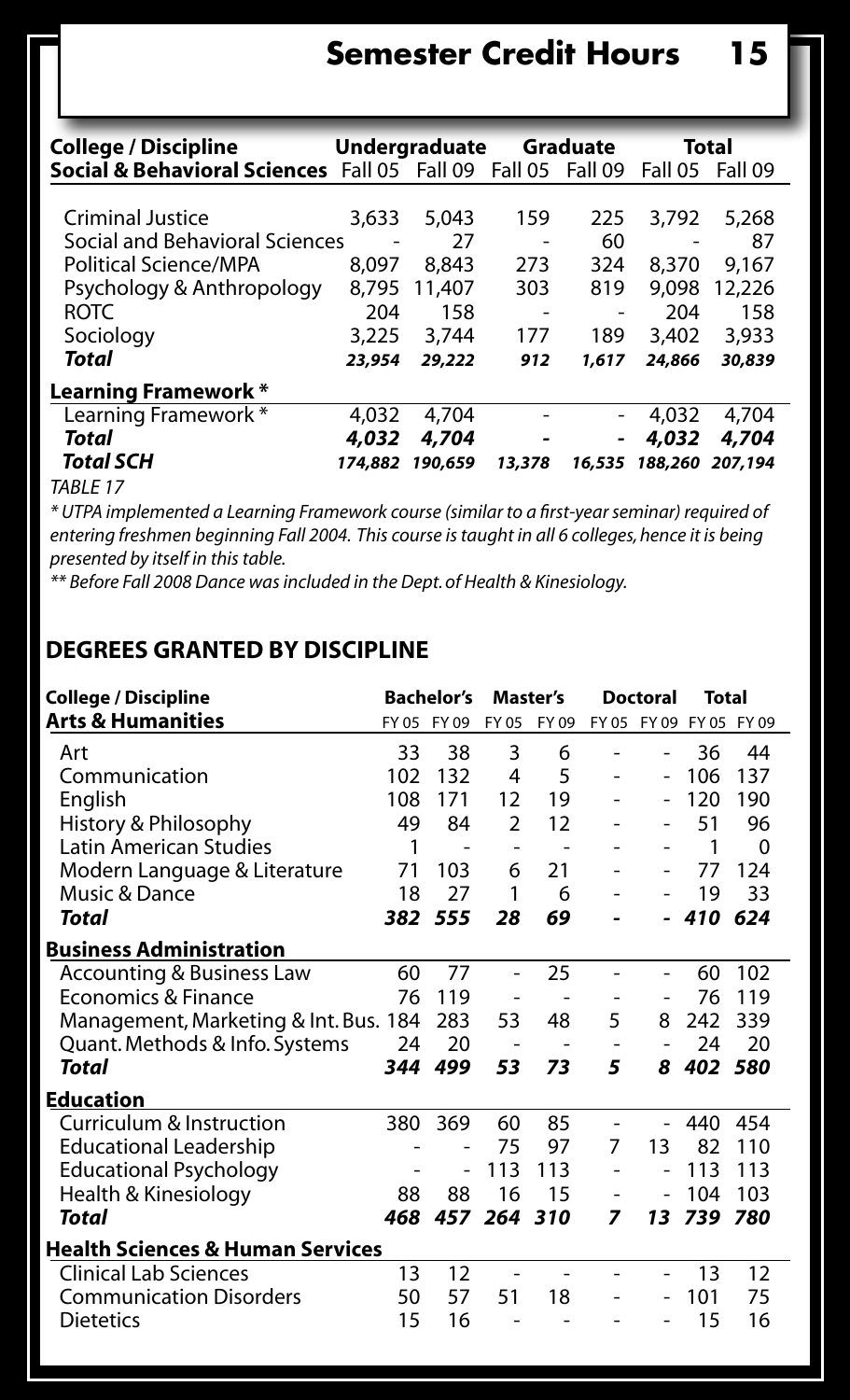## **16 Degrees Granted**

### **Degrees Granted by Discipline**

| <b>College / Discipline</b>             |                | <b>Bachelor's</b> |       | Master's |       | <b>Doctoral</b>   |                | <b>Total</b>   |
|-----------------------------------------|----------------|-------------------|-------|----------|-------|-------------------|----------------|----------------|
| <b>HS &amp; HS (Cont.)</b>              | FY 05          | FY 09             | FY 05 | FY 09    | FY 05 | FY 09             | FY 05          | FY 09          |
| Nursing                                 | 83             | 83                | 13    | 17       | ۰     |                   | 96             | 100            |
| Occupational Therapy                    | 14             |                   |       | 17       |       | $\overline{a}$    | 14             | 17             |
| Physician Assistant Studies 26          |                | 31                |       | 77       |       | $\qquad \qquad -$ | 26             | 108            |
| <b>Rehabilitative Services</b>          | 20             | 122               | 16    | 21       |       | $\overline{a}$    | 36             | 143            |
| <b>Social Work</b>                      | 55             | 85                | 22    | 32       |       | $\qquad \qquad -$ | 77             | 117            |
| Total                                   | 276            | 406               | 102   | 182      |       | -                 | 378            | 588            |
| Science & Engineering                   |                |                   |       |          |       |                   |                |                |
| <b>Biology</b>                          | 140            | 191               | 6     | 9        | ۰     | $\overline{a}$    | 146            | 200            |
| Chemistry                               | 15             | 17                |       | 6        |       | -                 | 15             | 23             |
| <b>Computer Science</b>                 | 25             | 29                | 18    | 12       |       | ۰                 | 43             | 41             |
| Engineering                             | 87             | 96                | 21    | 27       |       | -                 | 108            | 123            |
| <b>Mathematics</b>                      | 17             | 34                | 1     | 18       |       | -                 | 18             | 52             |
| Physics & Geology                       | $\overline{2}$ | 3                 |       |          |       |                   | $\overline{2}$ | 3              |
| Total                                   | 286            | 370               | 46    | 72       |       |                   | 332            | 442            |
| <b>Social &amp; Behavioral Sciences</b> |                |                   |       |          |       |                   |                |                |
| <b>Criminal Justice</b>                 | 85             | 154               | 5     | 6        |       | ۰                 | 90             | 160            |
| Interdisciplinary (BAAS & BGS)          | 13             | 45                |       |          |       |                   | 13             | 45             |
| <b>Political Science</b>                | 38             | 36                |       |          |       | ۰                 | 38             | 36             |
| Psychology & Anth.                      | 76             | 154               | 9     | 11       |       |                   | 85             | 165            |
| <b>Public Administration</b>            |                |                   | 14    | 11       |       | -                 | 14             | 11             |
| Sociology                               | 19             | 29                | 4     | 8        |       | -                 | 23             | 37             |
| <b>Total</b>                            | 231            | 418               | 32    | 36       |       |                   | 263            | 454            |
| <b>Total Degrees</b>                    | 1,987 2,705    |                   | 525   | 742      | 12    |                   |                | 21 2,524 3,468 |
| $\tau$                                  |                |                   |       |          |       |                   |                |                |

*TABLE 18 A*

### **By Ethnicity**

|                           |       | <b>FY 2005</b> | <b>FY 2009</b> |       |                | Change   |
|---------------------------|-------|----------------|----------------|-------|----------------|----------|
| Undergraduate             | Ν     | %              | N              | %     | N              | $\%$     |
| White Non-Hispanic        | 104   | 5.2%           | 108            | 4.0%  | $\overline{4}$ | 3.8%     |
| <b>Black Non-Hispanic</b> | 12    | 0.6%           | 15             | 0.6%  | 3              | 25.0%    |
| American Indian           | 3     | 0.2%           | 3              | 0.1%  | $\Omega$       | 0.0%     |
| Hispanic                  | 1.713 | 86.2%          | 2.440          | 90.2% | 727            | 42.4%    |
| Asian                     | 23    | 1.2%           | 29             | 1.1%  | 6              | 26.1%    |
| International             | 45    | 2.3%           | 98             | 3.6%  | 53             | 117.8%   |
| Other/Not Reported        | 87    | 4.4%           | 12             | 0.4%  | $-75$          | $-86.2%$ |
| Total                     | 1,987 | 100%           | 2,705          | 100%  | 718            | 36.1%    |
| Graduate                  |       |                |                |       |                |          |
| White Non-Hispanic        | 52    | 9.7%           | 77             | 10.1% | 25             | 48.1%    |
| <b>Black Non-Hispanic</b> | 6     | 1.1%           | 3              | 0.4%  | -3             | $-50.0%$ |
| American Indian           | 1     | 0.2%           | 1              | 0.1%  | $\Omega$       | 0.0%     |
| Hispanic                  | 420   | 78.2%          | 594            | 77.9% | 174            | 41.4%    |
| Asian                     | 12    | 2.2%           | 16             | 2.1%  | $\overline{4}$ | 33.3%    |
| International             | 34    | 6.3%           | 62             | 8.1%  | 28             | 82.4%    |
| Other/Not Reported        | 12    | 2.2%           | 10             | 1.3%  | $-2$           | $-16.7%$ |
| Total                     | 537   | 100%           | 763            | 100%  | 226            | 42.1%    |
| TABLE 18 B                |       |                |                |       |                |          |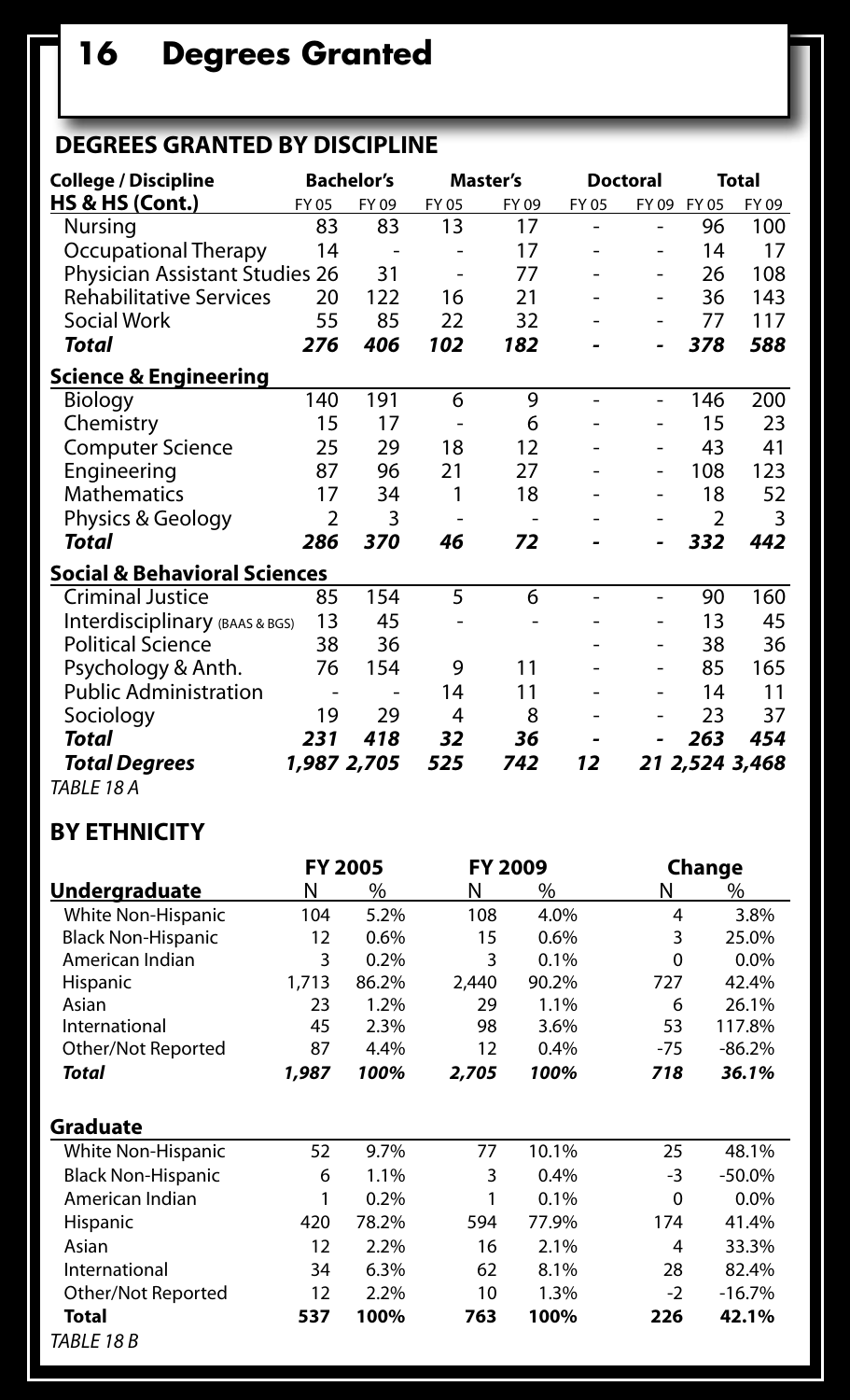### **Top High Schools of Entering Freshmen**

|                           | <b>Fall 2005</b> |       |       | <b>Fall 2009</b> | Change |               |  |
|---------------------------|------------------|-------|-------|------------------|--------|---------------|--|
| High School               | N                | $\%$  | N     | %                | N      | $\%$          |  |
| Edinburg High School      | 171              | 15.5% | 193   | 15.2%            | 22     | 12.9%         |  |
| Edinburg North H.S.       | 127              | 11.5% | 162   | 12.7%            | 35     | 27.6%         |  |
| Sharyland High School     | 109              | 9.9%  | 144   | 11.3%            | 35     | 32.1%         |  |
| McAllen High School       | 110              | 10.0% | 128   | 10.1%            | 18     | 16.4%         |  |
| Nikki Rowe H.S. (McAllen) | 100              | 9.1%  | 113   | 8.9%             | 13     | 13.0%         |  |
| P.S.J.A. North H.S.       | 85               | 7.7%  | 113   | 8.9%             | 28     | 32.9%         |  |
| P.S.J.A.H.S.              | 128              | 11.6% | 111   | 8.7%             |        | $-17 - 13.3%$ |  |
| Veterans Memorial H.S.    | 71               | 6.4%  | 106   | 8.3%             | 35     | 49.3%         |  |
| Johnny Economedes H.S.    | 117              | 10.6% | 102   | 8.0%             |        | $-15 - 12.8%$ |  |
| Donna High School         | 84               | 7.6%  | 99    | 7.8%             | 15     | 17.9%         |  |
| Total                     | 1,102            | 100%  | 1,271 | 100%             |        | 169 15.3%     |  |
| TABLE 19                  |                  |       |       |                  |        |               |  |

## **By High School Rank of Graduating High School**

|                          | <b>Fall 2005</b> |                         |   | <b>Fall 2009</b> | Change |           |
|--------------------------|------------------|-------------------------|---|------------------|--------|-----------|
| <b>Entering Freshmen</b> | N                | $\frac{0}{0}$           | N | $\%$             | N      | $\%$      |
| Top 10%                  |                  | 475 21.1%               |   | 515 18.8%        | 40     | 8.4%      |
| $11 - 25%$               |                  | 611 27.2%               |   | 759 27.7%        |        | 148 24.2% |
| Bottom 75%               |                  | 1.163 51.7% 1.463 53.5% |   |                  |        | 300 25.8% |
| Total *                  | 2.249            | 100% 2.737 100%         |   |                  |        | 488 21.7% |
| TADIE JO                 |                  |                         |   |                  |        |           |

*TABLE 20*

\* Not all entering students reported high school rank.

Note: Entering freshmen includes full-time, part-time freshmen and those who started in the summer.

### **By Average ACT Scores**

|                          | <b>Fall 2005</b> | <b>Fall 2009</b> | Change |  |
|--------------------------|------------------|------------------|--------|--|
| <b>Entering Freshmen</b> | Score            | Score            | Score  |  |
| Male                     | 19.3             | 19.2             | -0.1   |  |
| Female                   | 18.9             | 18.8             | -0.1   |  |
| Total                    | 19.1             | 19.0             | -0.1   |  |
| TARIF <sub>21</sub>      |                  |                  |        |  |

## **First-time Transfer Students by Type of Institution**

|                           | <b>Fall 2005</b> |       |     | <b>Fall 2009</b> | Change |           |  |
|---------------------------|------------------|-------|-----|------------------|--------|-----------|--|
| <b>Transfers</b>          | N                | $\%$  | N   | %                | N      | $\%$      |  |
| <b>Community Colleges</b> | 669.             | 81.9% |     | 752 81.5%        | 83     | 12.4%     |  |
| 4-Year Institutions       | 148              | 18.1% | 160 | 17.3%            |        | 8.1%      |  |
| Unknown                   |                  |       | 11  | 1.2%             |        |           |  |
| Total                     | 817              | 100%  | 923 | 100%             |        | 106 13.0% |  |

*TABLE 22*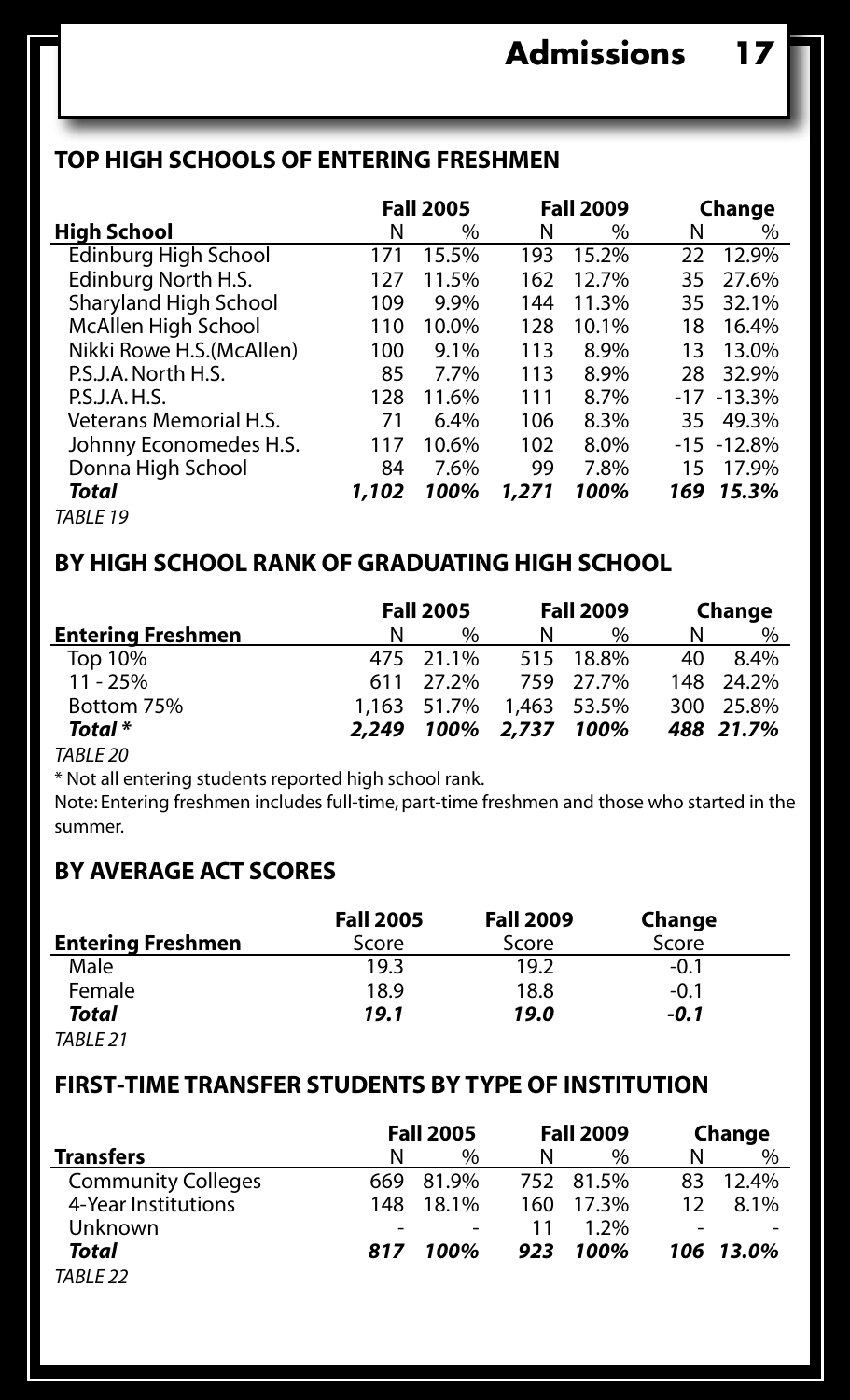### **Top Transfer Institutions of All Entering Transfers**

|                                 |     | <b>Fall 2005</b> |     | <b>Fall 2009</b> |    | Change         |
|---------------------------------|-----|------------------|-----|------------------|----|----------------|
| <b>Institution</b>              | N   | $\%$             | N   | $\%$             | N  | $\%$           |
| South Texas College             | 499 | 79.5%            | 580 | 82.2%            | 81 | 16.2%          |
| <b>TSTC Harlingen</b>           | 45  | 7.2%             | 36  | 5.1%             |    | $-9 - 20.0\%$  |
| UT - Brownsville                | 31  | 4.9%             | 23  | 3.3%             |    | $-8$ $-25.8\%$ |
| <b>Austin Community College</b> | 12  | 1.9%             | 12  | 1.7%             | 0  | $0.0\%$        |
| Texas A&M - International       | 4   | 0.6%             | 10  | 1.4%             |    | 6 150.0%       |
| Texas A&M - Corpus Christi      | 9   | 1.4%             | 10  | 1.4%             |    | 11.1%          |
| San Antonio College             | 5   | 0.8%             | 9   | 1.3%             | 4  | 80.0%          |
| Texas A&M - Kingsville          | 14  | 2.2%             | 9   | 1.3%             |    | $-5 - 35.7\%$  |
| Texas A&M - Galveston           | ۰   | -                | 9   | 1.3%             | 9  | ۰              |
| Laredo Community College        | 9   | 1.4%             | 8   | 1.1%             |    | $-1$ $-11.1%$  |
| Total                           | 628 | 100%             | 706 | 100%             | 78 | 12.4%          |
| TABLE <sub>23</sub>             |     |                  |     |                  |    |                |

### **Cohort by Ethnicity**

|                           |       | <b>Fall 2005</b> |                | <b>Fall 2009</b> |                | Change         |
|---------------------------|-------|------------------|----------------|------------------|----------------|----------------|
| Cohort                    | N     | %                | N              | $\%$             | N              | %              |
| White Non-Hispanic        | 84    | 3.7%             | 81             | 3.0%             | -3             | $-3.6%$        |
| <b>Black Non-Hispanic</b> | 12    | 0.5%             | 18             | 0.7%             | 6              | 50.0%          |
| American Indian           |       |                  | $\overline{2}$ | 0.1%             | $\overline{2}$ |                |
| <b>Hispanic</b>           | 2.041 | 89.2%            | 2,486          | 92.3%            | 445            | 21.8%          |
| Asian                     | 18    | $0.8\%$          | 52             | 1.9%             |                | 34 188.9%      |
| Non-Resident Alien        | 112   | 4.9%             | 5              | 0.2%             |                | $-107 - 95.5%$ |
| Other                     | 22    | 1.0%             | 48             | 1.8%             |                | 26 118.2%      |
| Total                     | 2.289 | 100%             | 2,692          | 100%             |                | 403 17.6%      |
| TABLE 24                  |       |                  |                |                  |                |                |

#### **Cohort By Gender**

|        |    | <b>Fall 2005</b>        |   | <b>Fall 2009</b> | Change        |
|--------|----|-------------------------|---|------------------|---------------|
| Cohort | N. | 0/2                     | N | $\frac{0}{0}$    | $\frac{0}{0}$ |
| Male   |    | 990 43.3% 1.260 46.8%   |   |                  | 270 27.3%     |
| Female |    | 1.299 56.7% 1.432 53.2% |   |                  | 133 10.2%     |
| Total  |    | 2,289 100% 2,692 100%   |   |                  | 403 17.6%     |

*TABLE 25*

*\* Cohort is the same as first-time, full-time degree seeking freshmen and includes those who started in the summer and/or came in with advanced standing.*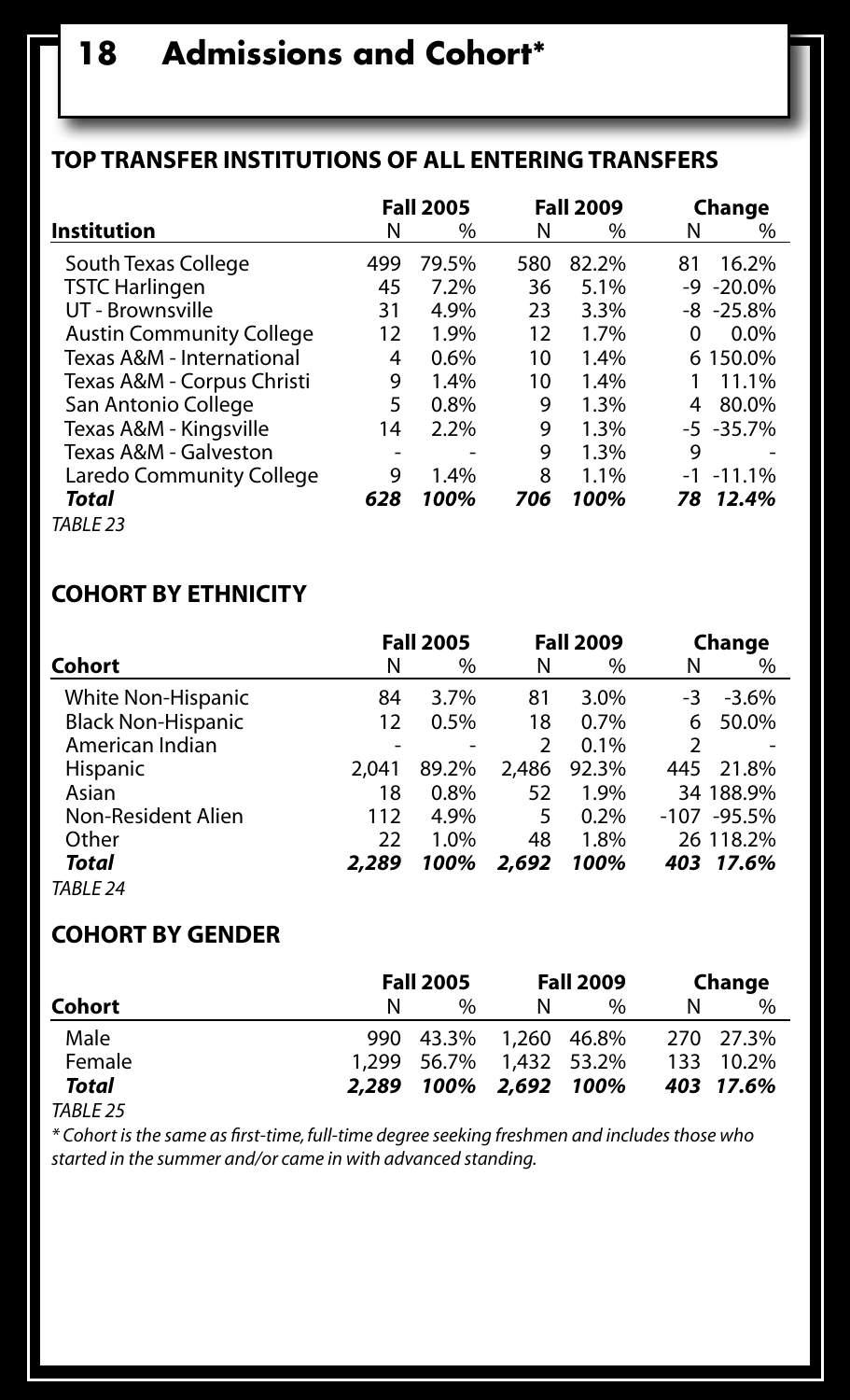### **Cohort**

| Cohort              | <b>Fall 2006</b> |       | <b>Fall 2007</b> |       | <b>Fall 2008</b> |       |
|---------------------|------------------|-------|------------------|-------|------------------|-------|
| Retention           | N                | $\%$  | N                | $\%$  | N                | $\%$  |
| Cohort              | 2,695            | 100%  | 2,527            | 100%  | 2,524            | 100%  |
| After 1 year        | 1,837            | 68.2% | 1,806            | 71.5% | 1,876            | 74.3% |
| After 2 years       | 1,524            | 56.5% | 1,490            | 59.0% |                  |       |
| After 3 years       | 1,337            | 49.6% |                  |       |                  |       |
| Cohort              | <b>Fall 2003</b> |       | <b>Fall 2004</b> |       | <b>Fall 2005</b> |       |
| <b>Graduation</b> * | Ν                | $\%$  | N                | %     | N                | %     |
| Cohort              | 2,489            | 100%  | 2,620            | 100%  | 2.289            | 100%  |
| After 4 years       | 340              | 13.7% | 349              | 13.3% | 395              | 17.3% |
| After 5 years       | 699              | 28.1% | 708              | 27.0% |                  |       |
| After 6 years       | 900              | 36.2% |                  |       |                  |       |
| TABLE 26            |                  |       |                  |       |                  |       |

*\* Graduation Rate is cumulative.*

#### **Cohort Retention and Graduation Rates 2005 - 2009**

|                         | 2005    | 2006  | 2007  | 2008  | 2009  |
|-------------------------|---------|-------|-------|-------|-------|
| First-Year Retention*   | 68.0%   | 72.7% | 68.2% | 71.5% | 74.3% |
| Second-Year Retention** | 53.8%   | 53.8% | 59.3% | 56.5% | 59.0% |
| 4-year graduation***    | $9.6\%$ | 13.4% | 13.7% | 13.3% | 17.3% |
| 5-year graduation***    | 22.9%   | 23.3% | 28.3% | 28.1% | 27.0% |
| 6-year graduation***    | 29.6%   | 33.0% | 32.8% | 36.4% | 36.2% |
|                         |         |       |       |       |       |

*TABLE 27*

*\* Previous fall to current fall.* 

*\*\* The 2005 2nd-year retention is from the Fall 2003 cohort and so on.* 

*\*\*\* The 2005 4-year graduation is for Fall 2001 cohort; the 2005 5-year graduation is from Fall 2000 cohort; the 2005 6-year graduation is for Fall 1999 cohort and so on.*

## **Entering Freshmen - Full-time & Part-time**

|                                         |       | <b>Fall 2006</b> | <b>Fall 2007</b> |               | <b>Fall 2008</b> |       |
|-----------------------------------------|-------|------------------|------------------|---------------|------------------|-------|
| <b>Entering Freshmen Retention</b>      | N     | $\%$             | N                | $\%$          | N                | %     |
| <b>Entering Class</b>                   | 2,807 | 100%             | 2.626            | 100%          | 2.663            | 100%  |
| After 1 year                            | 1,890 | 67.3%            | 1,856            | 70.7%         | 1,956            | 73.5% |
| After 2 years                           | 1,566 | 55.8%            | 1,522            | 58.0%         |                  |       |
| After 3 years                           | 1,379 | 49.1%            | -                |               |                  |       |
|                                         |       |                  |                  |               |                  |       |
|                                         |       | <b>Fall 2003</b> | <b>Fall 2004</b> |               | <b>Fall 2005</b> |       |
| <b>Entering Freshmen Graduation * N</b> |       | $\%$             | N                | $\frac{0}{0}$ | N                | %     |
| <b>Entering Class</b>                   | 2.679 | 100%             | 2,824            | 100%          | 2.434            | 100%  |
| After 4 years                           | 344   | 12.8%            | 351              | 12.4%         | 406              | 16.7% |
| After 5 years                           | 716   | 26.7%            | 719              | 25.5%         |                  |       |
| After 6 years                           | 933   | 34.8%            |                  |               |                  |       |

*\* Graduation Rate is cumulative.*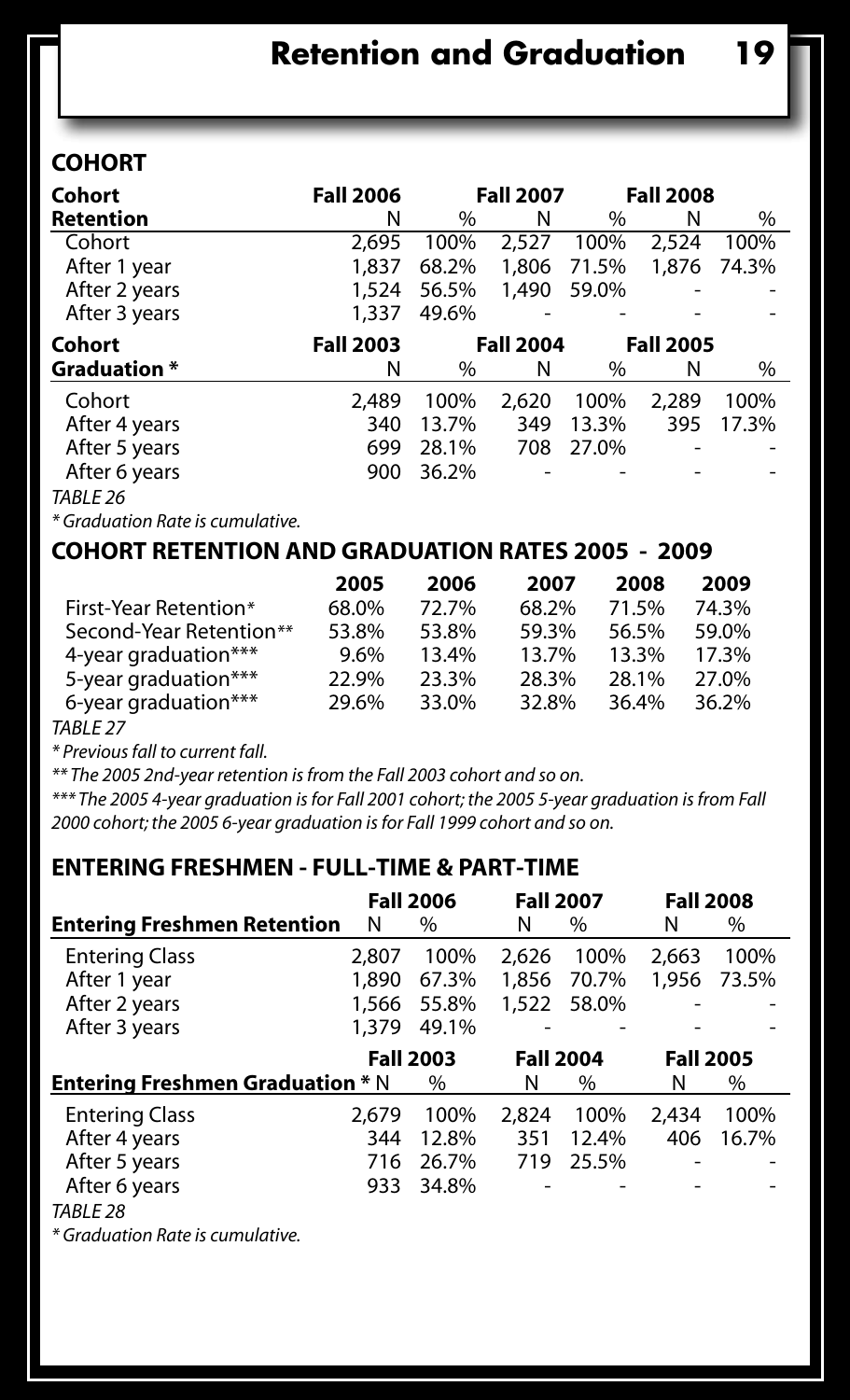## **20 Student Costs**

### **Entering Transfers \*\***

|                              |     | <b>Fall 2006</b> |     | <b>Fall 2007</b> |     | <b>Fall 2008</b> |
|------------------------------|-----|------------------|-----|------------------|-----|------------------|
| <b>Transfer Graduation *</b> | N   | %                | N   | %                | N   | %                |
| <b>Entering Class</b>        | 847 | 100%             | 838 | 100%             | 797 | 100%             |
| After 1 year                 | 2   | 0.2%             | 4   | 0.5%             | 3   | 0.4%             |
| After 2 years                | 117 | 13.8%            | 150 | 17.9%            |     |                  |
| After 3 years                | 319 | 37.7%            | ۰   |                  |     |                  |
|                              |     | <b>Fall 2003</b> |     | <b>Fall 2004</b> |     | <b>Fall 2005</b> |
| <b>Transfer Graduation *</b> | N   | %                | N   | %                | N   | $\%$             |
| <b>Entering Class</b>        | 892 | 100%             | 924 | 100%             | 817 | 100%             |
| After 4 years                | 386 | 43.3%            | 431 | 46.6%            | 417 | 51.0%            |
| After 5 years                | 444 | 49.8%            | 490 | 53.0%            |     |                  |
| After 6 years                | 464 | 52.0%            |     |                  |     |                  |
| <b>TADIE JO</b>              |     |                  |     |                  |     |                  |

*TABLE 29*

*\* Graduation Rate is cumulative. \*\* Includes full-time and part-time students.*

| AVERAGE TUITION, FEES, ROOM & BOARD FY 2006-FY 2010 |         |         |          |  |
|-----------------------------------------------------|---------|---------|----------|--|
| Undergraduate 12 Hours (Fall/Spring)                | FY 2006 | FY 2010 | Change   |  |
| <b>Tuition - Resident</b>                           | \$600   | \$600   | \$0      |  |
| Tuition - Designated *                              | 456     | 1,164   | 708      |  |
| Registration/Matriculation Fee                      | 8       | 10      | 2        |  |
| <b>Student Service Fee</b>                          | 144     | 168     | 24       |  |
| International Education Fee                         | 1       | 1       | $\Omega$ |  |
| IT Access Fee **                                    | 81      | 123     | 42       |  |
| Library Technology Fee                              | 27      | 27      | 0        |  |
| <b>Medical Service Fee</b>                          | 15      | 23      | 8        |  |
| <b>Recreation Fee</b>                               |         | 75      | 75       |  |
| <b>Student Union Fee</b>                            | 30      | 30      | $\Omega$ |  |
| Undergraduate Advisement Fee                        |         | 25      | 25       |  |
| <b>Utility Fee</b>                                  |         | 34      | 34       |  |
| Room ***                                            | 1,203   | 1.600   | 397      |  |
| Board ****                                          | 964     | 1,047   | 83       |  |
| <b>Total Resident</b>                               | \$3,529 | \$4,927 | \$1,398  |  |
| <b>Total Non-Resident *****</b>                     | \$7,129 | \$8,251 | \$1,122  |  |
| Graduate 9 Hours (Fall/Spring)                      |         |         |          |  |
| <b>Tuition - Resident</b>                           | \$630   | \$900   | \$270    |  |
| Tuition - Designated *                              | 342     | 873     | 531      |  |
| Registration/Matriculation Fee                      | 8       | 10      | 2        |  |
| <b>Student Service Fee</b>                          | 108     | 126     | 18       |  |
| <b>International Education Fee</b>                  | 1       | 1       | $\Omega$ |  |
| IT Access Fee **                                    | 61      | 92      | 32       |  |
| Library Technology Fee                              | 20      | 20      | 0        |  |
| <b>Medical Service Fee</b>                          | 15      | 23      | 8        |  |
| <b>Recreation Fee</b>                               |         | 75      | 75       |  |
| <b>Student Union Fee</b>                            | 30      | 30      | $\Omega$ |  |
| <b>Utility Fee</b>                                  |         | 26      | 26       |  |
| Room ***                                            | 1,203   | 1,600   | 397      |  |
| Board ****                                          | 964     | 1,047   | 83       |  |
| <b>Total Resident</b>                               | \$3,382 | \$4,823 | \$1,441  |  |
| <b>Total Non-Resident *****</b>                     | \$6,082 | \$7,316 | \$1,234  |  |

*TABLE 30*

\* Effective September 1, 2003, according to House Bill 3015.<br>\*\* Formally Informaiton Technology Fee before FY 2007. \*\*\* Based on double-occupancy.<br>\*\*\*\* Based on maximum plan for residence hall resident. \*\*\*\*\* Includes incr *Note: Totals may not add up due to rounding.*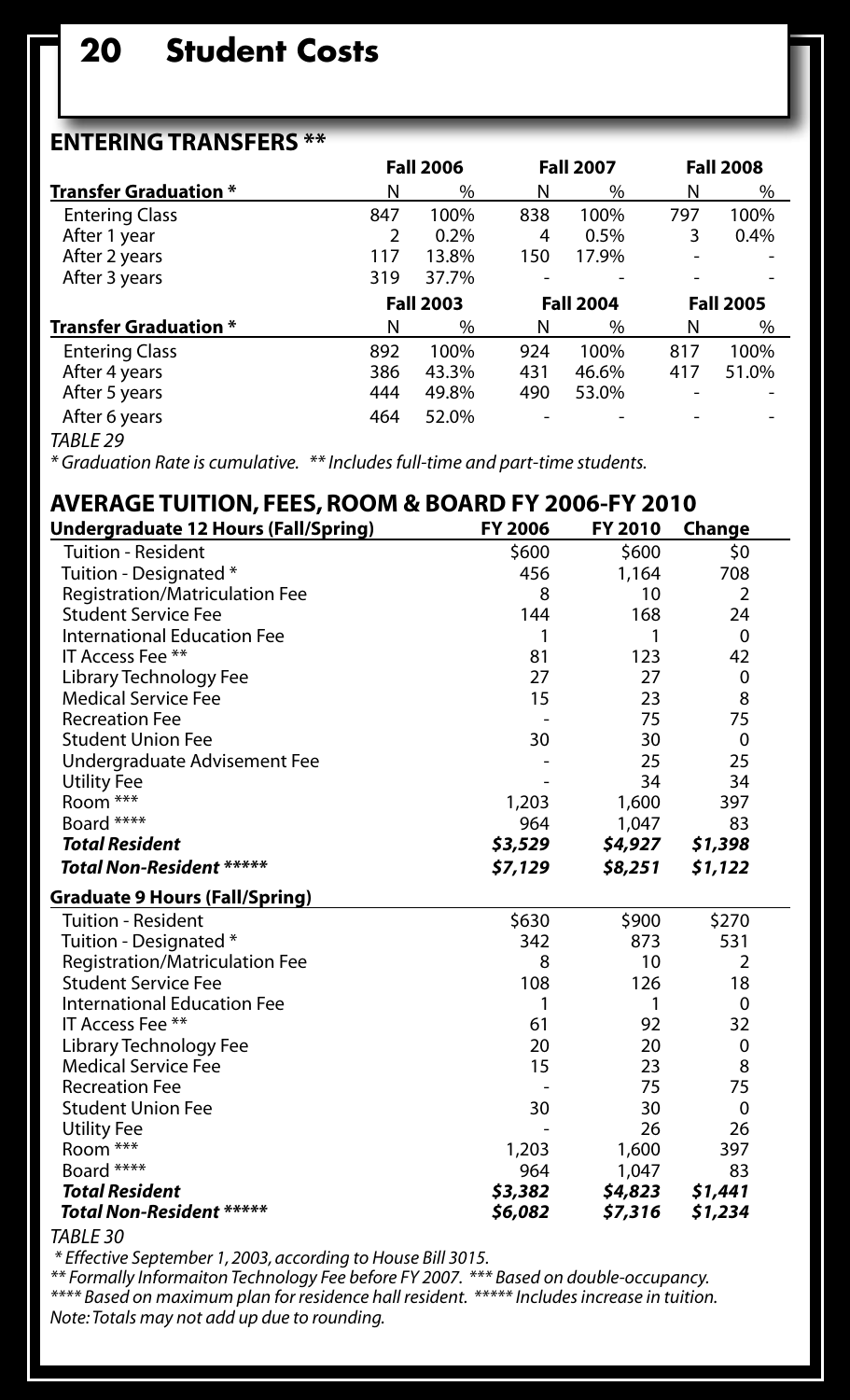| <b>FULL-TIME AND PART-TIME STATUS</b> |                |                  |                          |                  |                          |                |
|---------------------------------------|----------------|------------------|--------------------------|------------------|--------------------------|----------------|
| Rank                                  |                | <b>Fall 2005</b> |                          | <b>Fall 2009</b> |                          | Change         |
| Professor                             | N              | %                | N                        | $\%$             | N                        | %              |
| Full-Time                             | 103            | 12.8%            | 115                      | 13.4%            | 12                       | 11.7%          |
| Part-Time                             | 5              | 0.6%             | 4                        | 0.5%             |                          | $-1 - 20.0\%$  |
| Total                                 | 108            | 13.4%            | 119                      | 13.9%            | 11                       | 10.2%          |
| <b>Associate Professor</b>            |                |                  |                          |                  |                          |                |
| Full-Time                             | 133            | 16.5%            | 158                      | 18.5%            | 25                       | 18.8%          |
| Part-Time                             | 5              | 0.6%             | 3                        | 0.4%             |                          | $-2 - 40.0\%$  |
| Total                                 | 138            | 17.1%            | 161                      | 18.8%            |                          | 23 16.7%       |
| <b>Assistant Professor</b>            |                |                  |                          |                  |                          |                |
| Full-Time                             | 171            | 21.2%            | 211                      | 24.6%            | 40                       | 23.4%          |
| Part-Time                             | 4              | 0.5%             | 3                        | 0.4%             |                          | $-1$ $-25.0\%$ |
| <b>Total</b>                          |                | 175 21.7%        |                          | 214 25.0%        |                          | 39 22.3%       |
| <b>Instructor/Lecturer</b>            |                |                  |                          |                  |                          |                |
| Full-Time                             | 193            | 23.9%            | 181                      | 21.1%            | $-12$                    | $-6.2%$        |
| Part-Time                             | 157            | 19.5%            | 152                      | 17.8%            | -5                       | $-3.2%$        |
| Total                                 |                | 350 43.4%        |                          | 333 38.9%        | $-17$                    | $-4.9%$        |
| <b>Teaching Assistant</b>             |                |                  |                          |                  |                          |                |
| Full-Time                             | $\overline{a}$ |                  | $\overline{\phantom{a}}$ |                  | $\overline{\phantom{a}}$ |                |
| Part-Time                             | 36             | 4.5%             | 29                       | 3.4%             |                          | $-7 - 19.4%$   |
| <b>Total</b>                          | 36             | 4.5%             | 29                       | 3.4%             |                          | $-7 - 19.4%$   |
| <b>Full-Time Total</b>                |                | 600 74.3%        |                          | 665 77.7%        |                          | 65 10.8%       |
| Part-Time Total                       | 207            | 25.7%            | 191                      | 22.3%            | -16                      | $-7.7%$        |
| Grand Total                           | 807            | 100%             | 856                      | 100%             | 49                       | 6.1%           |
|                                       |                |                  |                          |                  |                          |                |
| <b>COLLEGE/SCHOOL</b>                 |                |                  |                          |                  |                          |                |
| Arts & Humanities                     |                |                  |                          |                  |                          |                |
| Full-Time                             | 169            | 20.9%            | 187                      | 21.8%            | 18                       | 10.7%          |
| Part-Time                             | 33             | 4.1%             | 74                       | 8.6%             |                          | 41 124.2%      |
| <b>Total</b>                          |                | 202 25.0%        | 261                      | 30.5%            |                          | 59 29.2%       |
| <b>Business Administration</b>        |                |                  |                          |                  |                          |                |
| Full-Time                             | 71             | 8.8%             | 71                       | 8.3%             | 0                        | 0.0%           |
| Part-Time                             | 23             | 2.9%             | 29                       | 3.4%             | 6                        | 26.1%          |
| Total                                 | 94             | 11.6%            | 100                      | 11.7%            | 6                        | 6.4%           |
| Education                             |                |                  |                          |                  |                          |                |
| Full-Time                             | 80             | 9.9%             | 79                       | 9.2%             | -1                       | $-1.3%$        |
| Part-Time                             | 62             | 7.7%             | 38                       | 4.4%             |                          | $-24 - 38.7%$  |
| <b>Total</b>                          | 142            | 17.6%            |                          | 117 13.7%        |                          | $-25 - 17.6%$  |
| Health Scs. & Human Servs.            |                |                  |                          |                  |                          |                |
| Full-Time                             | 75             | 9.3%             | 82                       | 9.6%             | 7                        | 9.3%           |
| Part-Time                             | 9              | 1.1%             | 20                       | 2.3%             |                          | 11 122.2%      |
| Total                                 | 84             | 10.4%            | 102                      | 11.9%            |                          | 18 21.4%       |
| <b>Science &amp; Engineering</b>      |                |                  |                          |                  |                          |                |
| Full-Time                             | 136            | 16.9%            | 167                      | 19.5%            | 31                       | 22.8%          |
| Part-Time                             | 59             | 7.3%             | 11                       | 1.3%             |                          | $-48 - 81.4%$  |
| <b>Total</b>                          |                | 195 24.2%        |                          | 178 20.8%        | $-17$                    | $-8.7%$        |
| Soc. & Beh. Sciences                  |                |                  |                          |                  |                          |                |
| Full-Time                             | 60             | 7.4%             | 70                       | 8.2%             | 10                       | 16.7%          |
| Part-Time                             | 18             | 2.2%             | 18                       | 2.1%             | 0                        | $0.0\%$        |
| Total                                 | 78             | 9.7%             | 88                       | 10.3%            | 10                       | 12.8%          |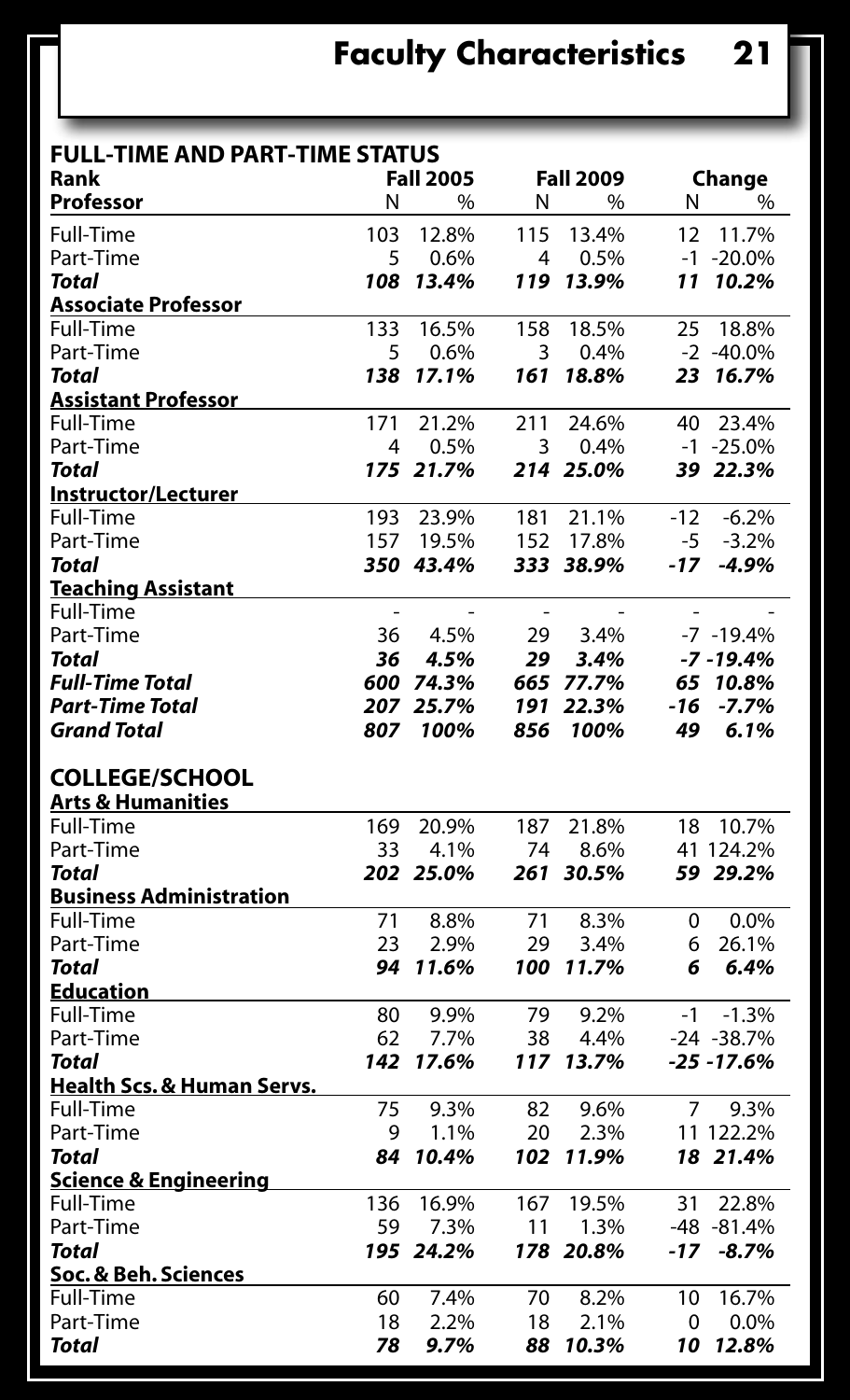# **22 Faculty Characteristics**

| <b>FULL-TIME AND PART-TIME STATUS</b>          |     |                  |     |                  |          |               |
|------------------------------------------------|-----|------------------|-----|------------------|----------|---------------|
| Rank                                           |     | <b>Fall 2005</b> |     | <b>Fall 2009</b> |          | Change        |
| Undergraduate Studies*                         | N   | %                | N   | %                | N        | %             |
| Full-Time                                      | 9   | 1.1%             | 9   | 1.1%             | $\Omega$ | 0.0%          |
| Part-Time                                      | 3   | 0.4%             | 1   | 0.1%             |          | $-2 -66.7%$   |
| Total                                          | 12  | 1.5%             | 10  | 1.2%             |          | $-2 - 16.7%$  |
| <b>Grand Total</b>                             | 807 | 100%             | 856 | 100%             | 49       | 6.1%          |
| <b>GENDER</b><br>Male                          |     |                  |     |                  |          |               |
| Full-Time                                      | 369 | 45.7%            | 415 | 48.5%            | 46       | 12.5%         |
| Part-Time                                      | 108 | 13.4%            | 100 | 11.7%            | -8       | $-7.4%$       |
| Total                                          |     | 477 59.1%        | 515 | 60.2%            | 38       | 8.0%          |
| Female                                         |     |                  |     |                  |          |               |
| Full-Time                                      | 231 | 28.6%            | 250 | 29.2%            | 19       | 8.2%          |
| Part-Time                                      | 99  | 12.3%            | 91  | 10.6%            | -8       | $-8.1%$       |
| Total                                          | 330 | 40.9%            | 341 | 39.8%            | 11       | 3.3%          |
| <b>Grand Total</b>                             | 807 | 100%             | 856 | 100%             | 49       | 6.1%          |
| <b>TENURE STATUS</b><br>Tenured                |     |                  |     |                  |          |               |
| Full-Time                                      | 228 | 28.3%            | 214 | 25.0%            | $-14$    | $-6.1%$       |
| Part-Time                                      | 10  | 1.2%             | 3   | 0.4%             |          | $-7 - 70.0\%$ |
| Total                                          |     | 238 29.5%        |     | 217 25.4%        | -21      | $-8.8%$       |
| <b>Tenure Track</b>                            |     |                  |     |                  |          |               |
| Full-Time                                      | 179 | 22.2%            | 270 | 31.5%            | 91       | 50.8%         |
| Part-Time                                      | 4   | 0.5%             | 7   | 0.8%             | 3        | 75.0%         |
| Total                                          |     | 183 22.7%        |     | 277 32.4%        |          | 94 51.4%      |
| <b>Non-Tenured</b>                             |     |                  |     |                  |          |               |
| Full-Time                                      | 193 | 23.9%            | 181 | 21.1%            | $-12$    | $-6.2%$       |
| Part-Time                                      | 193 | 23.9%            | 181 | 21.1%            | $-12$    | $-6.2%$       |
| <b>Total</b>                                   | 386 | 47.8%            |     | 362 42.3%        | -24      | $-6.2%$       |
| <b>Grand Total</b>                             | 807 | 100%             | 856 | 100%             | 49       | 6.1%          |
| <b>ETHNICITY</b><br><b>White, Non-Hispanic</b> |     |                  |     |                  |          |               |
| Full-Time                                      | 323 | 40.0%            | 340 | 39.7%            | 17       | 5.3%          |
| Part-Time                                      | 49  | 6.1%             | 58  | 6.8%             | 9        | 18.4%         |
| Total                                          |     | 372 46.1%        |     | 398 46.5%        | 26       | 7.0%          |
| <b>Hispanic</b>                                |     |                  |     |                  |          |               |
| Full-Time                                      | 185 | 22.9%            | 195 | 22.8%            | 10       | 5.4%          |
| Part-Time                                      | 136 | 16.9%            | 108 | 12.6%            |          | $-28 - 20.6%$ |
| Total                                          | 321 | 39.8%            |     | 303 35.4%        | -18      | $-5.6%$       |
| <b>Black, Non-Hispanic</b>                     |     |                  |     |                  |          |               |
| <b>Full-Time</b>                               | 13  | 1.6%             | 16  | 1.9%             | 3        | 23.1%         |
| Part-Time                                      | 4   | 0.5%             | 1   | 0.1%             |          | $-3 - 75.0%$  |
| Total                                          | 17  | 2.1%             | 17  | 2.0%             | 0        | $0.0\%$       |
| Asian                                          |     |                  |     |                  |          |               |
| Full-Time                                      | 72  | 8.9%             | 73  | 8.5%             | 1        | 1.4%          |
| Part-Time                                      | 14  | 1.7%             | 5   | 0.6%             |          | $-9 -64.3%$   |
| Total                                          | 86  | 10.7%            | 78  | 9.1%             | -8       | $-9.3%$       |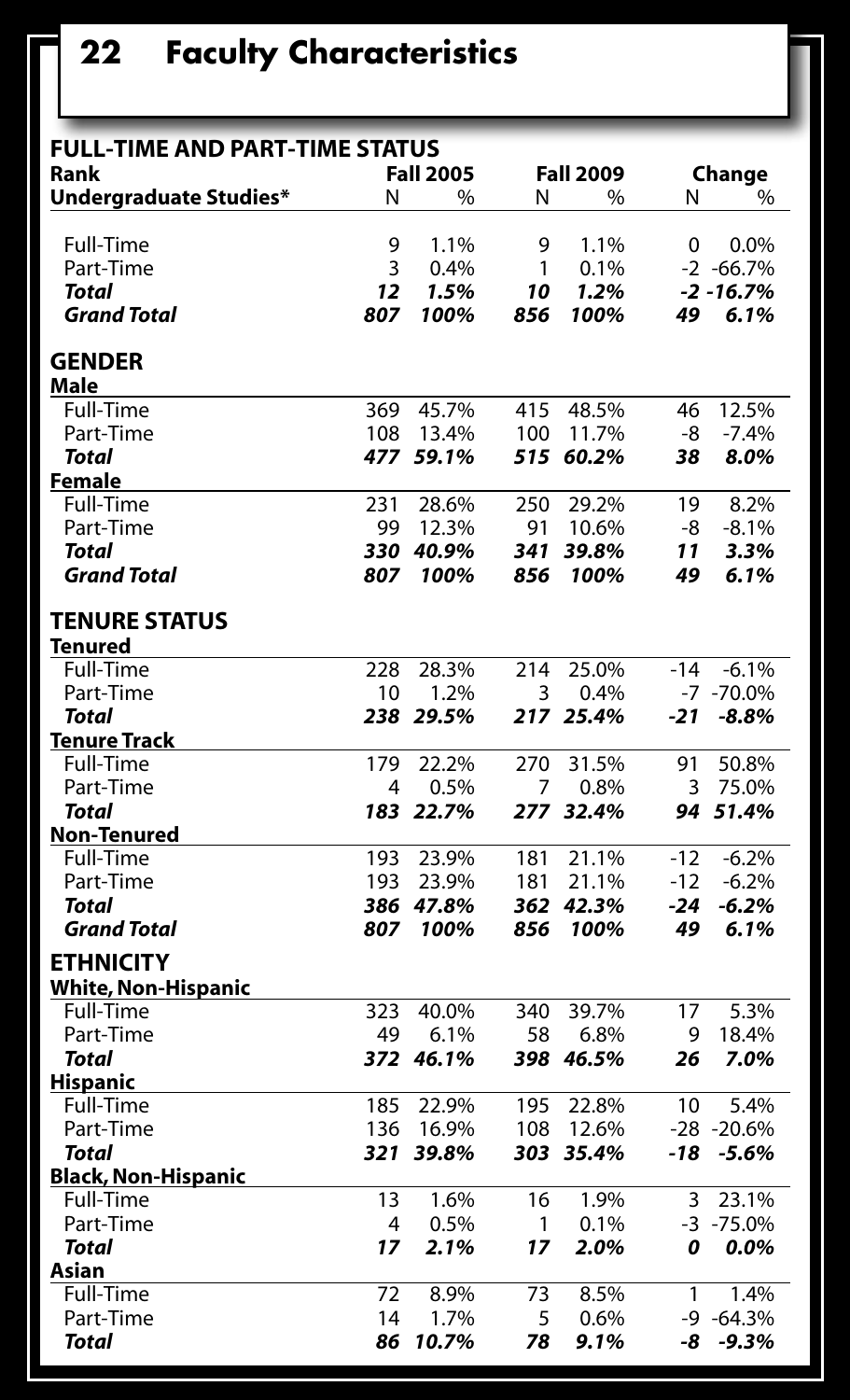| <b>FULL-TIME AND PART-TIME STATUS</b> |     |                  |     |                  |    |               |
|---------------------------------------|-----|------------------|-----|------------------|----|---------------|
| <b>Ethnicity</b>                      |     | <b>Fall 2005</b> |     | <b>Fall 2009</b> |    | Change        |
| <b>American Indian</b>                | N   | $\%$             | N   | %                | N  | $\%$          |
| Full-Time                             | 3   | 0.4%             | 2   | 0.2%             |    | $-1$ $-33.3%$ |
| Part-Time                             |     |                  |     |                  |    |               |
| Total                                 | 3   | 0.4%             | 2   | 0.2%             |    | $-1 - 33.3%$  |
| <b>Non-resident Alien</b>             |     |                  |     |                  |    |               |
| Full-Time                             | 4   | $0.5\%$          | 36  | 4.2%             |    | 32 800.0%     |
| Part-Time                             | 4   | $0.5\%$          | 17  | 2.0%             |    | 13 325.0%     |
| Total                                 | 8   | 1.0%             | 53  | 6.2%             |    | 45562.5%      |
| <b>Unknown</b>                        |     |                  |     |                  |    |               |
| Full-Time                             |     |                  | 3   | 0.4%             | 3  |               |
| Part-Time                             |     |                  | 2   | 0.2%             | ς  |               |
| Total                                 |     |                  | 5   | 0.6%             | 5  |               |
| <b>Grand Total</b>                    | 807 | 100%             | 856 | 100%             | 49 | 6.1%          |
| $TADLE$ 21                            |     |                  |     |                  |    |               |

*TABLE 31*

*\* All faculty who are teaching Learning Framework fall into Undergraduate Studies.*

#### **Student:Faculty Ratio \***

| <b>Fall 2005</b> | <b>Fall 2009</b> |
|------------------|------------------|
| 20:1             | 25:1             |

*TABLE 32*

*\* Calculated according to THECB Accountability System definition.*

#### **Lower Division Classes Taught by Tenured and Tenure Track Faculty \***

| <b>Fall 2005</b> | <b>Fall 2009</b> |
|------------------|------------------|
| 45.6%            | 45.4%            |

*TABLE 33*

*\* Calculated according to THECB Accountability System definition.*

#### **Staff Characteristics \***

|                            |       | <b>Fall 2009</b> |  |  |
|----------------------------|-------|------------------|--|--|
| <b>EEOC** Category</b>     | N     | %                |  |  |
| Executive/Administrative   | 132   | 10.7%            |  |  |
| <b>Other Professional</b>  | 494   | 39.9%            |  |  |
| Technical/Paraprofessional | 140   | 11.3%            |  |  |
| Clerical/Secretarial       | 287   | 23.2%            |  |  |
| <b>Skilled Craftsmen</b>   | 69    | 5.6%             |  |  |
| Service/Maintenance        | 116   | 9.4%             |  |  |
| Total                      | 1,238 | 100%             |  |  |
| <b>Ethnicity</b>           |       |                  |  |  |
| White, Non-Hispanic        | 160   | 12.9%            |  |  |
| Hispanic                   | 1.028 | 83.0%            |  |  |
| Black                      | 14    | 1.1%             |  |  |
| Asian/Pacific Islander     | 32    | 2.6%             |  |  |
| Native American            | 0     | $0.0\%$          |  |  |
| Two or More Races          |       | 0.1%             |  |  |
| Nonresident Alien          | 0     | 0.0%             |  |  |
| <b>Ethnicity Unknown</b>   | 3     | 0.2%             |  |  |
| Total                      | 1,238 | 100%             |  |  |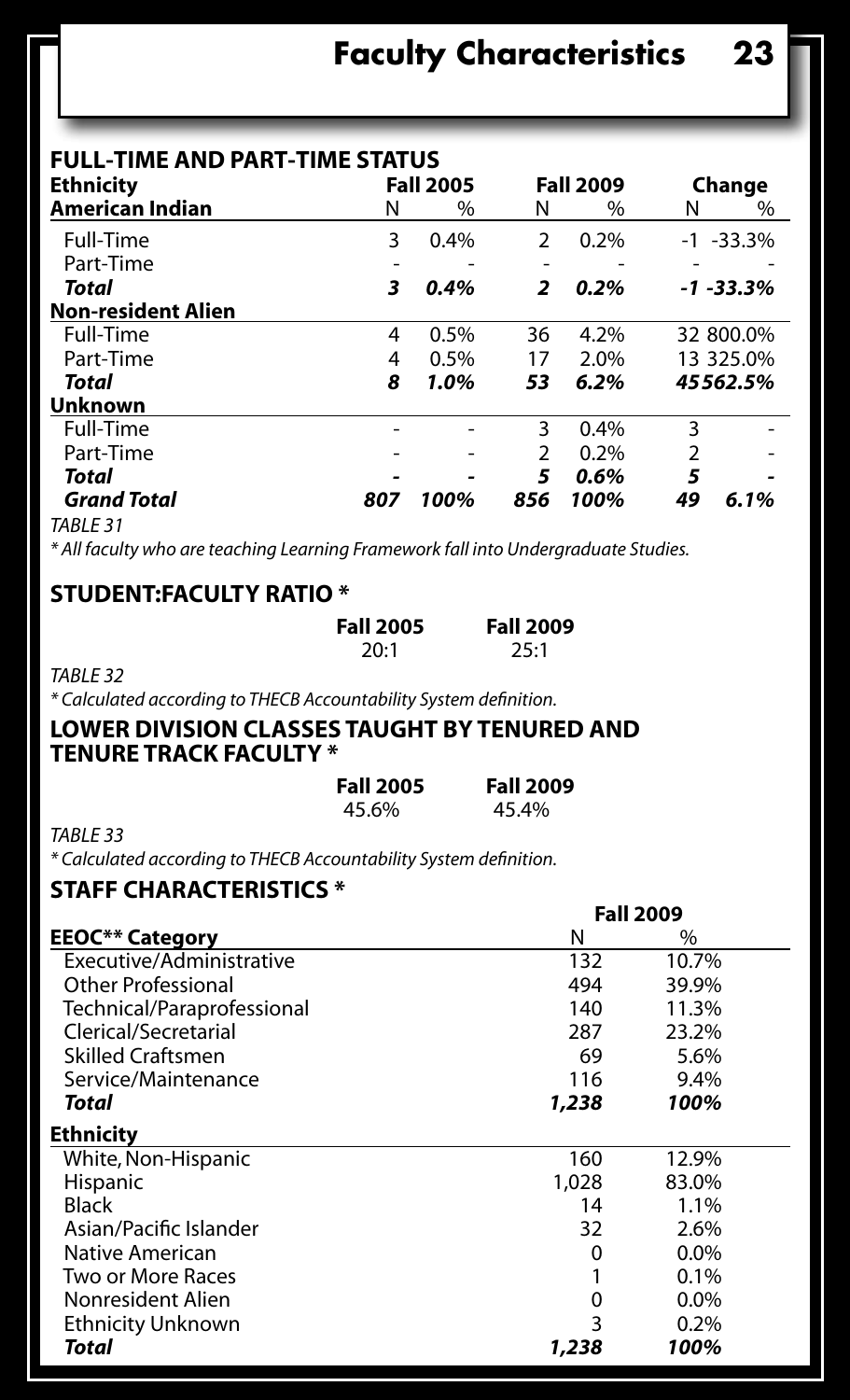## **24 Characteristics and Statistics**

| <b>STAFF CHARACTERISTICS *</b> |                  |       |  |
|--------------------------------|------------------|-------|--|
| <b>EEOC** Category</b>         | <b>Fall 2009</b> |       |  |
| <b>Employment Status</b>       | N                | %     |  |
| Full-time                      | 1,223            | 98.8% |  |
| Part-time                      | 15               | 1.2%  |  |
| Total                          | 1,238            | 100%  |  |
| Gender                         |                  |       |  |
| Male                           | 550              | 44.4% |  |
| Female                         | 688              | 55.6% |  |
| Total                          | 1,238            | 100%  |  |
| $\frac{1}{2}$                  |                  |       |  |

#### *TABLE 34*

*\* In the past, student workers and direct wage employees were included in staff totals, now they are not. Hence, comparison with Fall 2005 is not shown.* 

*\*\* EEOC - Equal Employment Opportunity Commission.*

#### **Library Statistics**

| <b>Department</b>                   | <b>FY2005</b> | FY2009  |           | Change Change % |
|-------------------------------------|---------------|---------|-----------|-----------------|
| Gate Count                          | 782,478       | 730,601 | $-51,877$ | $-6.6%$         |
| Circulation Services *              | 80,123        | 85,751  | 5,628     | 7.0%            |
| Gov. Document Services**            | 202           | 478     | 276       | 136.6%          |
| Instructional Services: ***         |               |         |           |                 |
| Classes & Sessions Offered          | 331           | 211     | $-120$    | $-36.3%$        |
| <b>Students Attended</b>            | 4,595         | 4,709   | 114       | 2.5%            |
| Inter-Library Loan Services:        |               |         |           |                 |
| <b>UTPA Patrons Served</b>          | 4,152         | 5,463   | 1,311     | 31.6%           |
| <b>Community Served</b>             | 117           | 5,494   | 5,377     | 4595.7%         |
| Number of Items Borrowed            | 4,573         | 4,119   | $-454$    | $-9.9\%$        |
| Number of Items Loaned              | 4,657         | 4,718   | 61        | 1.3%            |
| Media/Periodical Services:          |               |         |           |                 |
| <b>Ouestions Answered</b>           | 27,507        | 5,864   | $-21.643$ | $-78.7\%$       |
| <b>Third Floor Attendance</b>       | 217,771       | 211,160 | $-6.611$  | $-3.0\%$        |
| Reference Services:                 |               |         |           |                 |
| <b>Ouestions Answered</b>           | 32,521        | 24,333  | $-8,188$  | $-25.2%$        |
| Attendance                          | 191,481       | 196,090 | 4,609     | 2.4%            |
| <b>Special Collection Services:</b> |               |         |           |                 |
| Attendance                          | 2,231         | 2,008   | $-223$    | $-10.0\%$       |
| $\tau$ . $\sim$ $\sim$ $\sim$       |               |         |           |                 |

*TABLE 35*

*\* Circulation Services is the number of books circulated and renewed.*

*\*\* Government Document Services is the number of documents requested and questions answered by the government document section. The numbers are small because most govt. documents are now available online.*

*\*\*\* Starting FY05, the number of classes and number of students are being counted differently. E.g., when 25 students in English 1301 attend library classes, they are counted once regardless of how many sessions they attend in one week.*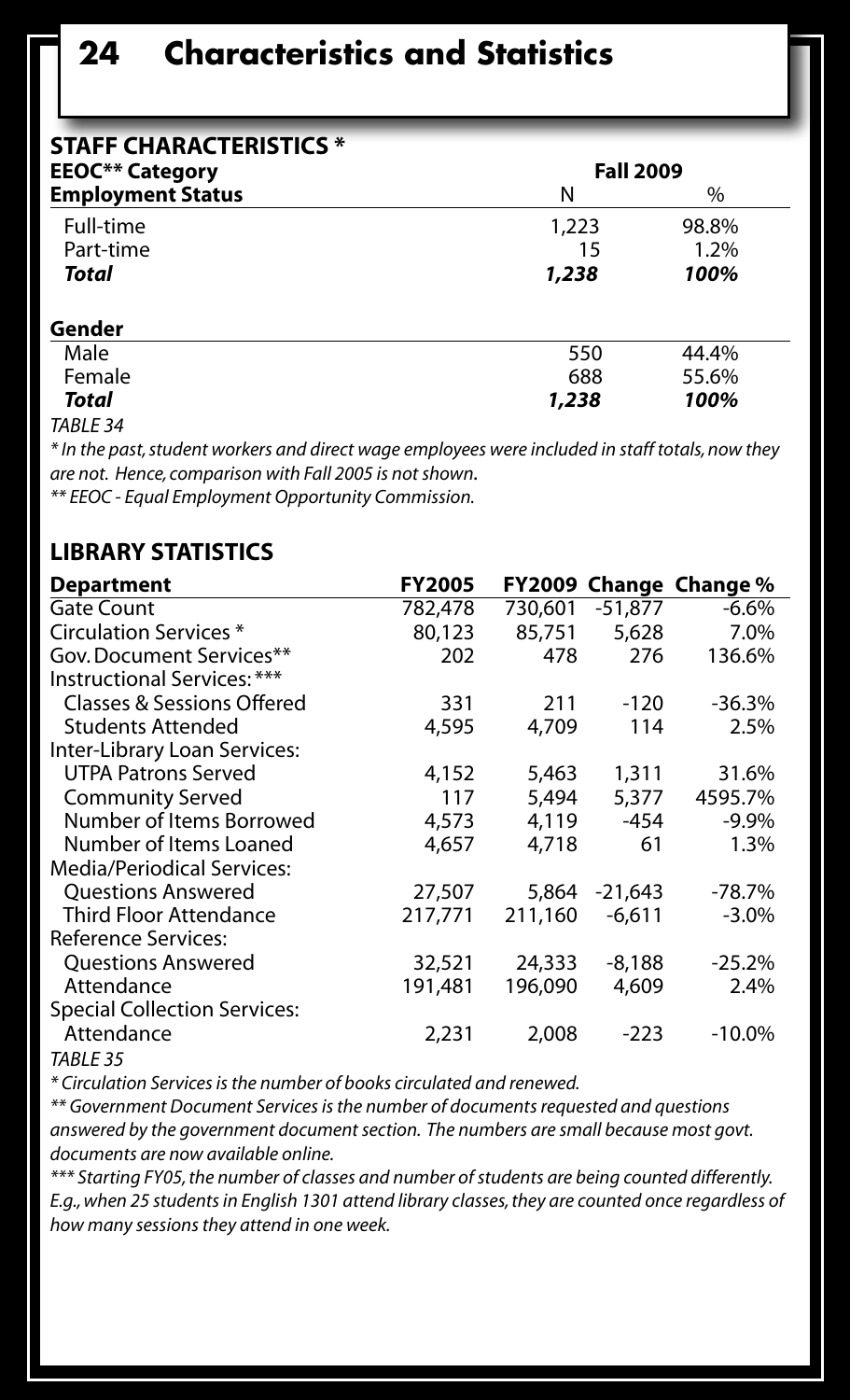## **Number\* & Amount OF AWARDS by Fiscal Year**

|                                            |        | FY 2005<br>FY 2009<br>Change |        |                      |        |                    |
|--------------------------------------------|--------|------------------------------|--------|----------------------|--------|--------------------|
| Category                                   | N      | Amount                       | N      | Amount               | N      | Amount             |
| Grants                                     | 18.667 | \$45,245,111                 | 23,140 | \$64,539,631         | 4.473  | 19,294,520         |
| Loans $**$                                 | 7.306  | \$25,182,085                 | 11.753 | \$41,870,263         | 4.447  | 16,688,178         |
| Scholarships                               | 5.116  | \$7,314,865                  | 5,828  | \$9,931,094          | 712    | 2,616,229          |
| <b>Student Employment</b>                  | 1.058  | \$1,859,419                  | 1.176  | \$2,359,684          | 118    | 500.265            |
| <b>Tuition Waivers</b>                     | 1,372  | \$4,569,259                  | 1.006  | \$2,584,485          | $-366$ | $-1.984.774$       |
| <b>Total Awards</b>                        |        | 33,519 \$84,170,740          |        | 42,903 \$121,285,157 |        | 9,384 \$37,114,417 |
| TABLE 36                                   |        |                              |        |                      |        |                    |
| * Duplicated number.                       |        |                              |        |                      |        |                    |
| $**$ Logns DO NOT include americancy logns |        |                              |        |                      |        |                    |

*\*\* Loans DO NOT include emergency loans*

*Note: Totals may not add up due to rounding.* 

### **Non-Duplicated Recipients & Awards**

| Category                               | <b>FY 2005</b> | FY 2009 | Change  |
|----------------------------------------|----------------|---------|---------|
| <b>Total Non-Duplicated Recipients</b> | 13.273         | 14,382  | 1.109   |
| Avg. Amount/Non-Duplicated Recipient   | \$6,342        | \$8,433 | \$2,092 |
| TABLE 37                               |                |         |         |

### **Current Revenues & Expenditures FY05 & FY09**

| <b>Revenues</b>                                            | <b>FY2005</b> | <b>FY2009</b>               |
|------------------------------------------------------------|---------------|-----------------------------|
| <b>Net Tuition &amp; Fees</b>                              | \$31,754,725  | \$50,041,040                |
| <b>Federal Sponsored Programs</b>                          | 43.806.754    | 22.219.226                  |
| <b>State Sponsored Programs</b>                            | 15.711.716    | 28.398.341                  |
| Local and Private Sponsored Programs                       | 1,384,176     | 2.467.293                   |
| Net Sales & Services of Educational Activities             | 5.318.658     | 5.763.838                   |
| <b>Net Auxiliary Enterprises</b>                           | 8,793,273     | 5,998,767                   |
| <b>State Appropriations - General Revenue</b>              | 60,255,363    | 74,197,590                  |
| Nonexchange Sponsored Programs                             |               | 33.950.976                  |
| <b>State Appropriations - HEAF</b>                         | 6.081.112     | 13,176,800                  |
| Gifts                                                      | 1,480,210     | 1,905,889                   |
| Investment/Endowment Income                                | 2.677.219     | 892,307                     |
| Net Increase/Decrease in Fair Value Investment<br>Interest | 3.196.076     | $-8,505,134$                |
| Other                                                      | 1,526,408     | 3,324,494                   |
| <b>Total Revenues</b>                                      |               | \$181,985,690 \$233,831,427 |

### **Expenditures**

| Instruction                         | \$63,952,588  | \$79,053,016  |
|-------------------------------------|---------------|---------------|
| Research                            | 5,069,234     | 6.962.607     |
| <b>Public Service</b>               | 6.936.054     | 6.857.426     |
| Academic Support                    | 10.108.715    | 12,936,409    |
| <b>Student Services</b>             | 12,904,711    | 14,292,620    |
| <b>Institutional Support</b>        | 14,160,790    | 23,464,680    |
| Operations and Maintenance of Plant | 11,774,410    | 18,418,417    |
| Scholarships & Fellowships          | 28,059,629    | 37,650,346    |
| <b>Auxiliary Enterprises</b>        | 12.614.475    | 14,416,377    |
| <b>Total Expenditures</b>           | \$165,580,606 | \$214,051,900 |
| TABLE 38                            |               |               |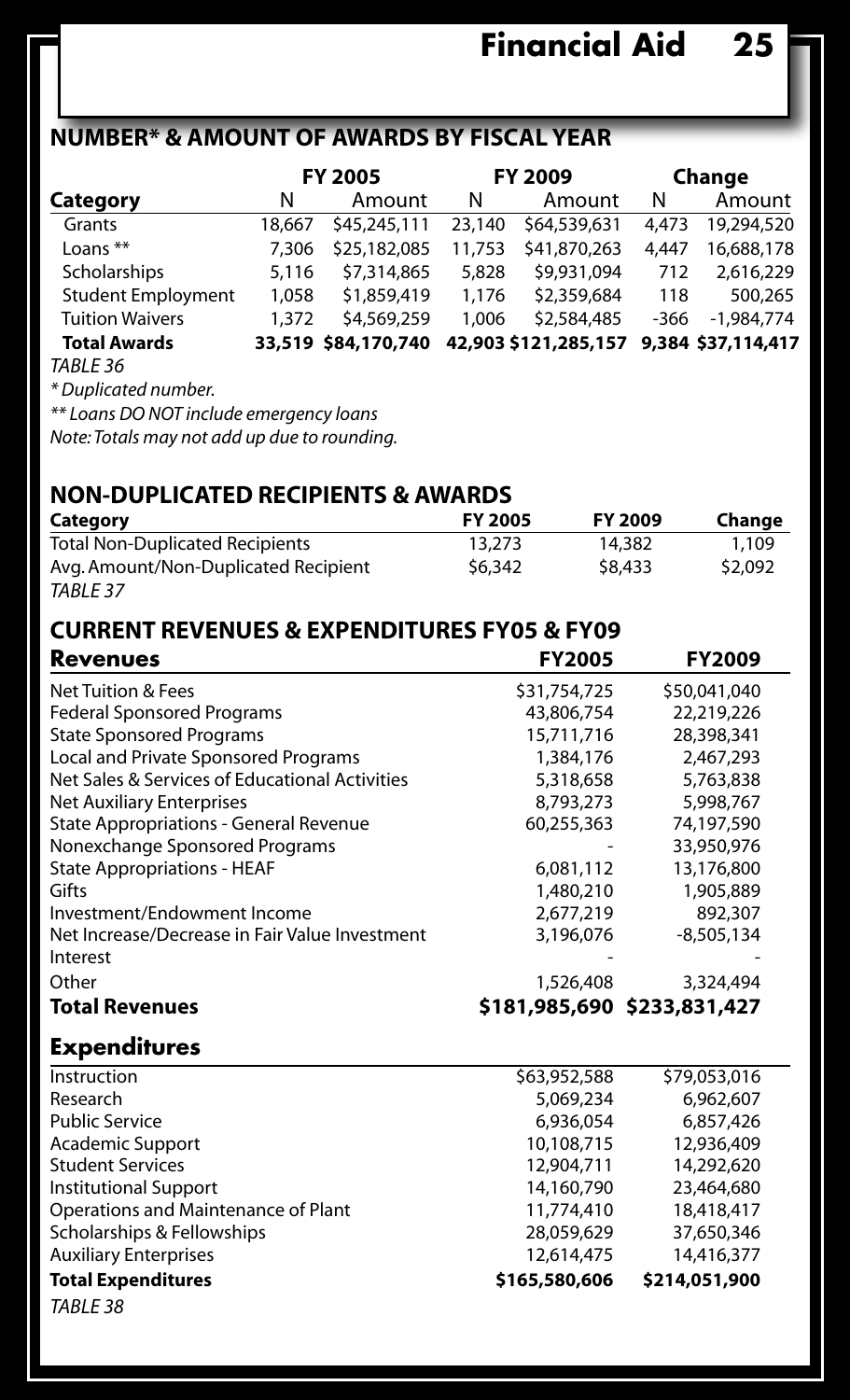## **26 Additional Resources**

Academic Planning Statistics Reports: *http://oire.utpa.edu/publications2.htm*

Annual Action Plans and Annual Assessment Reports for UTPA divisions and units:

*http://ie.utpa.edu/ActionPlansAssessmentReports.htm* 

Closing the Gaps Targets – Fall 2009: *http://oire.utpa.edu/publications/UTPA\_ Targets\_10\_30\_2009.pdf*

Compact with UT System: *http://oire.utpa.edu/publications/utpacompact1011.pdf*

Institutional Effectiveness: *http://ie.utpa.edu/*

Institutional Summary: *http://oire.utpa.edu/publications/InstSummary2009\_10.pdf*

Mini Fact Book/Stats at a Glance: *http://oire.utpa.edu/fact%20book.htm*

Online Fact Book: *http://oire.factbook.utpa.edu/*

Resources for Grant Writers: *http://oire.utpa.edu/ResourcesGrantWriters.htm*

Stewardship Coordinating Council: *http://oire.utpa.edu/scc%20index.htm*

State Accountability Report for UTPA: *http://oire.utpa.edu/publications/UTPA\_Accountability\_ Dec2008.pdf*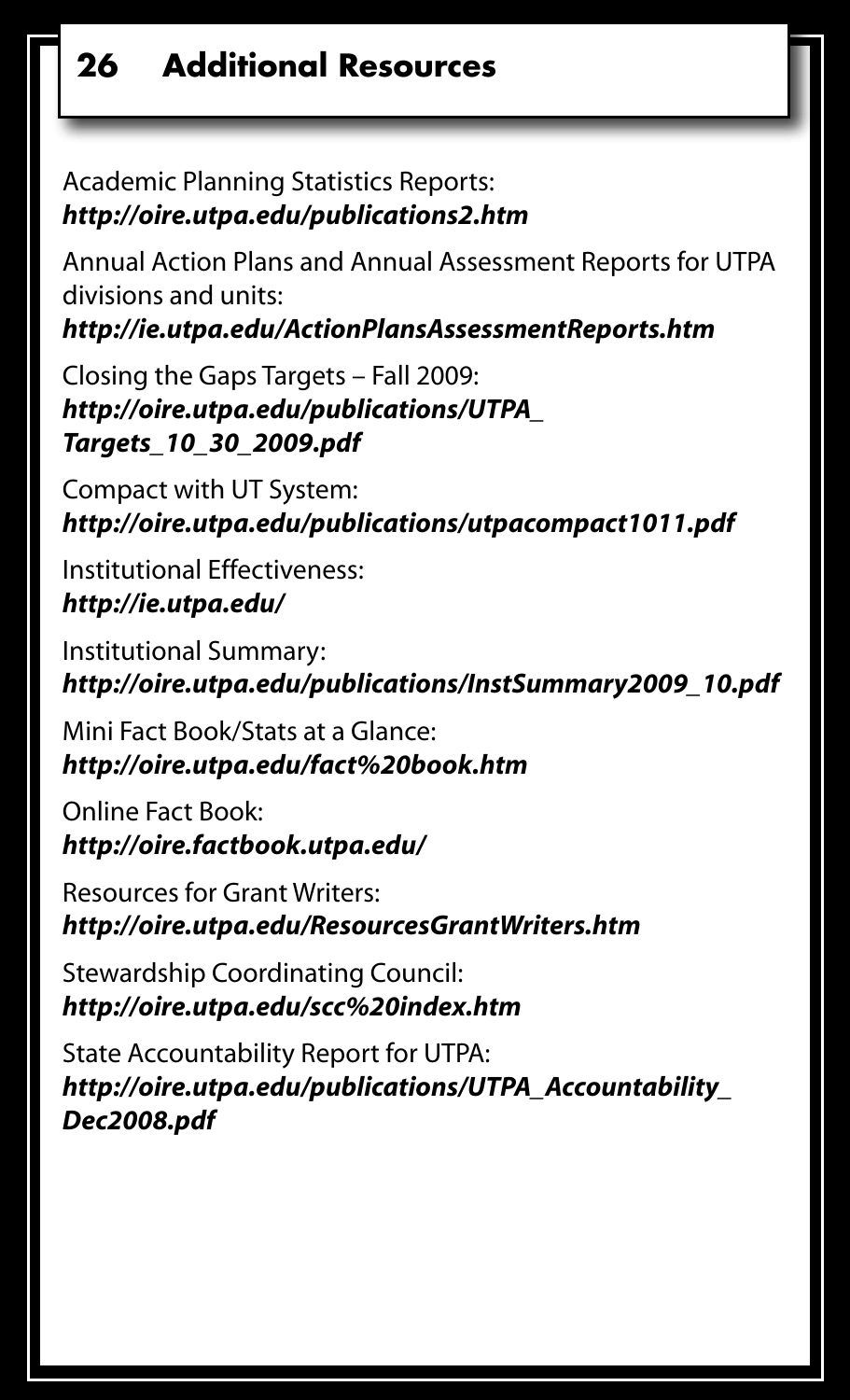**CB or THECB** - Texas Higher Education Coordinating Board, also referred to as Coordinating Board.

**Cohort (IPEDS First-Time Full-Time)** - A student enrolled for 12 or more semester credits who has never attended any college. Includes students enrolled in the fall term who attended UTPA for the first time in the prior summer term. Also includes students who entered with advanced standing (college credits earned before graduation from high school).

**Freshman Admit** - A student enrolling for the first time at UTPA in the fall. Includes both full-time and part-time. Does not include the prior summer.

**Fiscal Year** - A fiscal year for UTPA begins September 1 of one year and ends August 31 of the following year. Fiscal Year 2008, for example, began on September 1, 2007, and ended on August 31, 2008.

**First-Time Transfer Admit (Entering Transfer)** - A student transferring for the first time into UTPA that attended another accredited college or university other than UTPA.

**Entering Graduate** - A person enrolled at the graduate level in a program for the first time.

**Entering Freshman** - Includes full-time and part-time students who enrolled for the first time in college. Includes students who enrolled in the summer or fall.

**Duplicated Recipient** - A student who is counted each time he/she receives a financial award during a Fiscal Year.

**Continuing Registration** - A student who has previously been enrolled at the university and has not missed any long semester. This term includes internal transfers, which are students from one college to another within the university.

**Full-Time Faculty Equivalent** - A faculty member's full-time teaching load is normally four (4) courses producing three credit hours each. A part-time faculty member teaching three (3) courses is said to produce an FTE of 0.75.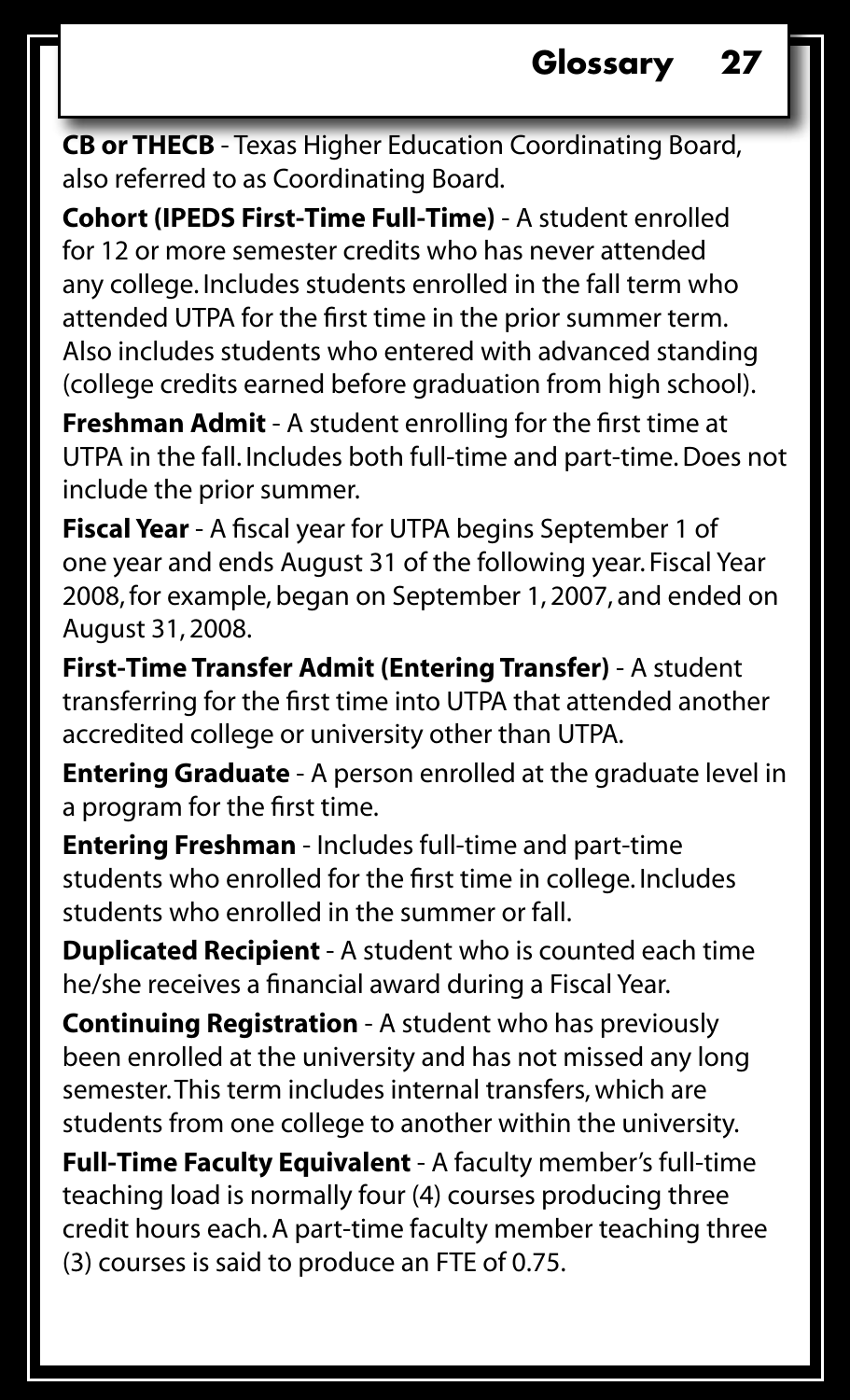**Full-Time Student Equivalent** - FTSE is calculated according to the CB definition. Total undergraduate SCH is divided by 15, total graduate SCH is divided by 12, and total doctoral SCH is divided by 9.

**Graduate Admit** - A person enrolled at the graduate level either for the first time or is reapplying after missing a long semester.

**Learning Framework** - UTPA implemented a Learning Framework course (similar to a first year seminar) required of entering freshmen beginning Fall 2004.

**Non-Degree** - Not seeking a degree. A student enrolled in courses for credit who is not recognized by the institution as seeking a degree or formal award.

**Non-Duplicated Recipient** - A student who may receive more than one financial award but is counted only once in a given Fiscal Year.

**Readmit (Stop-Out)** - A former student who has interrupted his/her attendance for one or more long semesters and returns with no credit hours from another post-secondary institution. Also known as Stop-Out.

**Special Admit** - A student who is not a candidate for a degree, diploma, certificate or equivalent award although taking courses in regular classes with other students. Includes high school students earning concurrent enrollment and advance placement credits for the first time.

**Transfer Admit** - A student who has attended an accredited college or university other than, or in addition to, UTPA, but is not transferring for the first time.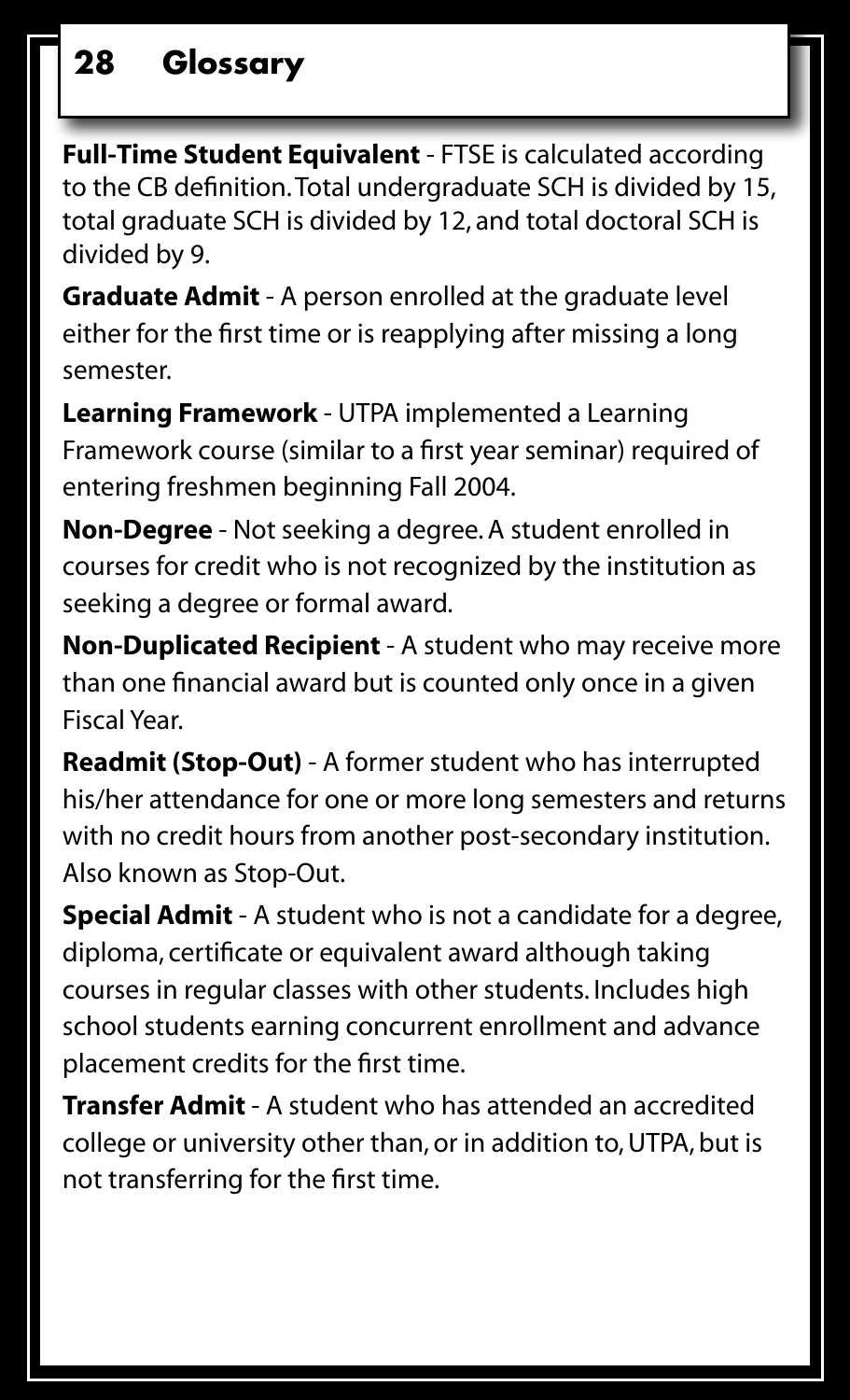**Tables 1, 2, 3, 4, 5, 6, 7, 8, 9, 10, 11, 12, 14, 15, 22, 23, 24, 25, 26, 27, and 28:** Student Report (CBM001). Office of Institutional Research and Effectiveness, The University of Texas-Pan American, Edinburg, Texas.

**Tables 10, 16, and 17:** Class Report (CBM004 Fall 2005 and Fall 2009). Office of Institutional Research and Effectiveness, The University of Texas-Pan American, Edinburg, Texas.

**Tables 11, 12, 13, 19, 20, 21, 22, 23 and 28:** Student Data File. Office of Institutional Research and Effectiveness, The University of Texas-Pan American, Edinburg, Texas.

**Tables 18A, 18B, 26, 27, 28 and 29:** Graduation Report (CBM009). Office of Institutional Research and Effectiveness, The University of Texas-Pan American, Edinburg, Texas.

**Table 30:** Undergraduate and Graduate Catalogs 2009-2011. The University of Texas-Pan American, Edinburg, Texas.

**Table 31:** Faculty Report (CBM008 Fall 2005 and Fall 2009). Office of Institutional Research and Effectiveness, The University of Texas-Pan American, Edinburg, Texas.

**Tables 32 and 33:** CBM004 and CBM008, Office of Institutional Research and Effectiveness, The University of Texas-Pan American, Edinburg, Texas.

**Table 34:** Integrated Postsecondary Education Data System Fall 2005 and Fall 2009. National Center for Education Statistics, Washington, D.C.

**Table 35:** The University of Texas-Pan American Library, Edinburg, Texas.

**Tables 36 and 37:** Financial Aid File. Office of Student Financial Services, The University of Texas-Pan American, Edinburg, Texas.

**Table 38:** Unaudited Financial Statements FY2005 and FY2009. Office of the Comptroller, The University of Texas-Pan American, Edinburg, Texas.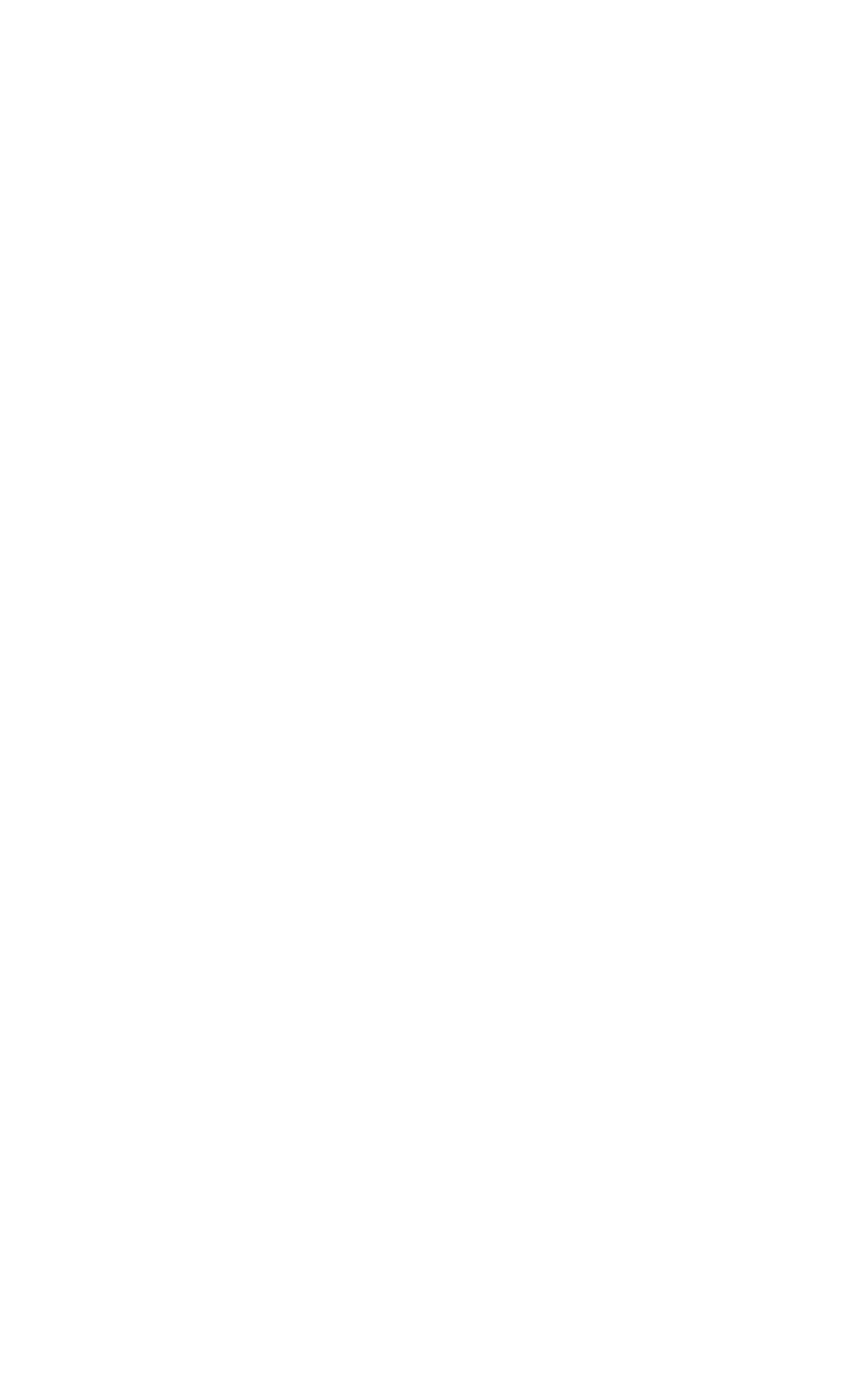## **Proposed Academic Calendar**

### **Fall 2010 through Summer III 2011**

August 30, Monday First day of classes<br>September 6, Monday Fabor Day - campu November 25-26, inclusive Thanksgiving holiday<br>December 9-10. inclusive Study days. no classes December 9-10, inclusive December 18, Saturday Commencement exercises

January 18, Tuesday March 14-18, inclusive Spring Break<br>April 22-23, inclusive Saster holida May 5-6, inclusive Study days, no classes

May 16, Monday First day of classes<br>May 17, Tuesday **First day of class day, c** 

June 6, Monday First day of classes<br>June 9, Thursday Fourth class day, ce

July 13, Wednesday<br>July 18, Monday

July 6, Wednesday First day of classes

#### **Fall 2010**

September 6, Monday Labor Day - campus closed<br>September 15, Wednesday Twelfth class day, census da Twelfth class day, census date December 11-17, inclusive Fall semester final examinations

#### **Spring 2011**

January 17, Monday **Martin Luther King Day - campus closed**<br>January 18. Tuesday **Martic Litter Constant Constant** February 2, Wednesday Twelfth class day, census date Easter holiday, no classes May 7-13, inclusive Spring semester final examinations<br>May 14, Saturday May Sommencement exercises Commencement exercises

#### **Miniterm 2011**

Second class day, census date May 30, Monday **Mandatic Common Memorial Day - campus closed**<br>
June 1, Wednesday **Mandatic Last class day for miniterm** Last class day for miniterm June 3, Friday Miniterm final examinations August 20, Saturday Commencement exercises

#### **Summer I 2011**

Fourth class day, census date July 8, Friday Last class day for Summer I July 11, Monday Summer I final examinations Commencement exercises

## **Summer II 2011**<br>First day of classes

Fourth class day, census date August 16, Tuesday Last class day for Summer II August 18, Thursday Summer II final examinations<br>August 20, Saturday Sommencement exercises Commencement exercises

#### **Summer III 2011**

July 14, Thursday Seventh class day, census date August 15, Monday Last class day for Summer III August 17, Wednesday Summer III final examinations<br>August 20, Saturday Summencement exercises Commencement exercises